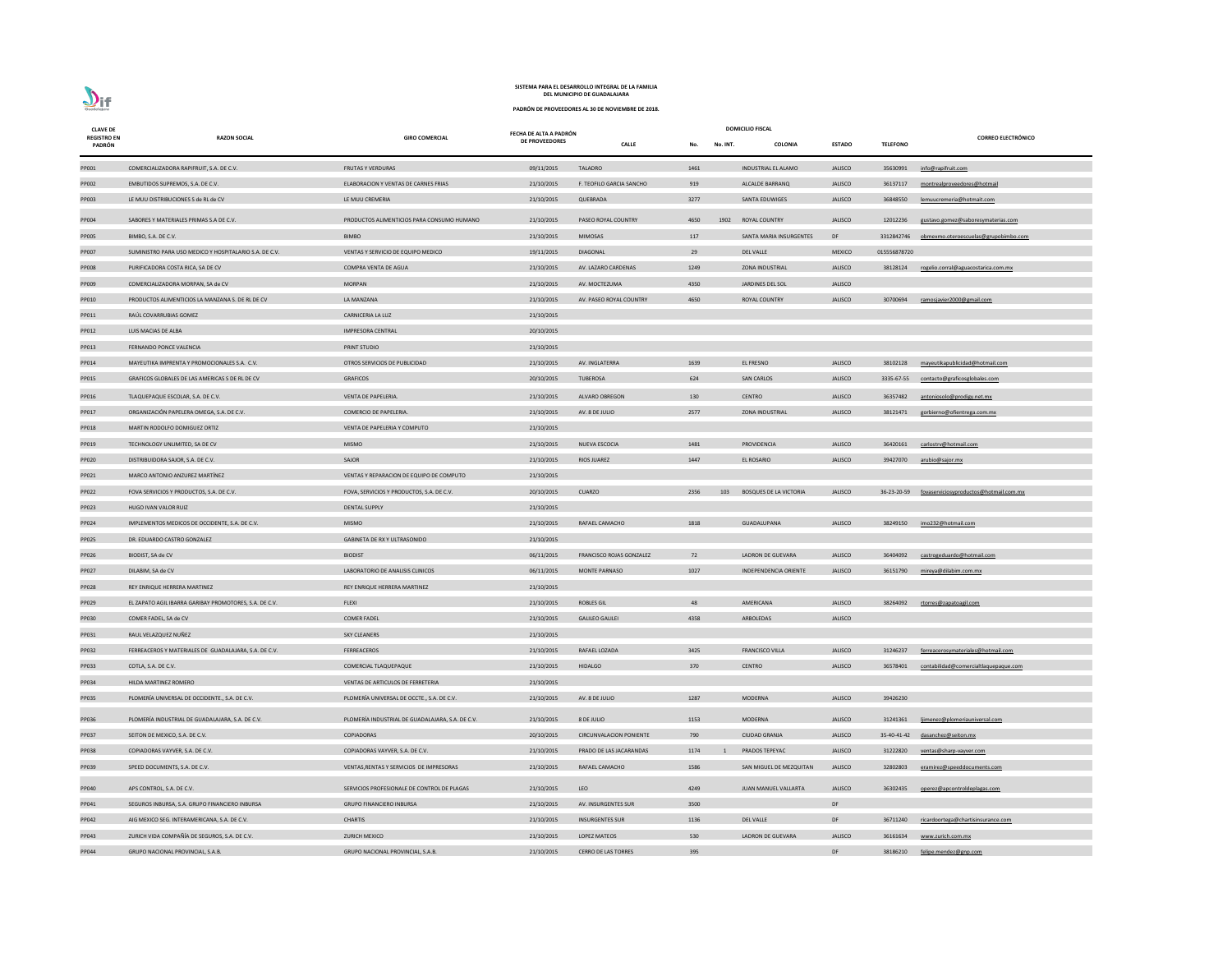| <b>CLAVE DE</b>              |                                                              |                                                  |                                                 |                             |                |                | <b>DOMICILIO FISCAL</b>             |                            |                 |                                                       |
|------------------------------|--------------------------------------------------------------|--------------------------------------------------|-------------------------------------------------|-----------------------------|----------------|----------------|-------------------------------------|----------------------------|-----------------|-------------------------------------------------------|
| <b>REGISTRO EN</b><br>PADRÓN | <b>RAZON SOCIAL</b>                                          | <b>GIRO COMERCIAL</b>                            | FECHA DE ALTA A PADRÓN<br><b>DE PROVEEDORES</b> | <b>CALLE</b>                | No.            | No. INT.       | COLONIA                             | <b>ESTADO</b>              | <b>TELEFONO</b> | <b>CORREO ELECTRÓNICO</b>                             |
| PP045                        | SEGUROS BANORTE GENERALI, S.A. DE C.V.                       | <b>SEGUROS BANORTE</b>                           | 21/10/2015                                      | <b>HIDALGO</b>              | 250            |                | <b>CENTRO</b>                       | <b>NUEVO LEON</b>          | 36482220        |                                                       |
| PP046                        | ALICO MÉXICO COMPAÑÍA DE SEGUROS VIDA, S.A. DE C.V.          | ALICO                                            | 21/10/2015                                      | BLVD. AVILA CAMACHO         | 36             |                | LOMAS DE CHAPULTEPEC                | DF                         |                 | 015552493100 jorgeacosta@alico.com                    |
| PP047                        | CORPORACIÓN DE ASESORÍA Y SERVICIOS AGENTE DE SEGUROS, S.A.  | CAS AGENTE DE SEGUROS                            | 21/10/2015                                      | JOSE GUADALUPE ZUNO         | 2040           |                | OBRERA CENTRO                       | <b>JALISCO</b>             | 36309330        | rayowarren@hotmail.com                                |
| PP048                        | ACE SEGUROS, S.A.                                            | ACE SEGUROS, S.A.                                | 21/10/2015                                      | <b>BOSQUE DE ALISOS</b>     | 47             | $\mathsf{A}$   | <b>BOSQUE DE LAS LOMAS</b>          | DF                         | 52585800        |                                                       |
| PP049                        | CV & CO AGENTE DE SEGUROS Y DE FIANZAS, S.A. DE C.V.         | CONSULTORES CÁRDENAS Y ASOC.                     | 21/10/2015                                      | AV. VALLARTA                | 6503           |                | F51 CD. GRANJA                      | <b>JALISCO</b>             | 31101122        |                                                       |
| <b>PP050</b>                 | ROYAL & SUNALLIANCE SEGUROS MEXICO, .S.A. DE C.V.            | <b>RSA</b>                                       | 21/10/2015                                      | BLVD. ADOLFO LOPEZ MATEOS   | 2448           |                | ALTAVISTA                           | DF                         | 36168380        |                                                       |
| PP051                        | SEGUROS MONTERREY NEW YORK LIFE SA DE CV                     | <b>SEGUROS MONTERREY</b>                         | 21/10/2015                                      | PDTE. MASARYK TERRAZA       | -8             |                | <b>BOSQUES DE CHAPULTEPEC</b>       | DF                         | 36478211        | aeminakataa@yahoo.com                                 |
| PP052                        | METLIFE MEXICO, S.A.                                         | <b>METLIFE</b>                                   | 21/10/2015                                      | BLVD. MANUEL AVILA CAMACHO  | 32             |                | LOMAS DE CHAPULTEPEC                | DF                         | 53289000        | licitaciones@metlife.com.mx                           |
| PP053                        | AXA SEGUROS, S.A. DE C.V.                                    | AXA SEGUROS                                      | 21/10/2015                                      | AV. XOLA                    | 535            |                | PISO27 DEL VALLE                    | DF                         | 36784700        |                                                       |
| PP054                        | SEGUROS AFIRME, S.A. DE C.V.                                 | <b>SEGUROS AFIRME</b>                            | 21/10/2015                                      | AV. UNION                   | 549            | A              | OBRERA                              | <b>NUEVO LEON</b>          | 018007348761    |                                                       |
| <b>PP055</b>                 | SOPORTE EN PARALELO, AGENTE DE SEGUROS Y DE FIANZAS, S.A. DE | SOPORTE EN PARALELO                              | 21/10/2015                                      | MARSELLA                    | 462            |                | AMERICANA                           | <b>JALISCO</b>             |                 | 38823870 hector.sanhulelo.com                         |
| PP056                        | ABA SEGUROS, S.A. DE C.V.                                    | ABA SEGUROS                                      | 21/10/2015                                      | MONTES ROCALLOSOS           | 505            |                | <b>SAN AGUSTIN</b>                  | <b>NUEVO LEON</b>          | 38848415        |                                                       |
| PP057                        | PRIMERO SEGUROS VIDA, S.A. DE C.V.                           | <b>MISMO</b>                                     | 21/10/2015                                      | AV. CONSTITUCION            | 2050           | $\overline{4}$ | OBISPADO                            | NUEVO LEON 36489100EXT2528 |                 |                                                       |
| <b>PP058</b>                 | CHARTIS SEGUROS MEXICO, S.A. DE C.V.                         | <b>CHARTIS SEGUROS MEXICO</b>                    | 21/10/2015                                      | AV. INSURGENTES SUR         | 1136           |                | <b>DEL VALLE</b>                    | DF                         | 36711240        |                                                       |
| PP059                        | ANA COMPAÑÍA DE SEGUROS SA DE CV                             | <b>ANA SEGUROS</b>                               | 21/10/2015                                      | AV. INSURGENTES SUR         | 1685           |                | <b>GUADALUPE</b>                    | DF                         | 15553228200     |                                                       |
| PP060                        | QUÁLITAS COMPAÑÍA DE SEGUROS, S.A.B. DE C.V.                 | <b>SEGUROS</b>                                   | 21/10/2015                                      | JOSE MARIA CASTORENA        | 426            |                | SAN JOSE DE LOS CEDROS              | DF                         | 10572043        | guada ventas4@qualitas.com.mx                         |
| PP061                        | COMERCIALIZADORA REM S.A DE C.V                              | COMERCIALIZADORA REM                             | 21/10/2015                                      | AV. GUADALUPE               | 6700           |                |                                     | <b>JALISCO</b>             | 3331481411      |                                                       |
| PP062                        | LA LATINOAMERICANA SEGUROS S.A                               | VENTAS DE SEGUROS DE VIDA                        | 21/10/2015                                      | EJE CENTRAL LAZARO CARDENAS | 2              |                | PISO8 CENTRO                        | DF                         |                 | 4777173659 abarajas@latinoseguros.com.mx              |
| PP063                        | CHIPACCALTIC APOYO INDUSTRIAL S.A. DE C.V.                   | SERVICIOS DE LIMPIEZA, MANTENIMIENTO, JARDINERIA | 25/11/2015                                      | AV. JESUS                   | 1260           | 97             | RESIDENCIAL SANTA MARGARITA JALISCO |                            | 36972549        | jaalvarez@xlimp.com.mx                                |
| PP064                        | SEGUROS EL POTOSI S.A.                                       | VENTAS DE SEGURO                                 | 11/11/2015                                      | AV. VENUSTIANO CARRANZA     | 426            |                | <b>CENTRO</b>                       |                            |                 | SAN LUIS POTO: 01(444)8349000 mgreyes@elpotosi.com.mx |
| PP065                        | JOSE LUIS GUTIERREZ GARCIA                                   | LOS ARRAYANES                                    | 25/11/2015                                      |                             |                |                |                                     |                            |                 |                                                       |
| PP066                        | KNIGHT ALTA SEGURIDAD, SA DE CV                              | <b>KASA FUERTE</b>                               | 21/10/2015                                      | AV. HIDALGO                 | 2797           |                | <b>VALLARTA NORTE</b>               | <b>JALISCO</b>             | 36699860        | ulises.mendoza@kasafuerte.com                         |
| PP067                        | RICARDO DE LA TORRE RAMIREZ                                  |                                                  | 24/11/2015                                      |                             |                |                |                                     |                            |                 |                                                       |
| PP068                        | DISTRIBUIDORA QUIMICA Y HOSPITALARIA GAP SA de CV            | COMPRAS VENTAS DE INSUMOS PARA LABORATORIO       | 24/11/2015                                      | PROLONGACION PINO SUAREZ    | 1039           | 5 <sup>7</sup> | <b>ZAPOPAN CENTRO</b>               | <b>JALISCO</b>             |                 | 3318129903 antonio.ortiz@grupogapmexico.com.mx        |
| PP069                        | <b>DIF JALISCO</b>                                           | DESPENSAS                                        | 25/11/2015                                      | AV. ALCALDE                 | 1220           |                | <b>MIRAFLORES</b>                   | <b>JALISCO</b>             | 30303888        |                                                       |
| <b>PP070</b>                 | LABORATORIO SANTA CLARA S. DE R.L. DE C.V.                   | LABORATORIO DE ANALISIS CLINICOS                 | 25/11/2015                                      | AV. AMERICAS                | 1946           |                | <b>COUNTRY CLUB</b>                 | <b>JALISCO</b>             | 37936711        | proyectos@e-print.mx                                  |
| PP071                        | MIGUEL ANGEL REYES PADILLA                                   | FRUTAS VERDURAS Y CEREALES                       | 26/11/2015                                      |                             |                |                |                                     |                            |                 |                                                       |
| PP072                        | BOMBAS IDEAL AYALA SA DE CV                                  | <b>BOMBAS IDEAL</b>                              | 26/11/2015                                      | AV 8 DE JULIO               | 3146           |                | COL. LOMAS DE POLANCO               | <b>JALISCO</b>             |                 | 3646-82-23 ventas2@bombasideal.com.mx                 |
| PP074                        | MARCAS ESPECIALIZADAS EN DIAGNOSTICO Y REPRESENTACIONES S.A  | <b>MEDYR</b>                                     | 21/10/2015                                      | MANUEL ACUÑA                | 858            |                | CAPILLA DE JESÚS                    | <b>JALISCO</b>             |                 | 3827-2621 marcas2001@att.net.mx                       |
| PP075                        | ALFONSO NUÑEZ DE LA O                                        | <b>FRUTIPONCH</b>                                | 21/10/2015                                      |                             |                |                |                                     |                            |                 |                                                       |
| PP076                        | <b>ENGLOBAL GRAFICO S. DE R.L.</b>                           | <b>MISMO</b>                                     | 26/11/2015                                      | FRANCISCO JAVIER GAMBOA     | 200            |                | <b>ARCOS SUR</b>                    | <b>JALISCO</b>             | 36165425        | englografico bere@hotmail.com                         |
| PP077                        | ERIKA ROCIO GUTIERREZ MAGAÑA                                 | IMPRESION DECORACION DISEÑO                      | 26/11/2015                                      |                             |                |                |                                     |                            |                 |                                                       |
| <b>PP078</b>                 | SEGUROS DE VIDA SURA MEXICO S.A DE C.V.                      | COMPAÑIAS DE SEGURO DE VIDA                      | 21/10/2015                                      | PASEO DE LA REFORMA         | 222            |                | PISO 4 JUAREZ                       | DF                         | 38187300        | luis.almaras@suramexico.com                           |
| PP079                        | ELIZABETH CHAIDEZ RIVERA                                     | <b>IMPRESOS Y PUBLICIDAD</b>                     | 11/11/2015                                      |                             |                |                |                                     |                            |                 |                                                       |
| <b>PP080</b>                 | LISTEN UP DE MEXICO S.A. DE C.V.                             | LISTEN UP DE MEXICO                              | 11/11/2015                                      | <b>MILAN</b>                | 2784           |                | PROVIDENCIA                         | <b>JALISCO</b>             | 35603000        | amurillo@listenup.com.mx                              |
| PP081                        | RIGHTNET S.A. DE C.V.                                        | VENTA Y RENTA DE EQUIPO DE COMPUTO               | 11/11/2015                                      | AV. LOPEZ MATEOS            | 699            |                | LADRON DE GUEVARA                   | <b>JALISCO</b>             | 35858072        | ventas3@rightnet.com.mx                               |
| PP083                        | EDENRED                                                      |                                                  | 27/11/2015                                      | PENNSYLVANIA                | $\overline{4}$ | 3PISO          | <b>NAPOLES</b>                      | DF                         | 50915100        |                                                       |
| <b>PP085</b>                 | COOLPRINT S.A. DE C.V.                                       | <b>IMPRESION GRAN FORMATO</b>                    | 11/11/2015                                      | <b>INDUSTRIA NAVIERA</b>    | 87             |                | EL COLLI URBANO                     | <b>JALISCO</b>             | (33)12022982    |                                                       |
| <b>PP086</b>                 | MARCO ANTONIO BUENROSTRO GONZALEZ                            | <b>FERRETERIA CONCHITA</b>                       | 11/11/2015                                      |                             |                |                |                                     |                            |                 |                                                       |

**PADRÓN DE PROVEEDORES AL 30 DE NOVIEMBRE DE 2018.**



### **SISTEMA PARA EL DESARROLLO INTEGRAL DE LA FAMILIA DEL MUNICIPIO DE GUADALAJARA**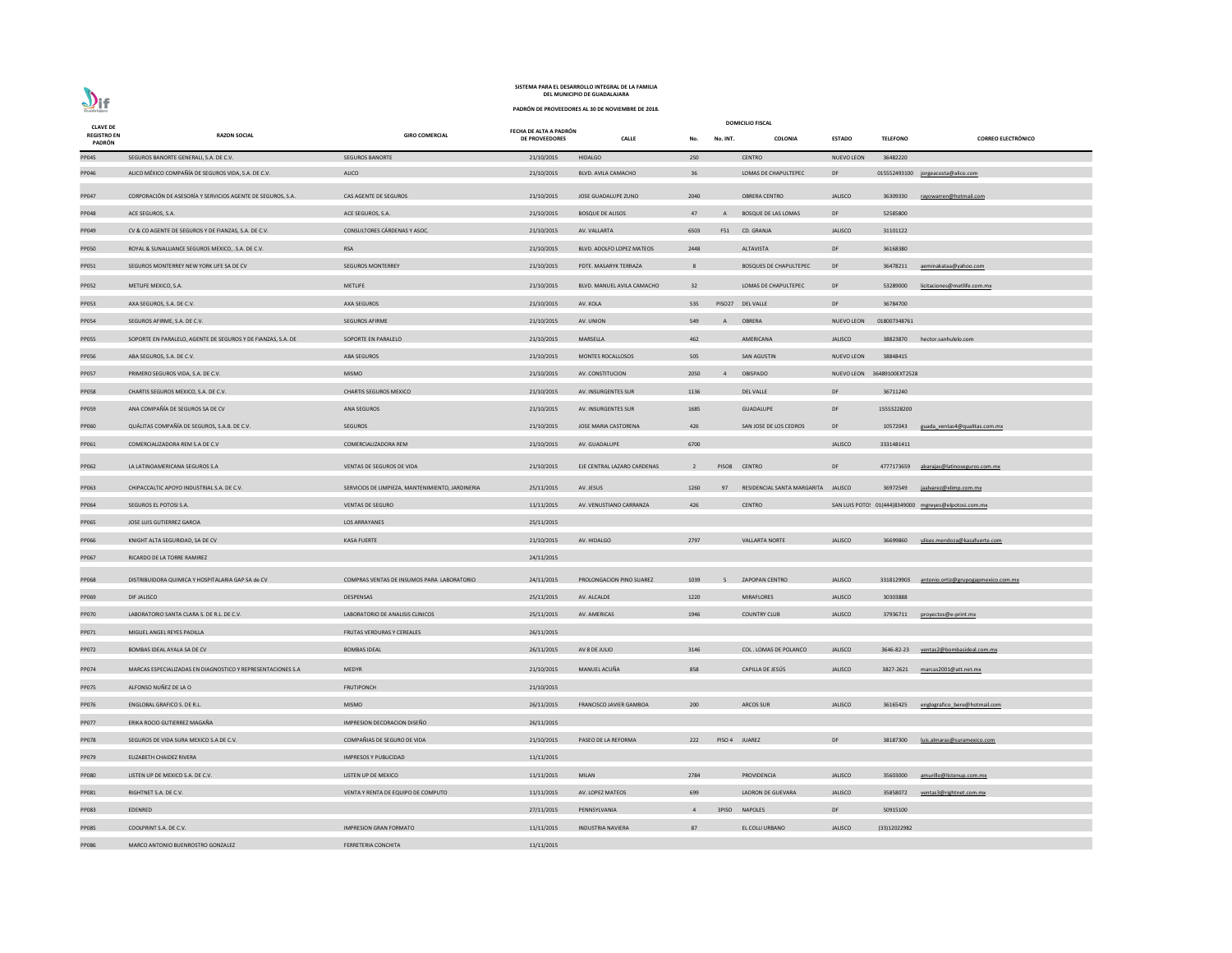| <b>CLAVE DE</b><br><b>REGISTRO EN</b><br>PADRÓN | <b>RAZON SOCIAL</b>                                 | <b>GIRO COMERCIAL</b>                             | FECHA DE ALTA A PADRÓN<br><b>DE PROVEEDORES</b> | <b>CALLE</b>                      | No.  | No. INT.       | <b>DOMICILIO FISCAL</b><br>COLONIA | <b>ESTADO</b>  | <b>TELEFONO</b>               | <b>CORREO ELECTRÓNICO</b>                  |
|-------------------------------------------------|-----------------------------------------------------|---------------------------------------------------|-------------------------------------------------|-----------------------------------|------|----------------|------------------------------------|----------------|-------------------------------|--------------------------------------------|
| PP087                                           | IQ MEDICAL S. DE R.L. DE C.V.                       | IQ MEDICAL                                        | 11/11/2015                                      | LIBERTAD                          | 1911 |                | AMERICANA                          | <b>JALISCO</b> | 38325229                      | maria.velasco@igmedical.mx                 |
| <b>PP088</b>                                    | INOXIDABLES TAMA S.A. DE C.V.                       | COMPRAS DE ACERO INOXIDABLE.                      | 11/11/2015                                      | AV. LAZARO CARDENAS               | 730  | $\overline{A}$ | LA NOGALERA                        | <b>JALISCO</b> | 36702193                      | hector@inoxidablestama.mx                  |
| PP089                                           | BIOZONE CHEMICAL S. DE R.L. DE C.V.                 | FABRICANTES PRODUCTOS DE LIMPIEZA                 | 11/11/2015                                      | LAZARO CARDENAS                   | 1304 |                | ALAMO INDUSTRIAL                   | <b>JALISCO</b> | 3336662100                    | aornelas@biozone.mx                        |
| PP090                                           | PABLO CESAR MONTERO FUENTES                         | FRUTAS, VERDURAS, ABARROTES Y DESPENSAS           | 11/11/2015                                      |                                   |      |                |                                    |                |                               |                                            |
| PP091                                           | COMERCIALIZADORA JOMODI, SA de CV                   | <b>JOMODI</b>                                     | 21/10/2015                                      | FELIPE RUVALCABA                  | 5162 |                | EL COLLI URBANO                    | <b>JALISCO</b> | 35630991                      | alberto@rapifruit.com                      |
| PP092                                           | <b>FUMIGACIONES AMEZDY SC</b>                       | <b>CONTROL DE PLAGAS</b>                          | 11/11/2015                                      | PASEO DE AVELLANOS                | 2640 |                | <b>TABACHINES</b>                  | <b>JALISCO</b> | 36604287                      | contabilidad@amezdy.com                    |
| PP093                                           | MEXJAL DE OCCIDENTE S.A. DE C.V.                    | <b>AGENCIAS DE VIAJES</b>                         | 02/12/2015                                      | <b>EULOGIO PARRA</b>              | 2510 |                | LADRON DE GUEVARA                  | <b>JALISCO</b> | 36426642                      | manuel@mexjal.com.mx                       |
| PP094                                           | GENERAL DE SERVICIOS Y COMBUSTIBLES, S.A. DE C.V.   | CONTROL Y ADMINISTRACION DE COMBUSTIBLE           | 02/12/2015                                      | AV. CHAPULTEPEC PISO 16 OFICINA A | 15   |                | NIV 16 LADRON DE GUEVARA           | <b>JALISCO</b> | 31345400                      | ventas@controlnet.com.mx                   |
| PP095                                           | MUEBLES MOS, S.A. DE C.V.                           | <b>FABRICACION Y VENTAS DE MOBILIARIO ESCOLAR</b> | 02/12/2015                                      | PENINSULA                         | 3084 |                | STA. EDUWIGES                      | <b>JALISCO</b> |                               | 36 31 82 35 liliofiventas@hotmail.com      |
| PP096                                           | GISELA DEL CARMEN GONZALEZ SANTANA                  | <b>MISMO</b>                                      | 02/12/2015                                      |                                   |      |                |                                    |                |                               |                                            |
| PP097                                           | OPERADORA COMERCIAL CALEIDOSCOPIO S.A. DE C.V.      | COMEX                                             | 02/12/2015                                      | PASEO DE LAS AVES                 | 1307 | $\overline{1}$ | MIRADOR SAN ISIDRO                 | <b>JALISCO</b> | 15438235                      | arantxa.comex@gmail.com                    |
| PP098                                           | GRUPO LOYGA, S.A. DE C.V.                           | COMPRA VENTASDE LLANTAS CAMARAS, CORBATAS         | 02/12/2015                                      | AV. PATRIA                        | 687  |                | JARDINES DE GUADALUPE              | <b>JALISCO</b> | 36201841                      | lugo.lopez@grupoloyga.com.mx               |
|                                                 | EL DORADO ARTESANIAS S.A. DE C.V.                   | <b>MISMO</b>                                      | 02/12/2015                                      |                                   | 366  |                | QUINTERO                           | <b>JALISCO</b> |                               |                                            |
| PP099                                           | ADRIANA DE LA TORRE RODRIGUEZ                       |                                                   | 02/12/2015                                      | REPUBLICA DE GUATEMALA            |      |                |                                    |                |                               |                                            |
| PP101                                           | ENVASES LA ESCONDIDA SA DE CV                       |                                                   |                                                 | CALLE VOLCAN QUINQUEO             | 6221 |                | EL COLLI URBANO                    | <b>JALISCO</b> | 1654-04-46                    |                                            |
| PP102<br>PP104                                  | JESUS GUERRERO MORALES                              | LOBORATORIO CLINICO DR. GUERRERO                  | 04/12/2015<br>21/10/2015                        |                                   |      |                |                                    |                |                               | ventas@ensaveslaescondida.com.mx           |
|                                                 | JULIO BERNI SILVA                                   | ARTICULOS DE LIMPIEZAS Y ABARROTES                | 21/10/2015                                      |                                   |      |                |                                    |                |                               |                                            |
| PP105<br>PP108                                  | OSCAR PEÑA DUEÑAS                                   |                                                   |                                                 |                                   |      |                |                                    |                |                               |                                            |
| PP109                                           | JORGE MELITON LUA GARCIA                            | PINTURAS FINAS JALISCO                            | 07/12/2015<br>21/10/2015                        |                                   |      |                |                                    |                |                               |                                            |
| PP110                                           | BLANCA ESTELA GARCIA GONZALEZ                       | MOLINO NISTAMAL Y TORTILLADORAS                   | 21/10/2015                                      |                                   |      |                |                                    |                |                               |                                            |
| PP111                                           | EDUARDO GALLARDO CORONA                             | <b>CONSTRUCCION EN GENERAL</b>                    | 21/10/2015                                      |                                   |      |                |                                    |                |                               |                                            |
| PP112                                           | MCA MEDICA S.A DE C.V                               | MCA MEDICA S.A DE C.V.                            | 21/10/2015                                      | <b>GOMEZ DE MENDIOLA</b>          | 2550 |                | <b>SAN ANDRES</b>                  | <b>JALISCO</b> |                               | 11 37 28 11 mcamedica@yahoo.com            |
|                                                 |                                                     |                                                   |                                                 |                                   |      |                |                                    |                |                               |                                            |
| PP114                                           | IMPULSORA ESTRATEGICA RODMAN, S.A. de C.V.          | <b>RODMAN</b>                                     | 20/10/2015                                      | <b>RIO PARANA</b>                 | 1383 |                | OLIMPICA                           | <b>JALISCO</b> |                               | 33 31153271 manuelvazquez.rodman@gmail.com |
| PP115                                           | REYES CARRILLO HECTOR RAUL                          |                                                   | 30/10/2015                                      |                                   |      |                |                                    |                |                               |                                            |
| PP118                                           | <b>GRUPO DISTRIBUIDOR IMP</b>                       | COMERCIALIZADORA                                  | 03/12/2015                                      | CARRETERA TLAJOMULCO BUENAVISTA   | 257  | $\mathsf{A}$   | <b>CENTRO</b>                      | <b>JALISCO</b> | 37985100                      | a.reyes@grupoimp.com.mx                    |
| PP119                                           | <b>GRUPO JALISCIENSE SIGLO XXI</b>                  | FONTECLARA                                        | 03/12/2015                                      | CARRETERA TLAJOMULCO BUENAVISTA   | 257  |                | <b>CENTRO</b>                      | <b>JALISCO</b> | 37980949                      | jaalze@hotmail.com                         |
| PP120                                           | <b>MARCOS RIVAS CASTORENA</b>                       | <b>AFINACION PIANOS</b>                           | 05/12/2015                                      |                                   |      |                |                                    |                |                               |                                            |
| PP121                                           | LAURA GUTIERREZ MARTINEZ                            | VENTA DE MATERIAL DE CURACION, DENTAL             | 21/10/2015                                      |                                   |      |                |                                    |                |                               |                                            |
| PP122                                           | PRODUCTOS RIVIAL, S.A. DE C.V.                      | PINTURAS PRISA                                    | 21/10/2015                                      | <b>CALLE TABACHIN</b>             | 1254 |                | <b>DEL FRESNO</b>                  | <b>JALISCO</b> | 31341945                      | jcortegag@prisa.mx                         |
| PP123                                           | COMPAÑIA INSTITUCIONAL DE MUEBLES DE ACERO SA DE CV |                                                   | 07/12/2015                                      | AV. LA PAZ                        | 930  |                | <b>COL.CENTRO</b>                  | <b>JALISCO</b> | 3345-06-50<br><b>7071-TOI</b> | ventas gobierno@servinox.com.mx            |
| PP124                                           | INTEGRACION DE SOLUCIONES SUSTENTABLES S.A DE C.V   |                                                   | 07/12/2015                                      | <b>VOLCAN BOQUERON</b>            | 2422 |                | EL COLLI URBANO                    | <b>JALISCO</b> |                               | zulema.becerra@quecalor.com .mx            |
| PP125                                           | SANDYS FIRE, S.A. DE C.V.                           |                                                   | 08/12/2015                                      | PEDRO MORENO                      | 1253 |                | AGUA BLANCA INDUSTRIAL             | <b>JALISCO</b> |                               |                                            |
| PP126                                           | XTIN FIRE, S.A. DE C.V.                             |                                                   | 08/12/2015                                      | AV. LA PAZ                        | 2527 |                | <b>ARCOS VALLARTA</b>              | <b>JALISCO</b> | 36-30-13-13                   |                                            |
| PP127                                           | PAPELERIA CORNEJO                                   |                                                   | 21/12/2015                                      | <b>PERIFERICO SUR</b>             | 6002 |                | <b>MIRAMAR</b>                     | <b>JALISCO</b> |                               |                                            |
| PP128                                           | AUTOPARTES PROVIDENCIA, S.A. DE C.V.                | <b>TALLER MECANICO</b>                            | 09/12/2015                                      | INDEPENDENCIA                     | 64   |                | SAN SEBASTIANITO                   | <b>JALISCO</b> | 15781626                      | facturacion@autopartesprovidencia.com      |
| PP129                                           | FERNANDO ENRIQUE CONTRERAS ALARCON                  | <b>TALLER MECANICO</b>                            | 26/02/2016                                      |                                   |      |                |                                    |                |                               |                                            |
|                                                 |                                                     |                                                   |                                                 |                                   |      |                |                                    |                |                               |                                            |
| PP130                                           | LUIS OUSSET R. SA DE CV                             |                                                   | 10/12/2015                                      | AV. 8 JULIO                       | 2365 |                | <b>ZONA INDUSTRIAL</b>             | <b>JALISCO</b> |                               | 3268-20-50 lorsa@lorsa.com                 |

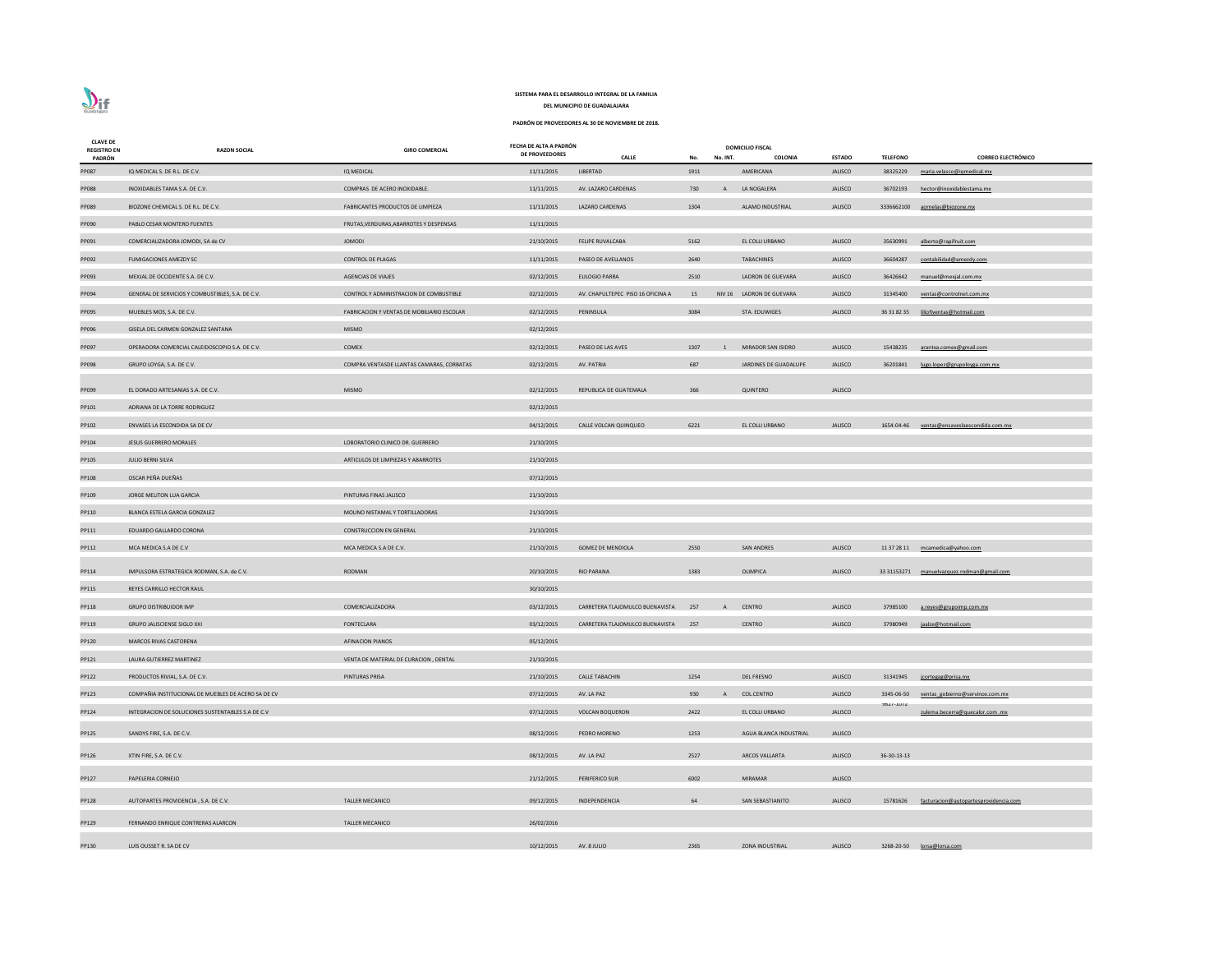

| <b>CLAVE DE</b><br><b>REGISTRO EN</b> | <b>RAZON SOCIAL</b>                                       | <b>GIRO COMERCIAL</b>                        | FECHA DE ALTA A PADRÓN<br><b>DE PROVEEDORES</b> | <b>CALLE</b>                  | No.   | No. INT.       | <b>DOMICILIO FISCAL</b><br>COLONIA            | <b>ESTADO</b>   |             | TELEFONO CORREO ELECTRÓNICO               |
|---------------------------------------|-----------------------------------------------------------|----------------------------------------------|-------------------------------------------------|-------------------------------|-------|----------------|-----------------------------------------------|-----------------|-------------|-------------------------------------------|
| PADRÓN                                |                                                           |                                              |                                                 |                               |       |                |                                               |                 |             |                                           |
| PP131                                 | HI-TEC MEDICAL DE OCCIDENTE, SA de CV                     | <b>HITEC MEDICAL</b>                         | 11/12/2015                                      | CALLE <sub>3</sub>            | 1149  |                | <b>ZONA INDUSTRIAL</b>                        | <b>JALISCO</b>  | 31621019    | vtashtmgdl@hitecmedical.com.mx            |
| PP132                                 | FERNANDO FLORES NOLASCO                                   | FERRETERIA                                   | 14/12/2015                                      |                               |       |                |                                               |                 |             |                                           |
| PP133                                 | <b>COLCHONES EDILZAR</b>                                  | FABRICACION DE COLCHONES Y COLCHONETAS       | 19/11/2015                                      | TOMAS DOSAL                   | 4199  |                | <b>COL. RANCHO NUEVO</b>                      | <b>JALISCO</b>  |             | 3854-59-50 colchonesedilzar@hotmail.com   |
| PP134                                 | CONSULTORIA INT MEJORANDO PROCESOS S de RL de CV          | <b>CONSULTORIA INT</b>                       | 16/12/2015                                      | AV. LAS ROSAS                 | 700   | $\overline{1}$ | CHAPALITA                                     | <b>JALISCO</b>  | 24101276    | contacto@consultoriaint.com               |
| PP135                                 | TECNIFARMA AMERICA SA de CV                               | TECNYFARMA                                   | 17/12/2015                                      | <b>BUENOS AIRES</b>           | 2260  |                | PROVIDENCIA                                   | <b>JALISCO</b>  | 38178409    | ventashr@tecnyfarma.com.mx                |
| PP136                                 | SAUL OSVALDO NUÑO NUÑO                                    |                                              | 18/12/2015                                      |                               |       |                |                                               |                 |             |                                           |
| PP137                                 | SOLUCIONES PROFESIONALES PARA LA INDUSTRIA ALIMENTARIA SA |                                              | 18/12/2015                                      | AV.ADOLFO LOPEZ MATEOS NTE.   | 666   |                | JESUS GARCIA, GUADALAJARA, JAL JALISCO        |                 |             | 3331047002 ventas2@spacioculinario.com.mx |
| PP138                                 | AD MEDIOS SA DE CV                                        |                                              | 21/12/2015                                      | PROLONGACION SAN JORGE        | 120   |                | VALLANTA JAIN JUNGE JEUTUN.<br><b>HIDALGO</b> | <b>JALISCO</b>  |             | 31212101 tony@admedios.com                |
| PP139                                 | SERVICIOS IMPRESOS 321, S.A DE C.V                        |                                              | 21/12/2015                                      | PAVO                          | 844   |                | MODERNA                                       | <b>JALISCO</b>  | 35856289    | imartinez@impresosdecalidad.com.mx        |
| PP140                                 | MOSKOMPANY S.A DE C.V                                     |                                              | 21/12/2015                                      | <b>VICENTE GUERREO</b>        | 1035A | $\mathbf{1}$   | <b>EL MANTE</b>                               | <b>JALISCO</b>  |             | 3339558081 moskompany@hotmail.com         |
| PP141                                 | SISTEMAS DE OFICINA Y ALMACENAJE, S.A. DE C.V.            | FABRICACION Y COMERCIALIZACION DE MOBILIARIO | 21/12/2015                                      | SABINO                        | 1528  |                | <b>DEL FRESNO</b>                             | <b>JALISCO</b>  |             | 3316723958 ipventas1@soamobiliario.com    |
| PP142                                 | JORGE OSWALDO IBARRA ALAMO                                |                                              | 22/12/2015                                      |                               |       |                |                                               |                 |             |                                           |
| PP143                                 | DISTRIBUIDORA DEPORTIVA DE OCCIDENTE SA DE CV             |                                              | 22/12/2015                                      | AV. ALVARO OBREGON            | 341   | 6              | SAN JUAN DE DIOS                              | <b>JALISCO</b>  |             |                                           |
| PP144                                 | ALMACENES LIMON S.A. DE C.V.                              | <b>ALMACENES LIMON</b>                       | 21/10/2015                                      | AV. JAVIER MINA               | 174   |                | SAN JUAN DE DIOS                              | <b>JALISCO</b>  | 36170010    | sandra.faster@outlook.com                 |
| PP145                                 | YADIRA ELIZABETH HERRERA                                  |                                              | 22/12/2015                                      |                               |       |                |                                               |                 |             |                                           |
| PP146                                 | TERESA MARGELI GODINEZ GARCIA                             | ARTICULOS ESCOLARES DE OFICINAS              | 22/12/2015                                      |                               |       |                |                                               |                 |             |                                           |
| PP147                                 | PAPELERIA TONY                                            |                                              | 22/12/2015                                      | INDEPENDENCIA                 | 639   |                | <b>COL CENTRO</b>                             | <b>JALISCO</b>  | 36-58-52-22 |                                           |
| PP148                                 | CAYETANO RABAGO JIMENEZ                                   |                                              | 22/12/2015                                      |                               |       |                |                                               |                 |             |                                           |
| PP150                                 | PRODUCTOS DE CALIDAD DE OCCIDENTE S.A.P.I DE C.V.         |                                              | 30/10/2015                                      | CALLE <sub>7</sub>            | 704   |                | MERCADO DE ABASTOS                            | <b>JALISCO</b>  |             |                                           |
| PP151                                 | GERARDO GABRIEL PARRILLA ANGULO                           |                                              | 23/12/2015                                      |                               |       |                |                                               |                 |             |                                           |
| PP152                                 | CESAR OCTAVIO ENRIQUEZ BRAMBILA                           |                                              | 23/12/2015                                      |                               |       |                |                                               |                 |             |                                           |
| PP153                                 | SANDRA RODRIGUEZ LUEVANOS                                 |                                              | 23/12/2015                                      |                               |       |                |                                               |                 |             |                                           |
| PP154                                 | TELEFONÍA POR CABLE S.A DE C.V.                           |                                              | 23/12/2015                                      | AV. LÁZARO CÁRDENAS           | 1694  |                | <b>DEL FRESNO</b>                             | <b>JALISCO</b>  |             |                                           |
| PP155                                 | HOME DEPOT MEXICO S. DE R.L. E C.V.                       |                                              | 23/12/2015                                      | PERIFERICO MANUEL GOMEZ MORIN | 40    |                | LOMAS DEL PARAÍSO                             | <b>JALISCO</b>  | 3338371600  |                                           |
| PP157                                 | KATHYA MELINA LOZA PÉREZ                                  | FABRICACIONDE TODO TIPO DE MUEBLES           | 19/11/2015                                      |                               |       |                |                                               |                 |             |                                           |
| PP158                                 | ANTAHKARANA S DE RL DE CV                                 | JUGUETERIA                                   | 07/01/2016                                      | <b>JAVIER MINA</b>            | 487   | -6             | SAN JUAN DE DIOS                              | <b>JALISCO</b>  |             |                                           |
| PP159                                 | MA. DEL CARMEN RODRIGUEZ RODRIGUEZ                        | SERVINET                                     | 06/01/2016                                      |                               |       |                |                                               |                 |             |                                           |
| PP160                                 | DISTRIBUIDORA CRISEL SA DE CV                             | VENTAS DE ABARROTES, DESPENSAS, SEMILLAS     | 07/01/2016                                      | <b>AGUA TERMAL</b>            | 8638  |                | <b>AGUA BLANCA SUR</b>                        | <b>JALISCO</b>  | 3684-5010   | crisel@crisel.com.mx                      |
| PP161                                 | ADAN DELGADILLO DELGADO                                   | PRODUCTOS DE SEGURIDAD                       | 08/01/2016                                      |                               |       |                |                                               |                 |             |                                           |
| PP162                                 | MAS QUE MEDIOS S de RL de CV                              | PUBLICIDAD EN PROMOCIONALES Y TV CABLE       | 14/01/2016                                      | AGUSTIN DE LA ROSA            | 243   |                | LADRON DE GUEVARA                             | JALISLCO        | 33420503    | yvette.gomez@mqm.com.mx                   |
| PP163                                 | CONSORCIO ENARH SA de CV                                  | ENARH                                        | 14/01/2016                                      | AV. MEXICO                    | 2259  |                | LADRON DE GUEVARA                             | <b>JALISCO</b>  |             |                                           |
| PP164                                 | DISTRIBUIDORA ELECTRICA DE TLAQUEPAQUE S.A DE C.U.        | COMPRAS DE MATERIALES ELECTRICOS             | 15/01/2016                                      | <b>EMILIANO ZAPATA</b>        | 72    |                | LAS JUNTAS                                    | jalisco         | 36701909    | deg-2004@hotmail.com                      |
| PP165                                 | CONSORCIO INTERAMERICANO DE COMUNICACION SA de CV         | PERIODICO MURAL                              | 18/01/2016                                      | AV. MARIANO OTERO             | 4047  |                | LA CALMA                                      | <b>JALISCO</b>  | 31343500    |                                           |
| PP166                                 | LABORATORIO BERNARDETTE, S.C.                             | <b>MEDICAMENTOS</b>                          | 18/01/2016                                      | JUAN N. CUMPLIDO              | 76    |                | <b>ZONA CENTRO</b>                            | <b>JALISLCO</b> |             |                                           |
| PP167                                 | SUPERSERROT, SA de CV                                     |                                              | 19/01/2016                                      | AV. GONZALEZ GALLO            | 313   |                | <b>SAN CARLOS</b>                             | <b>JALISCO</b>  | 36500550    | lgalicia@serrot.com.mx                    |
| PP168                                 | ROBERTO MONTES CORTES                                     | COMERCIALIZACION EQUIPO DE COMPUTO           | 25/01/2016                                      |                               |       |                |                                               |                 |             |                                           |
| PP169                                 | EVOLUTEL SA DE CV                                         |                                              | 27/01/2016                                      | AV.LOPEZ MATEOS               | 2077  | Z4A            | JARDINES DE PLAZA DEL SOL                     | <b>JALISCO</b>  | 3030-7020   | omar.palafox@evolutel.com.mx              |
| PP170                                 | ERIKA YESENIA SANDOVAL CONTRERAS                          | UNIFORMES EMPRESARIALES                      | 27/01/2016                                      |                               |       |                |                                               |                 |             |                                           |
| PP171                                 | SOLUCIONES EN LINEA SA DE CV                              |                                              | 27/01/2016                                      | AV LA PAZ                     | 1753  |                | F AMERICANA                                   | <b>JALISCO</b>  | 38261550    | osactr.flores@solucionesenlinea.mx        |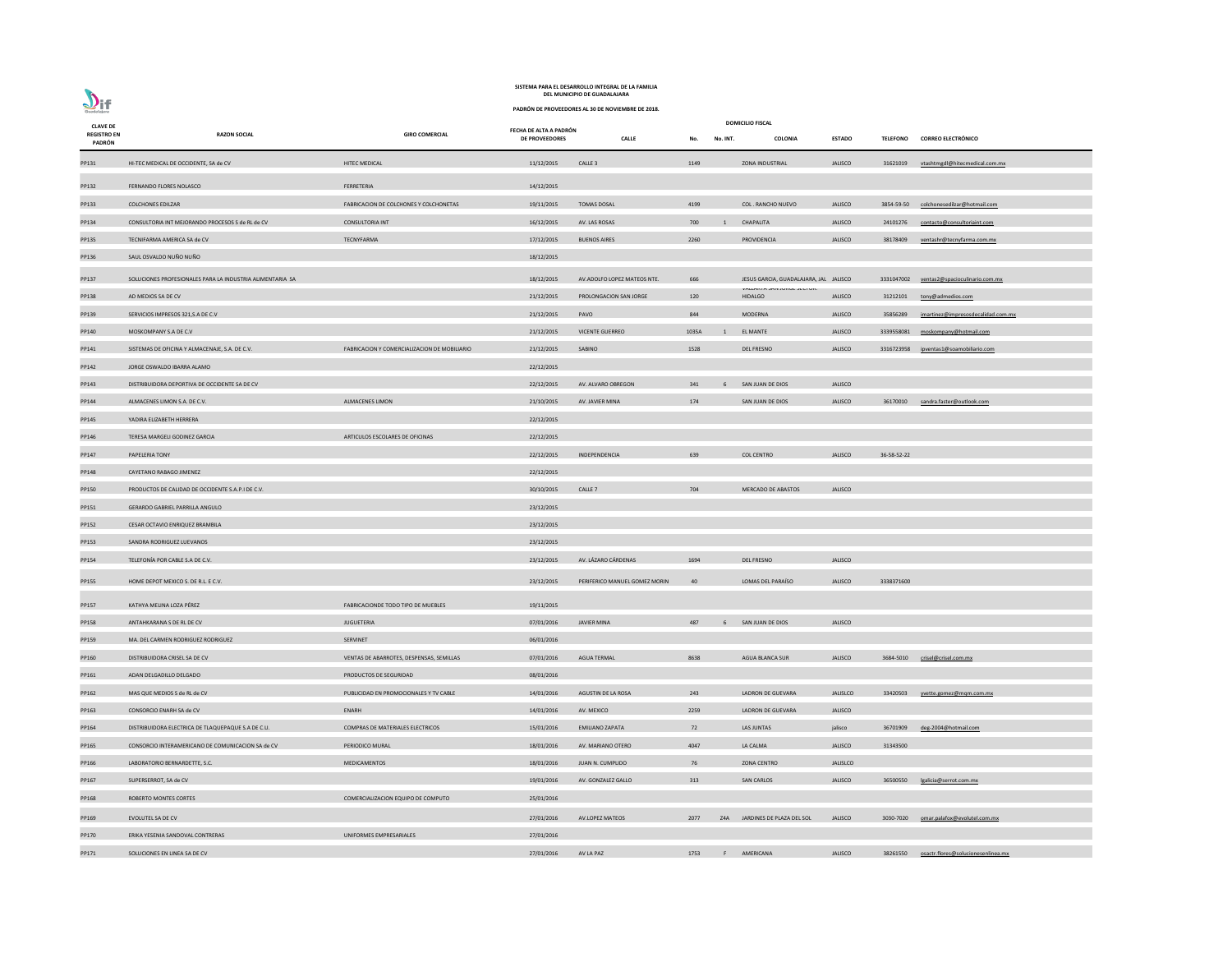| <b>CLAVE DE</b><br><b>REGISTRO EN</b><br>PADRÓN | <b>RAZON SOCIAL</b>                                   | <b>GIRO COMERCIAL</b>                             | FECHA DE ALTA A PADRÓN<br><b>DE PROVEEDORES</b> | <b>CALLE</b>             | No.            | No. INT. | <b>DOMICILIO FISCAL</b><br><b>COLONIA</b> | <b>ESTADO</b>  | <b>TELEFONO</b> | <b>CORREO ELECTRÓNICO</b>                         |
|-------------------------------------------------|-------------------------------------------------------|---------------------------------------------------|-------------------------------------------------|--------------------------|----------------|----------|-------------------------------------------|----------------|-----------------|---------------------------------------------------|
| PP172                                           | MICROCHIP SA DE CV                                    |                                                   | 27/01/2016                                      | FRANCISCO ROJAS GONZALEZ | 626            |          | LADRON DE GUEVARA                         | <b>JALISCO</b> | 3630-0449       | rubennava.mchip@gmail.com                         |
| PP173                                           | APP DOCUMENTS SA DE CV                                | VENTAS Y RENTAS DE EQUIPOS DE OFICINAS Y TONER    | 02/02/2016                                      | LOPEZ COTILLA            | 1554           |          | 106 AMERICANA                             | JALISCO        |                 | 10-31-15-18 raja.appducoment@outlook.com          |
| PP174                                           | JOSE RICARDO DIAZ LOPEZ                               | DISEÑO Y CONSTRUCION                              | 02/02/2016                                      |                          |                |          |                                           |                |                 |                                                   |
| PP175                                           | GRUPO AGIO GDL SA. DE CV.                             | VENTAS DE ARTICULOS PROMOCIONALES                 | 05/02/2016                                      | HOSPITAL                 | 750            |          | <b>CENTRO</b>                             | <b>JALISCO</b> | 36137323        | grupoangiogdl@hotmail.com                         |
| PP176                                           | PROMO PAPE DE OCCIDENTES S.A. DE C.V.                 | <b>TECNOLOGIA</b>                                 | 05/02/2016                                      | PEDRO MORENO             | 596A           |          | <b>CENTRO</b>                             | <b>JALISCO</b> | 36133388        | propapedeoccidente10@hotmail.com                  |
| PP177                                           | R.G. REPRESENTACIONES PARA LABORATORIO                | COMERCIALIZACION DE EQUIPO Y MATERIALES           | 11/02/2016                                      | ANDRES TERAN             | 1322           |          | <b>CHAPULTEPEC COUNTRY</b>                | <b>JALISCO</b> | 3313800394      | contacto@rglaboratorios                           |
| PP178                                           | PAPELERIA NUEVA ESCOCIA SA. DE CV                     | PAPELERIA                                         | 12/02/2016                                      | <b>NUEVA ESCOCIA</b>     | 1500           |          | PROVIDENCIA                               | <b>JALISCO</b> | 36421650        | papenuevaescocia@hotmail.com                      |
| PP179                                           | <b>CAYETANO RABAGO JIMENEZ</b>                        | RENTA Y VENTAS DE TOLDO , PERSIANAS, ALARMAS      | 08/02/2016                                      |                          |                |          |                                           |                |                 |                                                   |
| PP180                                           | AD MEDIOS SA. DE CV.                                  | SERVICIOS DE PUBLICIDAD EN MEDIO IMPRESOS         | 12/02/2016                                      | PROLOGACION SAN JORGE    | 120            |          | VALLARTA SAN JORGE                        | <b>JALISCO</b> | 3331212101      | tony@admedios.com                                 |
| PP181                                           | VE-GALAB, SA de CV                                    | MATERIALES DE LABORATORIO                         | 09/02/2016                                      | CARNERO                  | 3926           |          | LA CALMA                                  | <b>JALISCO</b> | 35 63 41 10     | yegalab@prodigy.net.mx                            |
| PP182                                           | GREGGA SOLUCIONES GRAFICAS S DE RL DE CV              | PUBLICIDAD                                        | 11/02/2016                                      | AV. MARIANO OTERO        | 2963           |          | ARBOLEDAS                                 | JALISCO        | 3336340941      | liz@greggapublicidad.com                          |
| PP183                                           | PIPAS Y SERVICIOS LA VENA S DE RL DE CV               | RENTA DE SANITARIOS MOVILES                       | 16/02/2016                                      | CALLEJON DE LA VIA       | 116            | - 5      | LAS JUNTAS                                | <b>JALISCO</b> | 3222903042      |                                                   |
| PP184                                           | <b>GRUPO QUIMICO AMILLAN</b>                          | COMERCIALIZACION DE MATERIALES PRIMA              | 10/02/2016                                      | <b>PUERTO YAVAROS</b>    | 2820           |          | MIRAMAR                                   | <b>JALISCO</b> | 31807342        | direccion@grupoquimicoamillan.com.mx              |
| PP185                                           | ARBILAB, SA de CV                                     | DISTRIBUIDOR DE LABORATORIO                       | 11/02/2016                                      | PASEO DE LA MONTAÑA      | $\overline{4}$ |          | LOMAS DE SANTA ANITA                      | <b>JALISCO</b> | 32 71 12 53     | tesoreria@arbilab.net                             |
| PP186                                           | JAIROS EDSEL LANDAZURI CHAVARIN                       | PURIFICACION Y ENVASADO DE AGUA                   | 15/02/2016                                      |                          |                |          |                                           |                |                 |                                                   |
| PP187                                           | BER- MAR UNIVERSAL S.A DE CV                          | CONSUMIBLES, PAPELERIA, SUMINISTROS               | 15/02/2016                                      | FERMIN RIESTRA           | 1690           | A        | MODERNA                                   | <b>JALISCO</b> | 33441520        | jluigi 5@hotmail.com/bermar.universal@hotmail.com |
| PP188                                           | CIENTIFICA VELAQUIN, SA de CV                         | VELAQUIN                                          | 16/02/2016                                      | SAN LUIS                 | 84             |          | <b>GRANJA ESTRELLA</b>                    | MEXICO, D.F.   |                 | 56 07 13 11 ventas@velaquim.com.mx                |
| PP189                                           | PROVIKA DE OCCIDENTE SA DE CV                         | COMPRA VENTA DE CARNE DE RES Y CERDO              | 16/02/2016                                      | AV. HIDALGO              | 495            | A        | LOS MESEROS                               | JALISCO        | 36-57-2072      | compras@provika.mx                                |
| PP190                                           | GENERAL DE ESCUELAS Y OFICINAS, SA de CV              | GEOSA                                             | 16/02/2016                                      | PEDRO GONZALEZ           | 3529           |          | JARDINES DEL NILO                         | <b>JALISCO</b> |                 | 36 50 26 41 ventas@geosagdl.com.mx                |
| PP191                                           | JORGE GERARDO GARCIA HERNANDEZ                        | <b>CRISTALES Y ALUMINIO</b>                       | 17/02/2016                                      |                          |                |          |                                           |                |                 |                                                   |
| PP192                                           | FRANCISCO RAMIREZ MANRIQUEZ                           | SERVICIOS DE ARQUITECTURA                         | 19/02/2016                                      |                          |                |          |                                           |                |                 |                                                   |
| PP193                                           | AMOR JOSE SILVA ESCALERA                              | EQUIPOS CONTRA INCENDIOS Y SEG. INDUSTRIAL        | 22/02/2016                                      |                          |                |          |                                           |                |                 |                                                   |
| PP194                                           | DANIEL ALONSO GOMEZ OROZCO                            | COMERCIO AL PORMENOR DE FRUTAS Y VERDURAS FRESCAS | 22/02/2016                                      |                          |                |          |                                           |                |                 |                                                   |
| PP195                                           | JOSE DANIEL GUTIERREZ SERVIN                          | <b>TORTILLERIA</b>                                | 22/02/2016                                      |                          |                |          |                                           |                |                 |                                                   |
| PP196                                           | GRISELDA ADRIANA MARTINEZ MEDINA                      |                                                   | 19/02/2016                                      |                          |                |          |                                           |                |                 |                                                   |
| PP197                                           | PGC COMPUTADORAS, SA de CV                            |                                                   | 22/02/2016                                      | AV. NIÑOS HEROS          | 2320           | $-B$     | JARDINES DEL BOSQUE                       | <b>JALISCO</b> | 36 16 98 81     | info@pgc-sa.mx                                    |
| PP198                                           | INDUSTRIAS RECIZAP, SA de CV                          | REPARACION DE LAVADORAS                           | 22/02/2016                                      | VALLARTA                 | 3040           |          | 302 VALLARTA PONIENTE                     | <b>JALISCO</b> | 36404341        | refrigeracionmacias7@hotmail.com                  |
| PP199                                           | LUCIO LOPEZ DE LA ROSA                                | POPOTE PARA ESCOBA                                | 22/02/2016                                      |                          |                |          |                                           |                |                 |                                                   |
| PP200                                           | IMPLEMENTOS MEDICOS DE OCCIDENTE, SA de CV            |                                                   | 23/02/2016                                      | RAFAEL CAMACHO           | 1818           |          | GUADALUPANA                               | <b>JALISCO</b> | 38 24 91 50     | raul@imogdl.com                                   |
| PP201                                           | COMERCIALIZADORA INTERNACIONAL SECTORIAL AHB SA de CV | COMPRA VENTA E IMPORTACION DE PRODUCTOS VARIOS    | 24/02/2016                                      | AV. LAS ROCAS            | 125            |          | PRADOS VALLARTA                           | <b>JALISCO</b> | 33640653        | oscar.tovar@sicuranzza.com                        |
|                                                 |                                                       |                                                   |                                                 |                          |                |          |                                           |                |                 |                                                   |
| PP202                                           | COMIND Y SERVICIOS DIVERSOS RMT SA de CV              | SERVICIOS DE ASESORIA PROFESIONAL Y CAPACITACION  | 24/02/2016                                      | AV. LAS ROCAS            | 125            |          | PRADOS VALLARTA                           | <b>JALISCO</b> | 33640653        | oscar.tovar@sicuranzza.com                        |
| PP203                                           | <b>MARULL S.A</b>                                     | <b>VENTAS DE CORTINAS</b>                         | 24/02/2016                                      | AV. VALLARTA             | 1217           |          | <b>COL. AMERICANA</b>                     | <b>JALISCO</b> | 38250009        | ventas1@marull.com.mx                             |
| PP204                                           | DANIEL ACEVES VILLARREAL                              |                                                   | 24/02/2016                                      |                          |                |          |                                           |                |                 |                                                   |
| PP205                                           | PEDRO URBANO RANGEL VILLALOBOS                        | EQUIPO ELECTRONICO PARA OFICINAS                  | 24/02/2016                                      |                          |                |          |                                           |                |                 |                                                   |
| PP206                                           | JOSE CARLOS GONZALES MONTES                           | TECNICA AUTOMOTRIZ GONZALEZ                       | 21/10/2015                                      |                          |                |          |                                           |                |                 |                                                   |
| PP207                                           | LIMPIEZA TRANSPARENTE DELUXE S DE RL DE CV            | <b>CLEAN DELUXE</b>                               | 24/02/2016                                      | CALDERON DE LA BARCA     | 118            |          | <b>ARCOS VALLARTA</b>                     | <b>JALISCO</b> | 31 80 66 98     | limpiezatransparente@hotmail.com                  |

# $\sum_{\text{Guedalajara}}$

# **SISTEMA PARA EL DESARROLLO INTEGRAL DE LA FAMILIA**

**DEL MUNICIPIO DE GUADALAJARA**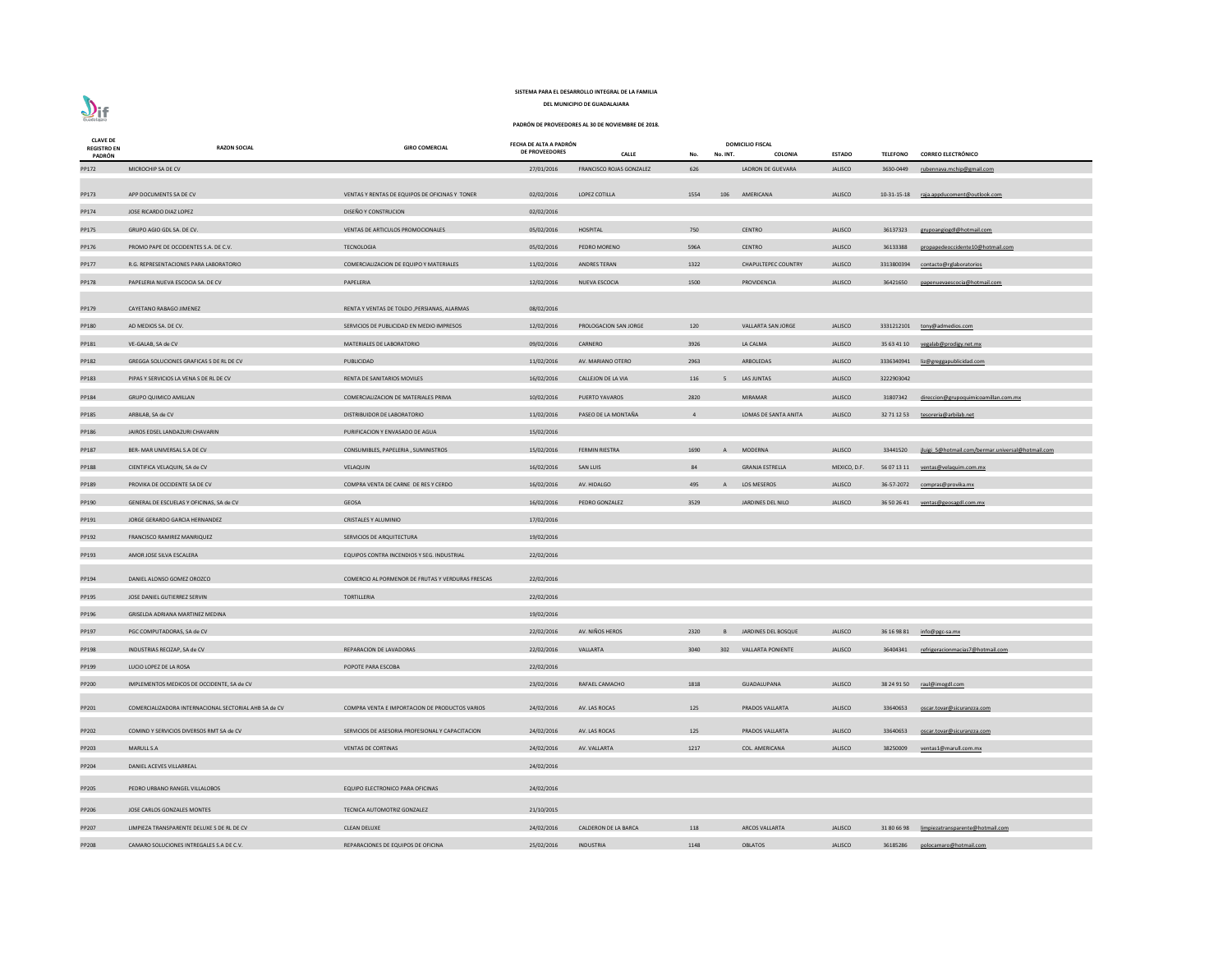# $\sum_{\text{Guedalign}}$

# **SISTEMA PARA EL DESARROLLO INTEGRAL DE LA FAMILIA**

**DEL MUNICIPIO DE GUADALAJARA**

| <b>CLAVE DE</b><br><b>REGISTRO EN</b><br>PADRÓN | <b>RAZON SOCIAL</b>                                                               | <b>GIRO COMERCIAL</b>                                     | FECHA DE ALTA A PADRÓN<br>DE PROVEEDORES | <b>CALLE</b>                | No. INT.<br>No. | <b>DOMICILIO FISCAL</b><br>COLONIA | <b>ESTADO</b>  |            | TELEFONO CORREO ELECTRÓNICO                       |
|-------------------------------------------------|-----------------------------------------------------------------------------------|-----------------------------------------------------------|------------------------------------------|-----------------------------|-----------------|------------------------------------|----------------|------------|---------------------------------------------------|
| PP209                                           | ALVARO JAVIE MIRANDA AVILA                                                        | CONSUMIBLES CARTUCHO, TONER Y TINTAS                      | 25/02/2016                               |                             |                 |                                    |                |            |                                                   |
| PP210                                           | MARIO SAAVEDRA FLORES                                                             | IMPORTACIONES Y DISTRIBUCIONES INDS                       | 25/02/2016                               |                             |                 |                                    |                |            |                                                   |
| PP211                                           | MARIO ENRIQUE HERNANDEZ GARCIA                                                    | MYVAME                                                    | 26/02/2016                               |                             |                 |                                    |                |            |                                                   |
| PP212                                           | RAFAEL SANCHEZ REYES                                                              | CONSTRUCCION                                              | 26/02/2016                               |                             |                 |                                    |                |            |                                                   |
| PP213                                           | MAYOREO DE ALFOMBRAS, SA DE CV                                                    | INTELLI                                                   | 26/02/2016                               | ATENAS                      | 141             | AMERICANA                          | JALISCO        |            | 38 27 05 68 ventas1@marull.com.mx                 |
| PP214                                           | <b>ELISA RUBIO TORRES</b>                                                         | AGENCIA DE PUBLICIDAD Y UNIFORMES                         | 26/02/2016                               |                             |                 |                                    |                |            |                                                   |
| PP215                                           | YUDINELY CARRILLO CAMARENA                                                        | PC SOFTWARE                                               | 27/02/2016                               |                             |                 |                                    |                |            |                                                   |
| PP216                                           | OMEGA DENTAL, SA de CV                                                            | <b>OMEGA DENTAL</b>                                       | 27/02/2016                               | SIETE COLINAS               | 1487            | <b>INDEPENDENCIA PONIENTE</b>      | <b>JALISCO</b> |            | 36 38 88 89 eguzman@omegadental.com.mx            |
| PP217                                           | ALFONSO MALDONADO REYES                                                           | <b>GRAFICA ALTERNATIVA</b>                                | 29/02/2016                               |                             |                 |                                    |                |            |                                                   |
| PP218                                           | J JESUS PADILLA ALVAREZ                                                           | <b>MTTO INCUBADORA</b>                                    | 01/03/2016                               |                             |                 |                                    |                |            |                                                   |
| PP219                                           | DMN DISTIBUIDORA MEDICA NINNUS SAPI deCV                                          | COMERCIO AL POR MAYOR DE PRODUCTOS FARMACEUTICOS          | 01/03/2016                               | PAVO                        | 135<br>408      | <b>CENTRO</b>                      | <b>JALISCO</b> | 36142614   | distribuidora@ninnus.com                          |
|                                                 |                                                                                   |                                                           |                                          |                             |                 |                                    |                |            |                                                   |
| PP220                                           | SAID ALEJANDRO ZETTER BRIZUELA<br>BATAS, BOTAS Y UNIFORMES INDUSTRIALES, SA de CV | UNIFORMES INDUSTRIALES Y ESCOLARES ARLEQUIN<br><b>BBU</b> | 20/10/2015<br>02/03/2016                 | CALZADA INDEPENDENCIA       | 647             | INDEPENDENCIA                      | <b>JALISCO</b> |            |                                                   |
| PP221                                           |                                                                                   |                                                           |                                          |                             |                 |                                    |                |            | 36 18 43 05 ventasbbu@hotmail.com                 |
| PP222                                           | CONDIMENTOS Y ESPECIAS MI CAMPO SA de CV                                          | PROCESO Y ENVASADO DE CONDIMENTOS Y ESPECIAS              | 03/03/2016                               | JARDINES DE LA GRANJA       | 3586            | LA FLORIDA                         | <b>JALISCO</b> |            | 36 55 21 61 micampo01@hotmail.com                 |
| PP223                                           | CENTRAL DE EXTINGUIDORES SA de CV                                                 | RECARGA MANTENIMIENTO Y VENTA DE EQUIPOS                  | 03/03/2016                               | ANDRES TERAN                | 903             | VILLASEÑOR                         | <b>JALISCO</b> | 36400898   | cexa@hotmail.com                                  |
| PP224                                           | LILIANA RICO GONZALEZ                                                             | TECNOLOGIAS DE LA INFORMACION                             | 03/03/2016                               |                             |                 |                                    |                |            |                                                   |
| PP225                                           | ERIKA ESMERALDA CARRASCO SANCHEZ                                                  | PESCADOS Y MARISCOS                                       | 04/03/2016                               |                             |                 |                                    |                |            |                                                   |
| PP226                                           | CRISTOBAL FRANCISCO DUEÑEZ BARBA                                                  | COM. VENTA. DE EQUIPOS DE GIMNASIO Y JUEGOS INFANT        | 04/03/2016                               |                             |                 |                                    |                |            |                                                   |
| PP227                                           | CARE BIOMEDICAL S de RL de CV                                                     | VENTA Y RENTA DE EQUIPO MEDICO E IMPLANTES                | 07/03/2016                               | TARAHUMARAS                 | 360             | FRACC. MONRAZ                      | <b>JALISCO</b> | 38132326   | contabilidad@caregroup.com.mx                     |
| PP228                                           | ORTO DISEÑOS                                                                      | VENTA DE APARATOS ORTOPEDICOS                             | 04/03/2016                               | BARCELONA                   | 2088            | JACINTO LOPEZ                      | <b>JALISCO</b> |            | 38539078 ortopedia ortodisenos@hotmail.com        |
| PP229                                           | CENTRO DE DIAGNOSTICO EN METABOLISMO ENERGETICO Y MEDICINA                        | ESTUDIOS DE LOS CAMPOS DE LA BIOQUIMICA                   | 07/03/2016                               | AV. COYOACAN                | 1120            | <b>DEL VALLE</b>                   | <b>MEXICO</b>  | 5555599124 | m.vazquez@cedimemm.com                            |
| PP230                                           | UNIDAD DE RADIOLOGIA IRM S DE R.L DE C.V.                                         |                                                           | 07/03/2016                               | AV. AMERICAS                | 2016            | <b>COUNTRY CLUB</b>                | <b>JALISCO</b> | 38170882   | info@cid.com.mx                                   |
| PP231                                           | <b>GAMA COMERCIAL</b>                                                             |                                                           | 07/03/2016                               | <b>FELIPE ZETTER</b>        | 5407            | PASEOS DEL SOL                     | <b>JALISCO</b> | 36347818   | gamacon@hotmail.com                               |
| PP232                                           | SENEFRO S.C.                                                                      | SESIONES DE HEMODIALISIS                                  | 07/03/2016                               | <b>ANTONIO ROSALES</b>      | 204             | ANALCO                             | <b>JALISCO</b> | 33317506   | oscarunefro@gmail.com                             |
| PP233                                           | LIZBETH CAROLINA RUIZ PEREZ                                                       |                                                           | 07/03/2016                               |                             |                 |                                    |                |            |                                                   |
| PP235                                           | ROJAS AUDITORES Y CIA, S.C.                                                       | ORD CONSULTORES                                           | 09/03/2016                               | JOSE MARIA HEREDIA          | 2876            | PRADOS PROVEDENCIA                 | <b>JALISCO</b> |            | 36 42 16 30 correspondencia@ordconsultores.com.mx |
| PP236                                           | ANTONIO MENDOZA MARTINEZ                                                          | <b>FABRICACION DE JUEGOS INFANTILES</b>                   | 21/10/2015                               |                             |                 |                                    |                |            |                                                   |
| PP237                                           | RSM BOGARIN Y Cia, SC                                                             | AUDITORIA Y SERVICIOS DE CONTABILIDAD                     | 10/03/2016                               | PALERMO                     | 2999            | PRADOS PROVIDENCIA                 | <b>JALISCO</b> | 36484320   | david.moreno@rsmmx.mx / ramiro.montero@rsmmx.mx   |
| <b>PP238</b>                                    | JOHNSON & JOHNSON MEDICAL MEXICO                                                  |                                                           | 14/04/2016                               | JAVIER BARROS SIERRA        | 555             | <b>SANTA FE</b>                    | <b>MEXICO</b>  | 11058100   |                                                   |
| PP239                                           | ORTOGAR S.A DE C.V                                                                |                                                           | 14/04/2016                               | YOLANDA DEL CARMEN CARDENAS | 5438            | PASEOS DEL SOL                     | <b>JALISCO</b> | 36344634   |                                                   |
| PP240                                           | GRUPO INDUSTRIAL VIDA SA de CV                                                    | <b>GRANVITA</b>                                           | 14/03/2016                               | <b>EJIDO</b>                | 300             | LA VENTA DEL ASTILLERO             | <b>JALISCO</b> | 32080400   | anahy.sanchez@grupovida.com                       |
| PP241                                           | <b>FARMACIA CARREY S.A</b>                                                        |                                                           | 15/03/2016                               | <b>HUMBOLDT</b>             | 650             | EL RETIRO                          | <b>JALISCO</b> | 36136337   |                                                   |
| PP242                                           | GRUPO IMPORTADOR DE PAÑAL MERVER S.A DE CV                                        |                                                           | 15/03/2016                               | <b>FEDERACION</b>           | 1806            | LAS HUERTAS                        | <b>JALISCO</b> |            |                                                   |
| PP243                                           | PROMEDICA GARCIA S.A. DE C.V                                                      |                                                           | 15/03/2016                               | <b>BELEN</b>                | 1026            | ALCALDE BARRANQUITAS               | <b>JALISCO</b> | 36131399   |                                                   |
| PP244                                           | SUSI TERRIQUEZ PEÑA                                                               | DECORACION DE INTERIORES                                  | 15/03/2016                               |                             |                 |                                    |                |            |                                                   |
| PP245                                           | FANNY CAROLINA RAMIREZ GUTIERREZ HERMOSILLO                                       | <b>EQUIPO DE SEGURIDAD Y EXTINTORES</b>                   | 15/03/2016                               |                             |                 |                                    |                |            |                                                   |
| PP247                                           | OSCAR ALBERTO PEREZ MEZA                                                          | FERRETERIA Y MATERIALES DE CONSTRUCCION                   | 15/03/2016                               |                             |                 |                                    |                |            |                                                   |
| PP245                                           | FANNY CAROLINA RAMIREZ GUTIERREZ HERMOSILLO                                       | EQUIPO DE SEGURIDAD Y EXTINTORES                          | 15/03/2016                               |                             |                 |                                    |                |            |                                                   |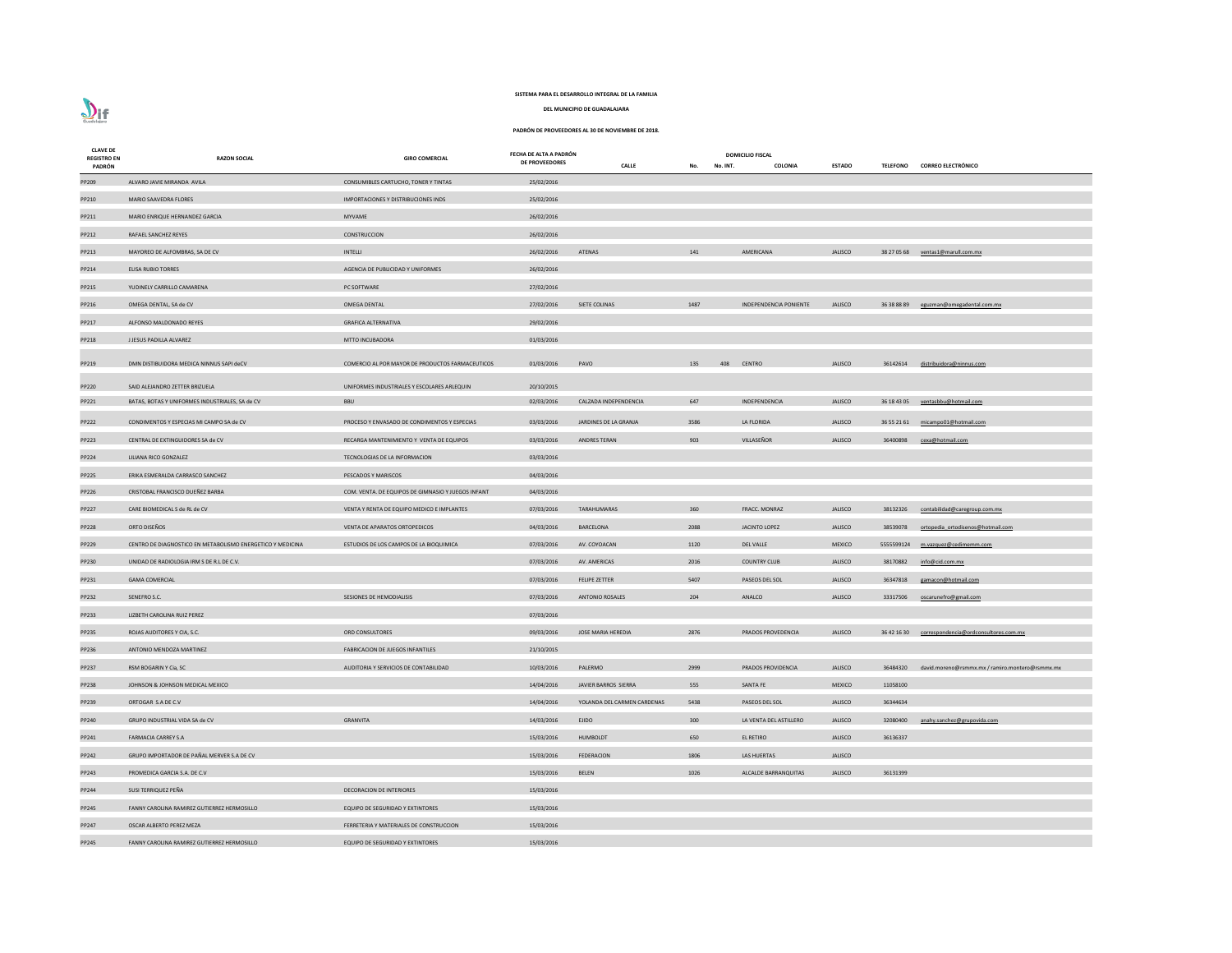| <b>CLAVE DE</b>              |                                                      |                                         |                                                 |                                           |        |                 | <b>DOMICILIO FISCAL</b>     |                        |                 |
|------------------------------|------------------------------------------------------|-----------------------------------------|-------------------------------------------------|-------------------------------------------|--------|-----------------|-----------------------------|------------------------|-----------------|
| <b>REGISTRO EN</b><br>PADRÓN | <b>RAZON SOCIAL</b>                                  | DENOMINACIÓN COMERCIAL                  | FECHA DE ALTA A PADRÓN<br><b>DE PROVEEDORES</b> | <b>CALLE</b>                              | No.    | No. INT.        | <b>COLONIA</b>              | <b>ESTADO</b>          | <b>TELEFONO</b> |
| PP245                        | FANNY CAROLINA RAMIREZ GUTIERREZ HERMOSILLO          | EQUIPO DE SEGURIDAD Y EXTINTORES        | 15/03/2016                                      |                                           |        |                 |                             |                        |                 |
| PP247                        | OSCAR ALBERTO PEREZ MEZA                             | FERRETERIA Y MATERIALES DE CONSTRUCCION | 15/03/2016                                      |                                           |        |                 |                             |                        |                 |
| PP248                        | AGUSTIN FLORES SANDOVAL                              | FERRETERIA Y ELECTRICIDAD EN GENERAL    | 21/10/2015                                      |                                           |        |                 |                             |                        |                 |
| PP249                        | ESTUDIO LEGAL Y CORREDURIA S.A                       |                                         | 16/03/2016                                      | CORDOBA                                   | 2606   |                 | PROVIDENCIA                 | <b>JALISCO</b>         | 38173475        |
| PP250                        | PAULINA ANABEL PEREZ MUÑOZ                           | PRODUCCION AUDIOVISUAL                  | 17/03/2016                                      |                                           |        |                 |                             |                        |                 |
| PP251                        | SERGIO PEÑA OCHOA                                    | PUBLICIDAD E IMPRESOS                   | 17/03/2016                                      |                                           |        |                 |                             |                        |                 |
| PP253                        | <b>BIONEFRO S.C</b>                                  | UNIDAD DE HEMODIALISIS                  | 05/04/2016                                      | <b>VICTORIANO AGUEROS</b>                 | 2205   |                 | LAFAYETTE                   | <b>JALISCO</b>         | 36141124        |
| PP254                        | QK TECNOLOGIA SERVICIOS Y SOLUCIONES                 | QUANTICA                                | 05/04/2016                                      | PEGASO                                    | 3692   | 103             | LA CALMA                    | <b>JALISCO</b>         | 36319212        |
| PP255                        | RICARDO TORRES MEDINA                                | <b>IMPRENTA</b>                         | 05/04/2016                                      |                                           |        |                 |                             |                        |                 |
| PP256                        | DISTRIBUIDORA GARCI CRESPO S de R.L de C.V           | SANTORINI                               | 05/04/2016                                      | <b>RECURSOS HIDRAULICOS</b>               | 8      |                 | LA LOMA                     | EDO. MEXICO            | 333678660       |
| PP257                        | MAPLE EDIFICACIONES, SA DE CV                        | <b>CONSTRUCCION Y REMODELACION</b>      | 05/04/2016                                      | LEONA VICARIO                             | 2530   |                 | SANTA ANA TEPETITLAN        | <b>JALISCO</b>         | 31330350        |
| <b>PP258</b>                 | WALMART                                              |                                         | 07/04/2016                                      | AV. MANUEL GOMEZ                          | 120    |                 | LOMAS DE PARAISO            | <b>JALISCO</b>         |                 |
| PP259                        | SALVADOR GONZALEZ NAVARRO                            |                                         | 07/04/2016                                      |                                           |        |                 |                             |                        |                 |
| PP260                        | CIA. PERIODISTICA DEL SOL DE GUADALAJARA SA de CV    | EL OCCIDENTAL                           | 07/04/2016                                      | CALZ. INDEPENDENCIA SUR                   | 324    |                 | <b>CENTRO</b>               | <b>JALISCO</b>         | 36 13 06 90     |
| PP261                        | FUSION STORE S.A DE C.V                              |                                         | 07/04/2016                                      | GARIBLDI                                  | 2410   |                 | LADRON DE GUEVARA           | <b>JALISCO</b>         | 36169511        |
| PP265                        | STAMPA IMPRESIONES FOTOGRAFICAS S de RL de CV        | <b>STAMPA IMPRESIONES</b>               | 08/04/2016                                      | <b>GOLFO DE CORTEZ</b>                    | 2946   | $\overline{2}$  | <b>VALLARTA NORTE</b>       | <b>JALISCO</b>         | 18 13 35 35     |
| PP266                        | TIP SOLUTIONS S.A. DE C.V.                           | FABRICACION DE PRODUCTOS HIGIENE        | 11/04/2016                                      | AV. ALEMANIA                              | 1765   | 30 <sup>°</sup> | <b>MODERNA</b>              | <b>JALISCO</b>         | 331204093       |
| PP268                        | MARIA TERESA DEL ROSARIO MARTINEZ SAINZ              | CREMERIA                                | 13/04/2016                                      |                                           |        |                 |                             |                        |                 |
| PP269                        | LA NUEVA PERLA SA de CV                              | <b>VENTA DE TELAS</b>                   | 13/04/2016                                      | <b>PINO SUAREZ</b>                        | 345    |                 | <b>CENTRO</b>               | <b>JALISCO</b>         | 36145388        |
| PP270                        | GRUPO CONSTRUCTOR TZOE, SA de CV                     | <b>GRUPO TZOE</b>                       | 14/04/2016                                      | <b>ISLA CURAZAO</b>                       | 2750   | $\mathsf{A}$    | JARDINES DE LA CRUZ         | <b>JALISCO</b>         | 36 01 13 98     |
| PP271                        | DESARROLLADORES MARSOL, SA de CV                     | MARSOL                                  | 15/04/2016                                      | <b>MANUEL ASPIROS</b>                     | 1962   | $\overline{2}$  | VILLASEÑOR                  | <b>JALISCO</b>         | 13 06 60 00     |
| PP272                        | FERNANDO ARCARIO LLANCARI CASTILLA                   | FRUTAS, VERDURAS, SEMILLAS Y CHILES     | 15/04/2016                                      |                                           |        |                 |                             |                        |                 |
| PP273                        | RIGOBERTO YANES DE LA CRUZ                           | ELECTRICIDAD Y FONTANERIA               | 18/04/2016                                      |                                           |        |                 |                             |                        |                 |
| PP274                        | PRODUCTOS HOSPITALARIOS, S.A. DE C.V.                | SANEFRO                                 | 21/10/2015                                      | <b>BRUSELAS</b>                           | 569    |                 | <b>MODERNA</b>              | <b>JALISCO</b>         | 36280470        |
| PP275                        | JOSE CARLOS PONCE GODINEZ                            |                                         | 19/04/2016                                      |                                           |        |                 |                             |                        |                 |
| PP276                        | TECNOLOGIA FARMACEUTICA S.A DE C.V                   |                                         | 19/04/2016                                      | <b>VIDRIO</b>                             | 1565   |                 | <b>MODERNA</b>              | <b>JALISCO</b>         | 38264708        |
| PP277                        | UNIDAD DE HEMODIALISIS UHEM S.C                      |                                         | 19/04/2016                                      | AV. DEL PINAR                             | 3419   |                 | LA CALMA                    | <b>JALISCO</b>         | 36317803        |
| <b>PP278</b>                 | JOSE ANTONIO RODRIGUEZ RODRIGUEZ                     | <b>FRUTAS Y VERDURAS</b>                | 20/04/2016                                      |                                           |        |                 |                             |                        |                 |
| PP279                        | UNION EDITORIALISTA, SA de CV                        | EL INFORMADOR                           | 21/04/2016                                      | INDEPENDENCIA                             | 300    |                 | <b>CENTRO</b>               | <b>JALISCO</b>         |                 |
| <b>PP280</b>                 | YESIKA ALEJANDRA SANTOYO RAMIREZ                     |                                         | 21/04/2016                                      |                                           |        |                 |                             |                        |                 |
| PP281                        | EVERARDO CONTRERAS DE ALBA                           |                                         | 22/04/2016                                      |                                           |        |                 |                             |                        |                 |
| PP282                        | EXORTA S DE R.L DE C.V                               |                                         | 22/04/2016                                      | ASESORES                                  | 5613   |                 | ARCOS DE GUADALUPE          | <b>JALISCO</b>         | 36731724        |
| PP283                        | REACTIV, SA de CV                                    | APARATOS ORTOPEDICOS                    | 22/04/2016                                      | AV. ANGEL LEAÑO                           | 401    | 3C              | LOS ROBLES                  | <b>JALISCO</b>         | 36 36 12 12     |
| PP284                        | INNOVACION EMPRESARIAL & CIVIL, SC                   |                                         | 22/04/2016                                      | <b>AMADO AGUIRRE</b>                      | 736    |                 | JARDINES ALCALDE            | <b>JALISCO</b>         |                 |
| PP285                        | CENTRO NACIONAL DE DISTRIBUCION JUGUETEGA S.A DE C.V | <b>JUGUETES</b>                         | 26/04/2016                                      | ALVARO OBREGON                            | 323    |                 | SAN JUAN DE DIOS            | <b>JALISCO</b>         | 33361953        |
| PP286                        | CARLOS NAFARRATE SA DE CV                            |                                         | 26/04/2016                                      | AVENIDA DE LAS AMERICAS                   | 601    |                 | LADRON DE GUEVARA           | <b>JALISCO</b>         | 36699800        |
| PP287                        | EQUIPOS INTERFERENCIALES SA DE CV                    |                                         | 26/04/2016                                      | <b>CERRO DE GUADALUPE</b>                 | 28     |                 | <b>CAMPESTRE CHURUBUSCO</b> | <b>MEXICO</b>          |                 |
| <b>PP288</b>                 | LIVIER GALLO PEREZ                                   |                                         | 26/04/2016                                      |                                           |        |                 |                             |                        |                 |
| PP289                        | MARIA ALEJANDRA HERRERA MORALES                      | REFACCIONES Y ACCESORIOS POLARIZADO     | 26/04/2016                                      |                                           |        |                 |                             |                        |                 |
| PP290                        | FR MEDICAL SA de CV                                  | EQ. MEDICO, HOPITAL IMPLANTES PROTESIS  | 28/04/2016                                      | CIRCUITO JURISTAS 19 lote 1 manzana<br>90 | 19, 1, | 90              | <b>CIUDAD SATELITE</b>      | ESTADO DE ME: 53741133 |                 |
|                              |                                                      |                                         |                                                 |                                           |        |                 |                             |                        |                 |

**CALLE No. No. INT. COLONIA ESTADO TELEFONO CORREO ELECTRÓNICO** JALISCO 36141124 hemobionephro@gmail.com jorg\_andrade@hotmail.com EDO. MEXICO 3336786600 [octavio.padilla@gepp.com](mailto:octavio.padilla@gepp.com) TEPETITLAN JALISCO 31330350 <u>[rubenguitron@prodigy.net.mx](mailto:rubenguitron@prodigy.net.mx)</u> PP260 CIA. PERIODISTICA DEL SOL DE GUADALAJARA SA de CV EL OCCIDENTAL 07/04/2016 CALZ. INDEPENDENCIA SUR 324 CENTRO JALISCO 36 13 06 90 [lrojas@eloccidental.com.mx](mailto:lrojas@eloccidental.com.mx) POLUS S.A. DE C.V. E. DE S.A. DE S.A. DE S.A. DE S.A. DE S.A. DE PRODUCTOS S.A. D<br>B.A. DE PRODUCTOS S.A. ALEMANIA 1765 312040936 [ventas@higienika.com](mailto:ventas@higienika.com) JALISCO 36145388 laperla@megared.net.mx laperla2@megared.net.mx PP270 E LA CRUZ CONSTRUCTOR CONSTRUCTOR TAGGES 14/04/2016 A LA CRUZ CONSTRUCTOR 14/04/2016 27:00 A JARDINES DE LA CRUZ JALISCO 2750 A JARDINES DE LA CRUZ JALISCO 2750 A JARDINES DE LA CRUZ JALISCO 27:00 A JARDINES DE LA CR PP271 DESARROLLADORES MARSOL, SA de COVID-1306 6000 [desarrolladoresmarsol@gmail.com](mailto:desarrolladoresmarsol@gmail.com) PP283 B 236 836 1212 B DRAFA ALLISCO 236 36 12 12 [ariadna\\_ibarra@reactiv.com.mx](mailto:ariadna_ibarra@reactiv.com.mx)  $E$  GUEVARA DE COV 26699800 **P**<br>PP287 EQUIPOS COMPESTED EXECUTE FELITE **190 190 190 ESTADO DE MEX** 53741133 [administracion@frmedical.com.mx](mailto:administracion@frmedical.com.mx)

**PADRÓN DE PROVEEDORES AL 30 DE NOVIEMBRE DE 2018.**



#### **DEL MUNICIPIO DE GUADALAJARA SISTEMA PARA EL DESARROLLO INTEGRAL DE LA FAMILIA**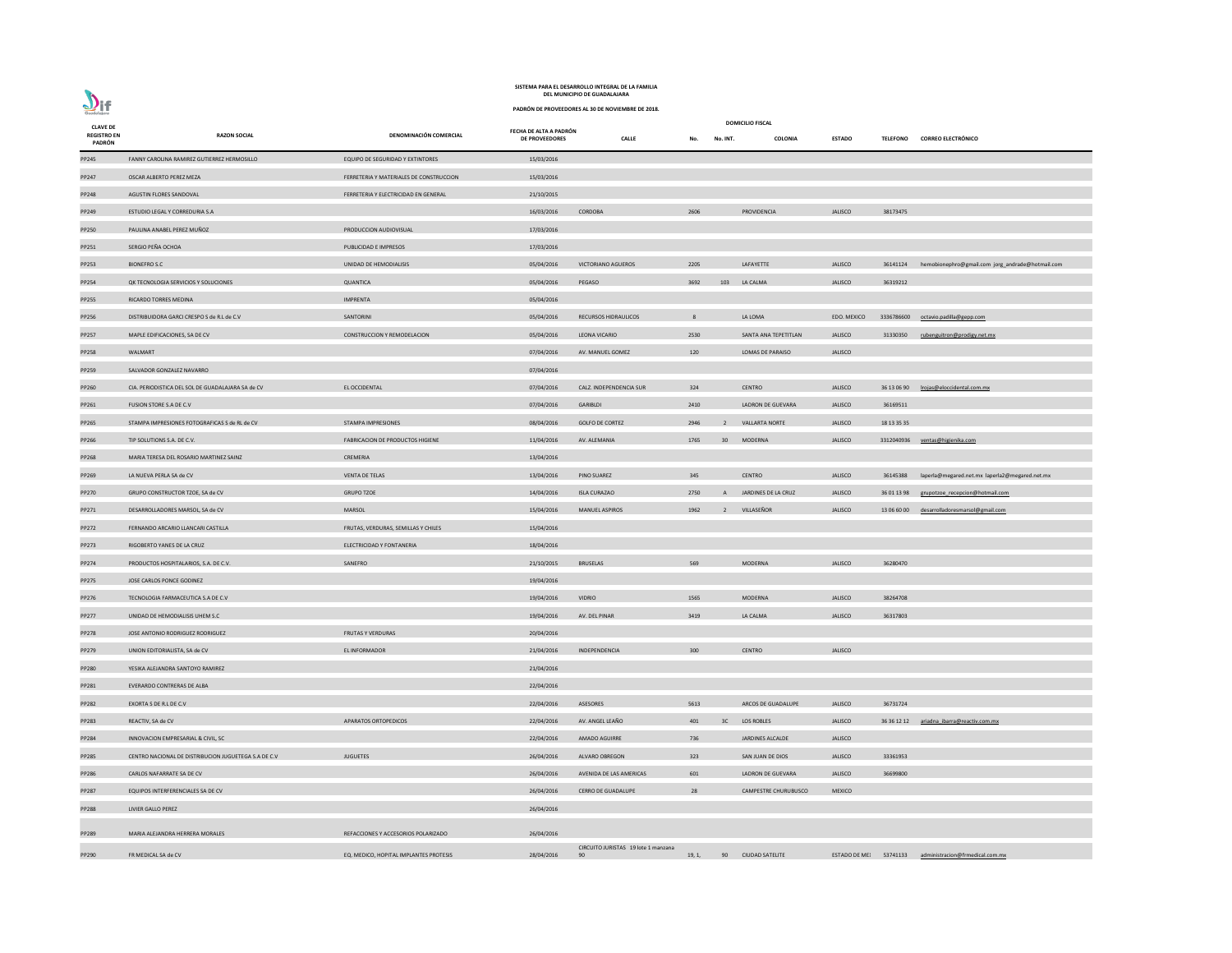| <b>CLAVE DE</b><br><b>REGISTRO EN</b> | <b>RAZON SOCIAL</b>                                          | DENOMINACIÓN COMERCIAL                     | FECHA DE ALTA A PADRÓN<br>DE PROVEEDORES | <b>CALLE</b>                       | No.  | No. INT.     | <b>DOMICILIO FISCAL</b><br>COLONIA | <b>ESTADO</b>     | <b>TELEFONO</b> | <b>CORREO ELECTRÓNICO</b>           |
|---------------------------------------|--------------------------------------------------------------|--------------------------------------------|------------------------------------------|------------------------------------|------|--------------|------------------------------------|-------------------|-----------------|-------------------------------------|
| PADRÓN                                |                                                              |                                            |                                          |                                    |      |              |                                    |                   |                 |                                     |
| PP291                                 | <b>FLAVIO PEREZ GAYTAN</b>                                   | <b>IMPRENTA</b>                            | 28/04/2016                               |                                    |      |              |                                    |                   |                 |                                     |
| PP292                                 | LA SUIZA EMPACADORA DE CARNES, SA de CV                      | PESCADO RES POLLO CREMERIA MARISCOS        | 29/04/2016                               | SAN IGNACIO                        | 2119 |              | <b>SAN VICENTE</b>                 | <b>JALISCO</b>    | 36 51 40 56     | la suiza empacadora@yahoo.com.mx    |
| PP293                                 | DESARROLLOS BIOTECNOLOGICOS DEL BAJIO SA DE CV               |                                            | 29/04/2016                               | FIDEL VELAZQUEZ                    | 2372 |              | JARDIN DE COUNTRY                  | <b>JALISCO</b>    | 36647186        |                                     |
| PP294                                 | <b>MARIO PEREZ BARBA</b>                                     |                                            | 29/04/2016                               |                                    |      |              |                                    |                   |                 |                                     |
| PP295                                 | ALDO ANTONIO DELGADO BALCAZAR                                | <b>LLANTAS BLACKSTONE</b>                  | 02/05/2016                               |                                    |      |              |                                    |                   |                 |                                     |
| PP296                                 | FELIPE DE JESUS MIRAMONTES FELIX                             |                                            | 04/05/2016                               |                                    |      |              |                                    |                   |                 |                                     |
| PP297                                 | CENTRO AUTOMOTRIZ DE OCCIDENTE SA de CV                      | MECANICO, LAMINADO Y PINTURA               | 04/05/2016                               | <b>ISLOTE</b>                      | 3029 |              | SANTA IDUWIGES                     | <b>JALISCO</b>    | 36327428        | oahs fama1@hotmail.com              |
| PP298                                 | DESARROLLOS BIOTECNOLOGICOS del BAJIO SA de CV               | EQUIPO MEDICO Y LABORATORIO, TRAUMATOLOGIA | 04/05/2016                               | <b>DIQUE</b>                       | 404  |              | A JARDINES DEL MORAL               | <b>GUANAJUATO</b> | 33647186        | guadalajara@dbbajio.com             |
| PP299                                 | GUADALAJARA PET S DE R.L. DE C.V                             |                                            | 09/05/2016                               | <b>JUAN GIL</b>                    | 2450 |              | 15B LOMA BONITA                    | <b>JALISCO</b>    | 38363500        |                                     |
| PP300                                 | BOSTON SCIENTIFIC DE MEXICO SA DE CV                         | FABRICACION APARATOS MEDICOS LAB, DENTAL   | 09/05/2016                               | <b>INSURGENTES SUR</b>             | 1602 |              | PISO 2 BENITO JUAREZ               | <b>MEXICO</b>     |                 |                                     |
| PP301                                 | MEDARTIS S.A DE C.V                                          |                                            | 11/05/2016                               | <b>TAIME</b>                       | 229  |              | 6 CHAPULTEPEC MORALES              | <b>MEXICO</b>     | 3314013936      |                                     |
| PP302                                 | <b>GUSTAVO RUBEN SALAS LOPEZ</b>                             |                                            | 11/05/2016                               |                                    |      |              |                                    |                   |                 |                                     |
| PP303                                 | JESUS REA VILLAVERDE                                         | <b>MATTO UNID DENTAL</b>                   | 11/05/2016                               |                                    |      |              |                                    |                   |                 |                                     |
| PP304                                 | XITH BUSINESS INTELLIGENCE, S.C.                             | CONSULTORIA EN SEGURIDAD DE LA INFORMACION | 11/05/2016                               | <b>CUBILETE</b>                    | 2953 |              | JARDINES PLAZA DEL SOL             | <b>JALISCO</b>    | 18 14 20 62     | <u>eflores@xith.com.mx</u>          |
| PP305                                 | GRUPO IMPORTADOR DE PAÑAL MERVER SA de CV                    | <b>ABARROTES Y PAÑALES</b>                 | 09/05/2016                               | <b>FEDERACION</b>                  | 1806 |              | LAS HUERTAS                        | <b>JALISCO</b>    | 36652189        | grupomerver@hotmail.com             |
| PP306                                 | JESUS REA VILLAVERDE                                         | DEPOSITO DENTAL REA MERCADO                | 13/05/2016                               |                                    |      |              |                                    |                   |                 |                                     |
| PP307                                 | ALONDRA YBETTE LOPEZ RIVAS                                   |                                            | 13/05/2016                               |                                    |      |              |                                    |                   |                 |                                     |
| PP308                                 | JOSE CARLOS PONCE GODINEZ                                    | MATERIAL ORTOPEDIA                         | 18/05/2016                               |                                    |      |              |                                    |                   |                 |                                     |
| PP309                                 | ALONDRA YBETTE LOPEZ RUIZ                                    | APARATOS ORTOPEDICOS                       | 18/05/2016                               |                                    |      |              |                                    |                   |                 |                                     |
| PP310                                 | MARIA BERENICE CANALES LIMON                                 | <b>BANQUETES Y EVENTOS</b>                 | 09/05/2016                               |                                    |      |              |                                    |                   |                 |                                     |
| PP311                                 | <b>GUSTAVO RUBEN SALAS LOPEZ</b>                             | <b>GASES MEDICINALES E INDUSTRIALES</b>    | 20/05/2016                               |                                    |      |              |                                    |                   |                 |                                     |
| PP312                                 | SALVADOR MOSQUEDA RAMIREZ                                    | IMPRESOS DE TODO TIPO                      | 20/05/2016                               |                                    |      |              |                                    |                   |                 |                                     |
| PP313                                 | SATRUMA de MEXICO SA de CV                                   | PRODUCTOS PARA HOSPITALES Y SERVICIOS      | 20/05/2016                               | LUDOVICO ARIOSTO                   | 7029 |              | LOMAS UNIVERSIDAD                  | <b>JALISCO</b>    | 31652766        | recepcionstrauma@hotmail.com        |
| PP314                                 | GUADALAJARA PET S. DE R.L DE C.V                             | LABORATORIO DE ESTUDIOS DE DIAGNOSTICO     | 20/05/2016                               | JUAN GIL PRECIADO                  | 2450 |              | 15B ELTIGRE                        | <b>JALISCO</b>    | 38363500        | l.velasco@guadalajarapet.com        |
| PP315                                 | GRUPO ALIMENTICIO ROECH, S de R.L. de C.V.                   | <b>ABARROTES Y LIMPIEZA</b>                | 23/05/2016                               | CARACOL                            | 2556 | D3           | <b>BOSQUES DE LA VICTORIA</b>      | <b>JALISCO</b>    | 15 07 90 07     | direccion.roech@gmail.com           |
| PP316                                 | INTEGRACION Y PROMOCION DE EVENTOS. SA de CV                 | CENTROS GENERALES DE ALQUILER              | 25/05/2016                               | PROLONGACION BELENES               | 71   |              | JARDINES DEL VERGEL                | <b>JALISCO</b>    | 36 36 59 79     | lorena@grupochalita.com             |
| PP317                                 | PINTURAS ALTI, S.A. DE C.V.                                  | FABRICANTE DE PINTURA Y RECUBRIMIENTOS     | 20/05/2016                               | CALLE 14                           | 2674 |              | <b>ZONA INDUSTRIAL</b>             | <b>JALISCO</b>    | 10285477        | ahernandez@pinturasalti.com         |
| PP318                                 | QUALITY MED S.A. DE C.V                                      | INSUMOS EQUIPO MEDICO Y LABORATORIO        | 27/05/2016                               | <b>ESCUELA MILITAR DE AVIACION</b> | 38   |              | LA FAYATTE                         | <b>JALISCO</b>    | 38271452        | rosario.valdez@cuolitymedmexico.com |
| PP319                                 | DNK TELECOMUNICACIONES SA de CV                              | VENTA EQUIPO TELECOMUNIC. FOTO. CINE       | 20/05/2016                               | MIGUEL GALINDO                     | 1817 | $\mathbf{A}$ | SAN MIGUEL DE MEZQUITAN            | <b>JALISCO</b>    | 38275035        | dnkcontabilidad@gmail.com           |
| PP320                                 | EXORTA S de RL de CV                                         | MATERIAL ORTOPEDIA Y TRAUMA                | 27/05/2016                               | ASESORES                           | 5613 |              | ARCOS DE GUADALUPE                 | <b>JALISCO</b>    | 3673 1724       | alan.vazquezdelmercado@hotmail.com  |
| PP321                                 | HOSPITAL MEXICO AMERICANO                                    |                                            | 27/05/2016                               | COLOMOS                            | 2110 |              | LADRON DE GUEVARA                  | <b>JALISCO</b>    | 36483333        |                                     |
| PP322                                 | CLASS TOURS ORGANIZACION DE VIAJES SA de CV                  | <b>AGENCIA VIAJES</b>                      | 30/05/2016                               | AV. LOPEZ MATEOS SUR               | 2077 |              | 24 CHAPALITA                       | <b>JALISCO</b>    |                 |                                     |
| PP323                                 | PLAYERAS Y MAS, SA de CV                                     | PRENDAS VESTIR                             | 30/05/2016                               | AV. MEXICO                         | 2500 |              | LADRON DE GUEVARA                  | <b>JALISCO</b>    | 36 16 83 14     | gventas@playerasymas.com.mx         |
| PP324                                 | VISUAL E IMPRESOS, S.A. DE C.V.                              | <b>IMPRENTA LITOGRAFICA</b>                | 27/05/2016                               | <b>BASILIO VADILLO</b>             | 814  |              | LA HUERTA BAEZA                    | <b>JALISCO</b>    | 36556285        | visualeimpresos@hotmail.com         |
| PP325                                 | MEDARTIS, S.A. DE C.V.                                       | IMPLANTES PARA CIRUGIAS MAXILOFACIAL       | 27/05/2016                               | PRESIDENTE MASARIK                 | 111  |              | PISO 1 POLANCO V SECCION           | DF                | (55)33006054    | daniel.sommer@medartis.com          |
| PP326                                 | UNIONINJUS, SC                                               | <b>NOTARIA 34</b>                          | 01/06/2016                               | AV. TEPEYAC                        |      |              |                                    |                   |                 |                                     |
| PP327                                 | UNIDAD DE OCULOPLÁSTICA ORVILAG, S.C.                        | ORVILAG                                    | 21/10/2015                               | AV.BETHOVEEN                       | 5043 | A            | LA ESTANCIA                        | <b>JALISCO</b>    | 36294236        | orvileg@yahoo.com.mx                |
| PP328                                 | SUPER CERCAS DE ALAMBRE IMPERMEABILIZANTES Y SERVICIOS, SA d | <b>CERCAS DE ALAMBRE</b>                   | 02/06/2016                               | QUEBRADA                           | 3218 |              | STA. EDWVIGES                      | <b>JALISCO</b>    | 36 31 10 91     | ventas@supercercas.com              |
| PP329                                 | LUIS ANTONIO OCHOA VALDOVINOS                                | <b>TALLER IMPRENTA</b>                     | 02/06/2016                               |                                    |      |              |                                    |                   |                 |                                     |
| PP330                                 | SISTEMAS OPERATIVOS DE OCCIDENTE, SA de CV                   | TECN DE INFORMACION                        | 03/06/2016                               | AV. CUBILETE                       | 2953 |              | 101 JARD. PLAZA DEL SOL            | <b>JALISCO</b>    |                 | 47 37 66 55 karina.lopez@sooc.mx    |

**PADRÓN DE PROVEEDORES AL 30 DE NOVIEMBRE DE 2018.**



#### **SISTEMA PARA EL DESARROLLO INTEGRAL DE LA FAMILIA DEL MUNICIPIO DE GUADALAJARA**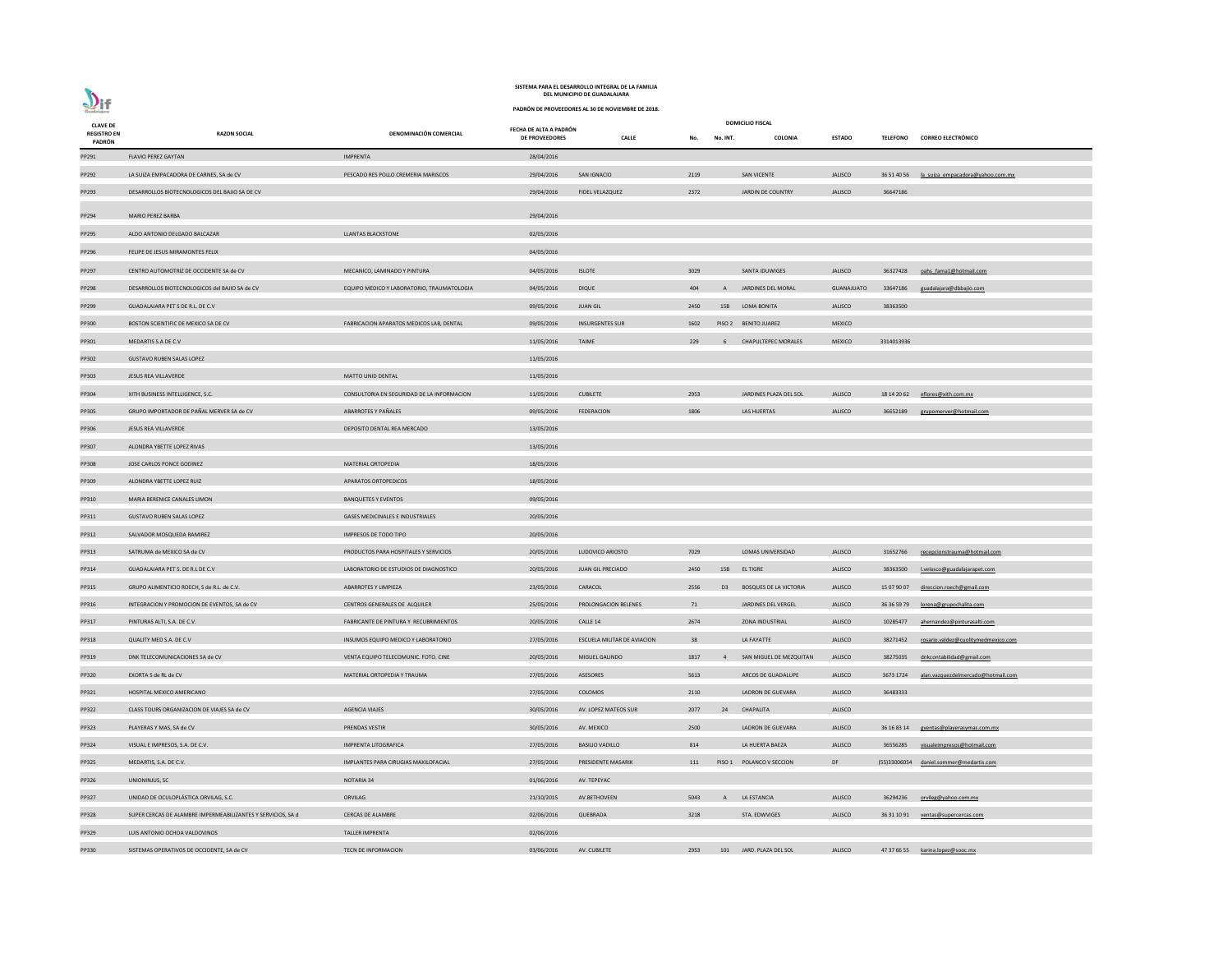| $\sum_{\text{Guedalign}}$             |                                                              |                                    |                        | PADRÓN DE PROVEEDORES AL 30 DE NOVIEMBRE DE 2018. |      |              |                         |                |                 |                                           |
|---------------------------------------|--------------------------------------------------------------|------------------------------------|------------------------|---------------------------------------------------|------|--------------|-------------------------|----------------|-----------------|-------------------------------------------|
| <b>CLAVE DE</b><br><b>REGISTRO EN</b> | <b>RAZON SOCIAL</b>                                          | DENOMINACIÓN COMERCIAL             | FECHA DE ALTA A PADRÓN |                                                   |      |              | <b>DOMICILIO FISCAL</b> |                |                 |                                           |
| PADRÓN                                |                                                              |                                    | <b>DE PROVEEDORES</b>  | <b>CALLE</b>                                      | No.  | No. INT.     | COLONIA                 | <b>ESTADO</b>  | <b>TELEFONO</b> | <b>CORREO ELECTRÓNICO</b>                 |
| PP331                                 | SOLUCIONES INTELIGENTES TECNOLOGICAS, SA de CV               | SOLUCIONES TECNOLOGICAS            | 03/06/2016             | <b>ADMINISTRADORES</b>                            | 5127 |              | JARD. DE GUADALUPE      | <b>JALISCO</b> | 14 04 04 00     | Iramirez@gruposite.com.mx                 |
| PP332                                 | ALEJANDRO LOPEZ HERNANDEZ                                    | VIDRIOS Y ALUMINIO                 | 08/06/2016             |                                                   |      |              |                         |                |                 |                                           |
| PP333                                 | JUAN JOSE RAMIREZ JIMENEZ                                    |                                    | 08/06/2016             |                                                   |      |              |                         |                |                 |                                           |
| PP334                                 | BELEN CANAHUI ROSALES                                        |                                    | 08/06/2016             |                                                   |      |              |                         |                |                 |                                           |
| PP335                                 | JOAQUIN ALMENDAREZ CHAVEZ                                    | TALLER DE HERRERIA                 | 09/06/2016             |                                                   |      |              |                         |                |                 |                                           |
| PP336                                 | COTLA, SA de CV                                              | FERRETEROS Y ELECTRICOS            | 09/06/2016             | <b>HIDALGO</b>                                    | 370  |              | <b>CENTRO</b>           | <b>JALISCO</b> | 39 57 89 01     | ventadirecta@comercialtlaquepaque.com     |
| PP337                                 | ELENA RIEBELING NAVARRO                                      | ALUMINIO Y VIDRIO                  | 10/06/2016             |                                                   |      |              |                         |                |                 |                                           |
| PP338                                 | DISTRIBUCIONES MORFIN DE OCCIDENTE S.A DE C.V                |                                    | 10/06/2016             | JUAN DE DIOS ROBLEDA                              | 877  |              | <b>TALPITA</b>          | <b>JALISCO</b> | 36430149        |                                           |
| PP339                                 | ZERIFAR S.A DE C.V                                           | MEDICINA Y MATERIAL CURACION       | 10/06/2016             | MIER Y PESADO                                     | 26   | К            | ARAGON LA VILLA         | <b>JALISCO</b> | 3339886237      | roberto.durando3@rifar.com.mx             |
| PP340                                 | ROBERTO MARTIN HERNANDEZ DUARTE                              | FERRETERIA Y DERIVADOS             | 10/06/2016             |                                                   |      |              |                         |                |                 |                                           |
| PP341                                 | CLAUDIO CASTAÑEDA VAZQUEZ                                    | PATOLOGIA                          | 10/06/2016             |                                                   |      |              |                         |                |                 |                                           |
| PP342                                 | JONATHAN JOSE DE JESUS GONZALEZ PEREZ                        |                                    | 10/06/2016             |                                                   |      |              |                         |                |                 |                                           |
| PP343                                 | BELEN CANAHUI ROSALES                                        | MATERIAL OFTALMICO                 | 14/06/2016             |                                                   |      |              |                         |                |                 |                                           |
| PP344                                 | HOSPITAL MEXICO AMERICANO, S.C.                              | SERVICIOS HOSPITALARIOS            | 15/06/2016             | COLOMOS                                           | 2110 |              | AYUNTAMIENTO            | <b>MEXICO</b>  | 36 48 33 33     | ventas@hma.com.mx                         |
| PP345                                 | GABRIELA ELISA HERNANDEZ MENDEZ                              |                                    | 15/06/2016             |                                                   |      |              |                         |                |                 |                                           |
| PP346                                 | <b>FRANCISCO FLORES AGUIRRE</b>                              | SERVICIO FOTOGRAFICO               | 16/06/2016             |                                                   |      |              |                         |                |                 |                                           |
| PP347                                 | JOFRESKIR, S.A. de C.V.                                      | <b>FRITANGAS Y PALETAS</b>         | 16/06/2016             | <b>HERIBERTO FRIAS</b>                            | 1439 | 402          | <b>DEL VALLE</b>        | D.F.           |                 |                                           |
| PP348                                 | IRMA VELAZQUEZ HERNANDEZ                                     | <b>MEDALLAS Y TROFEOS</b>          | 20/06/2016             |                                                   |      |              |                         |                |                 |                                           |
| PP349                                 | TROFEOS BJ, SA de CV                                         | <b>MEDALLAS Y TROFEOS</b>          | 20/06/2016             | AV. ALCALDE                                       | 890  |              | <b>SECTOR HIDALGO</b>   | <b>JALISCO</b> | 36 14 36 56     | ventas@trofeosbj.com.mx                   |
| PP350                                 | RIGOBERTO ROMERO BARBA                                       | <b>GLOBOS DECORA Y SUMINISTROS</b> | 20/06/2016             |                                                   |      |              |                         |                |                 |                                           |
| PP351                                 | ELECTRO INDUSTRIAL TAPATIA, SA de CV                         | MATERIAL ELECTRICO                 | 20/06/2016             | AV. 8 DE JULIO                                    | 1146 |              | MODERNA                 | <b>JALISCO</b> | 36 19 14 53     | abraham.ramirez@grupoascencio             |
| PP353                                 | TUBULARES REYES, SA de CV                                    | FABRICA CATRES, COLCHONETAS        | 21/06/2016             | AV. ACUEDUCTO                                     | 3504 |              | TOLUQUILLA              | JALISCO        | 35 63 68 81     | tubularesreyess@gmail.com                 |
| PP354                                 | <b>GABRIELA PORRAS RANGEL</b>                                | ASESORIA EN PSICOLOGIA             | 23/06/2016             |                                                   |      |              |                         |                |                 |                                           |
| PP355                                 | ASPER SUCESORES, SA de cv                                    | COBIJAS, COBERTORES, Y DERIVADOS   | 23/06/2016             | <b>GIGANTES</b>                                   | 302  |              | ANALCO                  | <b>JALISCO</b> | 36 18 72 04     | ventas@cobertoresasper.com.mx             |
| PP356                                 | EVA JETZABEL RAMIREZ HERNANDEZ                               |                                    | 23/06/2016             |                                                   |      |              |                         |                |                 |                                           |
| PP357                                 | YUDILENY CARRILLO CAMARENA                                   | PC SOFTWARE                        | 23/06/2016             |                                                   |      |              |                         |                |                 |                                           |
| PP358                                 | LESLIE ALEJANDRA SEGURA VILLALOBOS                           | <b>GOO POWER</b>                   | 24/06/2016             |                                                   |      |              |                         |                |                 |                                           |
| PP359                                 | CUIDADOS INTEGRALES DE ENFERMERAS PROFESIONALES, S.C.        | SERVICIO ENFERMERAS                | 24/06/2016             | MANUEL J. CLOUTHIER                               | 899  |              | JARD. DE GUADALUPE      | <b>JALISCO</b> | 36 20 70 25     | intepro @hotmail.com                      |
| PP360                                 | ALTA ESPECIALIDAD EN MEDICAMENTOS DE JALISCO, SA de CV       | MEDICAMENTOS                       | 24/06/2016             | MANUEL J. CLOUTHIER                               | 899  |              | JARD. DE GUADALUPE      | <b>JALISCO</b> | 36 14 44 99     | 5zarate55@hotmail.com                     |
| PP361                                 | MONSERRAT OCHOA HERRERA                                      | <b>TEXTIL Y PROMOCIONAL</b>        | 27/06/2016             |                                                   |      |              |                         |                |                 |                                           |
| PP362                                 | TUBULARES REYES, S.A. de C.V.                                | <b>FABRICA CATRES</b>              | 27/06/2016             | <b>CARRTERA A MASECA</b>                          | 3504 |              | <b>TOLUQUILLA</b>       | <b>JALISCO</b> | 35 63 68 82     | tubularesreyess@gmail.com                 |
| PP363                                 | TUBULARES REYES SA DE CV                                     | <b>MUEBLES TUBULARES</b>           | 27/06/2016             | AV. ACUEDUCTO                                     | 3504 |              | <b>TOLUQUILLA</b>       | <b>JALISCO</b> | 35636881        | tubulares reyes@yahoo.com.mx              |
| PP364                                 | INSTITUTO DE ESPECIALIDADES NEFROLOGICAS                     |                                    | 29/06/2016             | AV. TONALA                                        | 271  |              | LA CABAÑA               | <b>JALISCO</b> | 15237537        | facturacion@hotmail.com                   |
| PP365                                 | SERGIO GUERRERO FRANCO                                       | <b>TALLER MECANICO</b>             | 30/06/2016             |                                                   |      |              |                         |                |                 |                                           |
| PP366                                 | PAGINA TRES, S.A.                                            | MILENIO DIARIO                     | 30/06/2016             | CALZ. DEL AGUILA                                  | 81   | z            | <b>MODERNA</b>          | <b>JALISCO</b> | 36 68 31 00     | cobranzassuscripciones.jal@milenio.com    |
|                                       |                                                              |                                    |                        | SATELITE                                          | 2790 |              |                         |                |                 |                                           |
| PP367                                 | COMERCIALIZADORA DE IMPLANTES Y MEDICAMENTOS MEDIPACK, SA CV | <b>IMPLANTES Y MEDICINAS</b>       | 01/07/2016             |                                                   |      |              | JARD DEL BOSQUE         | JALISCO        |                 | 36 17 35 15 virginia.baez@medipack.org.mx |
| PP368                                 | GRUPO INDUSTRIAL MEXLAB, SA de CV                            | PRUEBAS DE LABORATORIO             | 04/07/2016             | SUSANA GOMEZ PALAFOX                              | 5486 |              | PASEOS DEL SOL          | JALISCO        | 36 34 23 61     | jorge@grupomexlab.com                     |
| PP369                                 | OFICINA DE DEFENSORIA DE LOS DERECHOS                        |                                    | 04/07/2016             | <b>VICENTE SUAREZ</b>                             | 17   | 6            | <b>HIPODROMO</b>        | DF             | 5552115946      | oddinfancia17@gmail.com                   |
| PP370                                 | EQUIPOS ELECTRONICOS DE SEGURIDAD PRIVADA, SA de CV          | SEGURIDAD Y MONITOREO              | 04/07/2016             | AV. CORDILLERAS                                   | 1247 | $\mathbf{1}$ | RESIDENCIAL MOCTEZUMA   | <b>JALISCO</b> | 36 57 14 50     | ventas@eeps.mx                            |

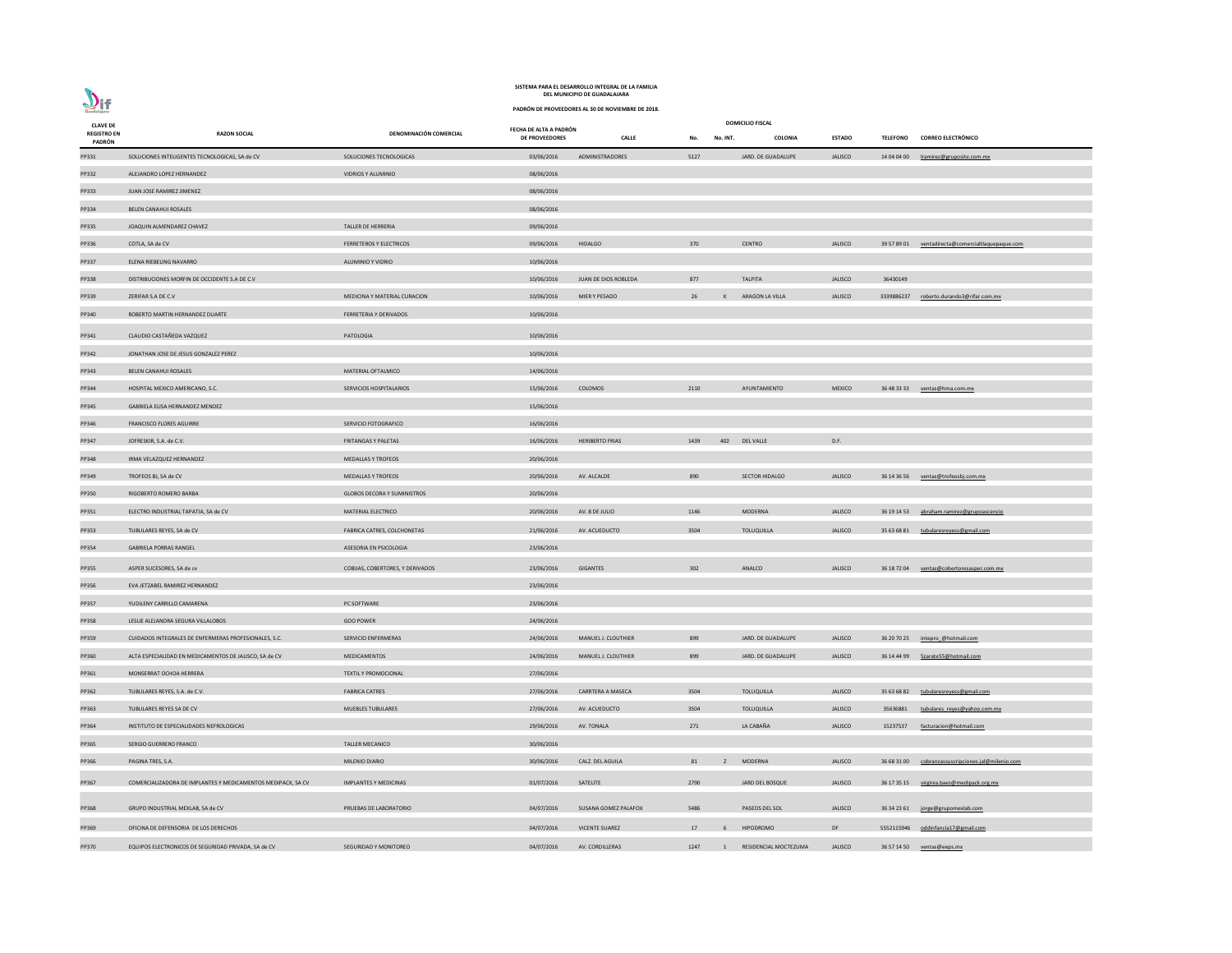| <b>CLAVE DE</b>              |                                                     |                                       | FECHA DE ALTA A PADRÓN |                             |      |                | <b>DOMICILIO FISCAL</b>      |                   |                 |                                              |
|------------------------------|-----------------------------------------------------|---------------------------------------|------------------------|-----------------------------|------|----------------|------------------------------|-------------------|-----------------|----------------------------------------------|
| <b>REGISTRO EN</b><br>PADRÓN | <b>RAZON SOCIAL</b>                                 | DENOMINACIÓN COMERCIAL                | DE PROVEEDORES         | <b>CALLE</b>                | No.  | No. INT.       | <b>COLONIA</b>               | <b>ESTADO</b>     | <b>TELEFONO</b> | <b>CORREO ELECTRÓNICO</b>                    |
| PP371                        | HIDRO SUSTENTO DE MEXICO, SA de CV                  | EQ HIDRONEUMATICO                     | 05/07/2016             | <b>ENRIQUE DIAZ DE LEON</b> | 691  |                | <b>MODERNA</b>               | <b>JALISCO</b>    | 38 12 03 31     | servicios@mgb.com.mx                         |
| PP372                        | EDGAR GERARDO DE LA CRUZ ARENAS GARNICA             | REPARACION LINEA BLANCA               | 05/07/2016             |                             |      |                |                              |                   |                 |                                              |
| PP373                        | PRODUCTOS ALIMENTICIOS DE LOS ALTOS SPR de RL de CV |                                       | 18/07/2016             | AV. SOLIDARIDAD             | 60   |                | <b>EXTRAMUROS</b>            | <b>JALISCO</b>    | 31 25 15 89     | astrid@metzhi.net                            |
| PP374                        | WIDE EYES MEDIA, S.A. DE C.V.                       | <b>WIDE EYES MEDICAL</b>              | 18/07/2016             | VOLCAN                      | 214  |                | LOMAS DE CHAPULTEPEC         |                   |                 | 55 5202 8218 a merlo@grupomerlo.com.mx       |
| PP375                        | ERGONOMIA Y DISEÑO EN MUEBLES, SA de CV             | MOBILIARIO DE OFICINA                 | 19/07/2016             | <b>RIO GRANDE</b>           | 559  |                | <b>EL VERGEL</b>             | <b>JALISCO</b>    | 36 06 40 57     | marcos_perez@ergonomiaenmuebles.com.mx       |
| PP376                        | MODA EN BAMBU, SA de CV                             |                                       | 22/07/2016             | ACATEMPAN                   | 2125 |                | <b>CHAPULTEPEC COUNTRY</b>   | JALISCO           | 38 25 46 32     | ventas@bambuaganik.com                       |
| PP377                        | DISTRIBUIDORES DE PAPELERIA ROTT, SA de CV          | PAPELERIA Y TONNER                    | 26/07/2016             | CHIMALPOPOCA                | 4479 | $\mathsf{A}$   | <b>EL ZAPOTE</b>             | <b>JALISCO</b>    |                 | 31 21 37 36 ogaribay rott@hotmail.com        |
| PP378                        | OLGA LEON LEON                                      | COLCHONES, COLCHONETAS, PROTECTORES   | 27/07/2016             |                             |      |                |                              |                   |                 |                                              |
| PP379                        | SERVICIOS IMAGENOLOGICOS DE OCCIDENTE, SA de CV     | CENTRO DE DIAGNOSTICO MEDICO          | 04/08/2016             | AV. LOPEZ MATEOS            | 1042 |                | <b>ITALIA PROVIDENCIA</b>    | JALISCO           | 36 48 54 54     | lgarduno@grupo-rio.com                       |
| PP380                        | AUTONOVA, SA de CV                                  | COMPRA VENTA DISTRIBUCION AUTOMOVILES | 08/08/2016             | 16 DE SEPTIEMBRE            | 1066 |                | <b>MODERNA</b>               | <b>JALISCO</b>    | 36 19 36 72     | elena.meza@autonova.com.mx                   |
| PP381                        | FELIPE DE JESUS MIRAMONTES FELIX                    | FABRICA SILLAS DE RUEDAS              | 08/08/2016             |                             |      |                |                              |                   |                 |                                              |
| PP382                        | JUAN DE DIOS HERNANDEZ GONZALEZ                     | <b>IMPRESOS</b>                       | 09/08/2016             |                             |      |                |                              |                   |                 |                                              |
| PP383                        | FERNANDO RUIZ MARTINEZ                              | ARTICULOS PARA DECORACION             | 10/08/2016             |                             |      |                |                              |                   |                 |                                              |
| PP384                        | GRUPO GC LIDER, SA de CV                            | TROFEOS Y MEDALLAS                    | 10/08/2016             | <b>ENRIQUE DIAZ DE LEON</b> | 836  |                | ARTESANOS                    | <b>JALISCO</b>    |                 | 38 27 16 92 mgarcia@hotmail.com              |
| PP385                        | EURO ALEMANA, SA de CV                              | <b>VENTA DE VEHICULOS</b>             | 11/08/2016             | AV VALLARTA                 | 5300 |                | JARDINES VALLARTA            | <b>JALISCO</b>    | 37 77 19 19     | miguel.fuentes@euroalemana.com.mx            |
| PP386                        | ARSENAL MEDICO, S.A. DE C.V.                        | <b>MEDICAMENTOS</b>                   | 23/08/2016             | <b>FRANZ SCHUBERT</b>       | 5407 |                | LA ESTANCIA                  | JALISCO           | 36 73 98 40     | arsenalmedico@hotmail.com                    |
| PP387                        | UNIONINJUS, S.C.                                    | NOTARIA PUBLICA N 34                  | 24/08/2016             | AV. TEPEYAC                 | 4253 |                | PRADOS TEPEYAC               | <b>JALISCO</b>    |                 | 36 47 09 45 ricardosvera@hotmail.com         |
| PP388                        | EMULSIONES ASFALTICAS DE AGUASCALIENTES, SA de CV   | ASFALTEK                              | 24/08/2016             | AV. TOPACIO                 | 2915 | <b>9A</b>      | <b>BOSQUE DE LA VICTORIA</b> | <b>JALISCO</b>    | 31 22 22 21     | jorgeriveraguerrero@hotmail.com              |
| PP389                        | PRODUCTOS GRANUM, S.A. DE C.V.                      | GRANUM                                | 25/08/2016             | <b>OBREROS DE CANANEA</b>   | 789  |                | CONSTITUCIÓN                 | Jalisco           | 33432678        | fernandlm123@hotmail.com y ventas@granum.ws  |
| PP390                        | MARIA MARTHA CALVILLO PEREZ                         | <b>TORTILLAS DE HARINA</b>            | 25/08/2016             |                             |      |                |                              |                   |                 |                                              |
| PP391                        | PRODUCCION, TECNOLOGIA Y VANGUARDIA, SA de CV       | <b>MOBILIARIO OFICINA Y ESCOLAR</b>   | 25/08/2016             | <b>DONATO GUERRA</b>        | 560  |                | <b>CENTRO</b>                | <b>JALISCO</b>    |                 | 36 13 73 05 amfhermmanluxe@vahoo.com.mx      |
| PP392                        | ISMAR SOLUCIONES DINAMICAS S de RL de CV            | ELABORACION DE ALIMENTOS GRANOLA      | 26/08/2016             | AVENIDA D                   | 865  |                | SEATTLE                      | <b>JALISCO</b>    | 33 42 02 06     | norberto@ismar.com.mx                        |
| PP393                        | JOSE DE JESUS RUIZ BARRIOS                          | AIRE NEUMATICA COMPRESORES            | 26/08/2016             |                             |      |                |                              |                   |                 |                                              |
| PP394                        | ROTOVINIL, SA de CV                                 | <b>FABRICA JUGUETES</b>               | 29/08/2016             | <b>BLAS GALINDO</b>         | 2881 |                | SAN MIGUEL DE HUENTITAN      | <b>JALISCO</b>    | 36 98 63 63     | ventas@perrisimo.com.mx                      |
| PP395                        | PABLO MUÑOZ RODRIGUEZ                               | <b>CLINICA DE RETINA</b>              | 30/08/2016             |                             |      |                |                              |                   |                 |                                              |
| PP396                        | PRODUCTOS LACTEOS ACATIC, SC de RL                  | LACTEOS                               | 30/08/2016             | MIGUEL BLANCO               | 44   |                | <b>CENTRO</b>                | <b>JALISCO</b>    |                 | (01)378 715 147 <i>j</i> antonio80@yahoo.com |
| PP397                        | SERVICIOS Y MONTAJES DE EXPOSICIONES S.A. DE C.V.   |                                       | 31/08/2016             | AV. FUNDIDORA               | 501  | 10             | OBRERA                       | <b>NUEVO LEON</b> |                 | 8180002222 facturacion@ormex.com             |
| PP398                        | GILBERTO ALONSO GONZALEZ SANCHEZ                    | <b>ELECTRICO</b>                      | 31/08/2016             |                             |      |                |                              |                   |                 |                                              |
| PP399                        | CENTRO URODINAMICO DE JALISCO, SC                   | <b>ESTUDIOS URODINAMICOS</b>          | 31/08/2016             | PEDRO BUZETA                | 842  | $\overline{1}$ | <b>CHAPULTEPEC COUNTRY</b>   | <b>JALISCO</b>    | 36 30 00 03     | lcpmagda@hotmail.com                         |
|                              | VIOLETA DE LEON ROMERO                              | <b>ROPA</b>                           | 01/09/2016             |                             |      |                |                              |                   |                 |                                              |
| PP400                        |                                                     |                                       |                        |                             |      |                |                              |                   |                 |                                              |
| PP401                        | CIENTIFICA VELAQUIN, SA de CV                       | EQ PARA LABORATORIO                   | 05/09/2016             | SAN LUIS                    | 84   |                | <b>GRANJAS ESTRELLA</b>      | D.F.              |                 | 56 07 13 11 ventas@velaquin.com.mx           |
| PP402                        | ANZALDO EVENTOS S de RL de CV                       | <b>MOBILIARIO PARA EVENTOS</b>        | 08/09/2016             | <b>HDA LAURELES</b>         | 49   |                | HDA DEL VALLE                | <b>JALISCO</b>    |                 |                                              |
| PP403                        | MEDI PLUS DEL PACIFICO, SA de CV                    | MEDICAMENTOS AL MAYOREO               | 09/09/2016             | AV. MANUEL ACUÑA            | 2790 |                | PRADOS PROVIDENCIA           | <b>JALISCO</b>    | 36 40 38 54     | sandralop.ventas@outlook.com                 |
| PP404                        | BRENDA JOSEFINA UVENCE GUERRERO                     | <b>CHOCOLATE UVENCE</b>               | 09/09/2016             |                             |      |                |                              |                   |                 |                                              |
| PP405                        | CARLOS NAFARRETE, SA de CV                          | <b>EQUIPO MEDICO</b>                  | 09/09/2016             | AV. DE LAS AMERICAS         | 601  |                | LADRON DE GUEVARA            | <b>JALISCO</b>    | 36 69 98 00     | martin.rouret@gmail.com                      |
| PP406                        | <b>CARLOS MARTIN FLORES AMADO</b>                   | ROTULISTA                             | 13/09/2016             |                             |      |                |                              |                   |                 |                                              |
| PP407                        | EL ZAPATO AGIL IBARRA GARIBAY PROMOTORES SA de CV   | <b>EL ZAPATO AGIL</b>                 | 13/09/2016             | <b>ROBLES GIL</b>           |      |                |                              |                   |                 |                                              |
| PP408                        | FLOSOL MOTORS, SA de CV                             | VENTA Y COMPRA DE AUTOS               | 14/09/2016             | <b>EULOGIO PARRA</b>        | 2500 |                | LOMAS DE GUEVARA             | <b>JALISCO</b>    | 36 48 52 56     | caguirre@flosolmotors.com                    |
| PP409                        | CONSTRUCCIONES LEVISA, SA de CV                     | CONSTRUCTORA                          | 14/09/2016             | LOYOLA                      | 4333 |                | CIUDAD DE LOS NIÑOS          | <b>JALISCO</b>    | 33 33 68 97     | magd1980@yahoo.com                           |
| PP410                        | VAMSA NIÑOS HEROES, SA de CV                        | NISSAN NIÑOS HEROES                   | 15/09/2016             | AV NIÑOS HEROES             | 963  |                | MODERNA                      | <b>JALISCO</b>    | 38 37 55 55     | jmanuel.monroy@nissannh.mx                   |

**PADRÓN DE PROVEEDORES AL 30 DE NOVIEMBRE DE 2018.**

 $\sum_{\text{Guedalajar}}$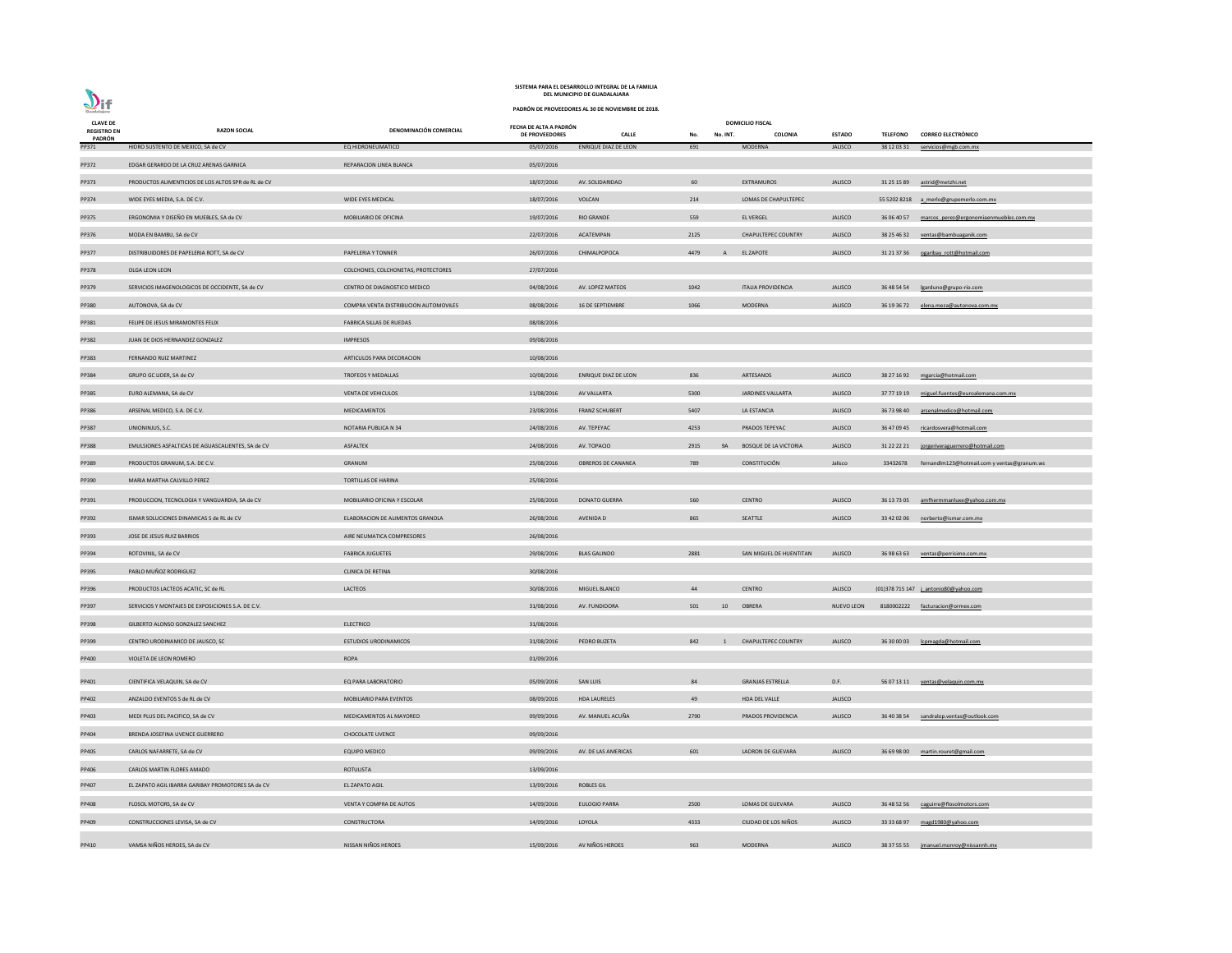|                                       | <b>SISTEIVIA PANA EL DESANNOLLO INTEGNAL DE LA FAIVILIA</b><br>DEL MUNICIPIO DE GUADALAJARA |                                     |                                                   |                                           |                |          |                                             |                |                |                                             |  |  |
|---------------------------------------|---------------------------------------------------------------------------------------------|-------------------------------------|---------------------------------------------------|-------------------------------------------|----------------|----------|---------------------------------------------|----------------|----------------|---------------------------------------------|--|--|
| $\mathbf{D}$ if<br>Guadalajara        |                                                                                             |                                     | PADRÓN DE PROVEEDORES AL 30 DE NOVIEMBRE DE 2018. |                                           |                |          |                                             |                |                |                                             |  |  |
| <b>CLAVE DE</b><br><b>REGISTRO EN</b> | <b>RAZON SOCIAL</b>                                                                         | DENOMINACIÓN COMERCIAL              | FECHA DE ALTA A PADRÓN<br><b>DE PROVEEDORES</b>   | <b>CALLE</b>                              | No.            | No. INT. | <b>DOMICILIO FISCAL</b><br>COLONIA          | <b>ESTADO</b>  |                | TELEFONO CORREO ELECTRÓNICO                 |  |  |
| PADRÓN<br>PP411                       | COPIADORAS OCHOA, SA de CV                                                                  | COPIADORAS VENTARENTA               | 15/09/2016                                        | <b>CRUZ VERDE</b>                         | 521            |          | ARTESANOS                                   | <b>JALISCO</b> | 38 26 65 00    | efren.ochoa@tecnocopy.com.mx                |  |  |
| PP412                                 | HEALT GROUP INDUSTRIAS DE MEXICO, SA de CV                                                  | ORTOPEDIA ORTIZ                     | 19/09/2016                                        | AV VALLARTA                               | 6245           |          | <b>CIUDAD GRANJA</b>                        | <b>JALISCO</b> |                | 37 77 40 00 licitaciones@ortiz.biz          |  |  |
| PP413                                 | SEMOLE ALIMENTICIA DE OCCIDENTE, SA de CV                                                   | ALIMENTOS COMPRA VENTA              | 20/09/2016                                        | <b>MIRASOL</b>                            | $\overline{4}$ |          | JARDINES DE SANTA MARIA                     | <b>JALISCO</b> |                | 15 62 29 24 semole.ac@gmail.com             |  |  |
|                                       |                                                                                             |                                     |                                                   | CARRT TLAJOMULCO SAN ISIDRO               |                |          |                                             |                |                |                                             |  |  |
| PP414                                 | DISTRIBUIDORA DE MUEBLES Y EQUIPOS DE ACERO DIMU, SA de CV                                  | MUEBLES OFICINA DIMU                | 20/09/2016                                        | MAZATEPEC                                 | 615            |          | SANTA CRUZ DE LAS FLORES                    | <b>JALISCO</b> |                | 37 96 05 29 distribuidoradimu@gmail.com     |  |  |
| PP415                                 | MAYORISTA DE MUEBLES Y EQUIPOS, SA de CV                                                    | <b>MUEBLES OFICINA</b>              | 20/09/2016                                        | AGUSTIN YAÑEZ                             | 2360           | D        | <b>ARCOS VALLARTA</b>                       | <b>JALISCO</b> |                | 36 15 93 57 mayoris_tas@yahoo.com.mx        |  |  |
| PP416                                 | GRUPO ONITMEX, SA de CV                                                                     | ARTICULOS PARA LIMPIEZA             | 20/09/2016                                        | <b>CARRET EL VERDE</b>                    | 2320           |          | <b>EL VERDE</b>                             | <b>JALISCO</b> |                | 36 89 33 43 sballesca@onit.mx               |  |  |
| PP417                                 | GRUPO MIXZOC, SA de CV                                                                      | LIMPIEZA INTEGRAL                   | 20/09/2016                                        | <b>HIDALGO</b>                            | 72             |          | SAN SEBASTIANITO                            | <b>JALISCO</b> |                | 33 31 75 15 mixzoc12@gmail.com              |  |  |
| PP418                                 | KAO ARRENDADORA, SA de CV                                                                   | <b>BAÑOS PORTATILES</b>             | 20/09/2016                                        | CIRC. AGUSTIN YAÑEZ                       | 2360           |          | BARRERA                                     | <b>JALISCO</b> |                | 36 15 75 81 kao8114@gmail.com               |  |  |
| PP420                                 | ASESORES MEDICOS, SA de CV                                                                  | SERVICIOS MEDICOS AMBULATORIOS      | 21/09/2016                                        | AV. RIO NILO                              | 7324           |          | LOMAS DEL CAMICHIN                          | <b>JALISCO</b> |                | 36 15 50 29 ybarboza@asesoresmedicos.com.mx |  |  |
| PP421                                 | ALFREDO GUERRERO ZORRILLA                                                                   | <b>FOTOS PANORAMICAS</b>            | 22/09/2016                                        |                                           |                |          |                                             |                |                |                                             |  |  |
| PP422                                 | DYTSA, SA de CV                                                                             | SERVICIOS DE HEMODIALISIS           | 23/09/2016                                        | AV. GOLFO DE CORTEZ                       | 2974           |          | Vallarta Norte                              | Jalisco        |                | 3615 64 87 y 88 dytsa@dytsa.com             |  |  |
| PP423                                 | SALVADOR CAMARENA MEDINA                                                                    | <b>CONSTRUCTOR</b>                  | 26/09/2016                                        |                                           |                |          |                                             |                |                |                                             |  |  |
| PP424                                 | HORACIO GARCÍA SERVIN                                                                       |                                     | 29/09/2016                                        |                                           |                |          |                                             |                |                |                                             |  |  |
| PP425                                 | <b>CARLOS CUELLAR HERNANDEZ</b>                                                             | <b>IMPLANTES COMPRA VENTA</b>       | 06/10/2016                                        |                                           |                |          |                                             |                |                |                                             |  |  |
| PP426                                 | DIANA KAREN JIMÉNEZ DÁVILA                                                                  | <b>TACOS MAYOREO</b>                | 10/10/2016                                        |                                           |                |          |                                             |                |                |                                             |  |  |
| PP427                                 | ALBERTO PEREZ SANCHEZ                                                                       | RENTA DE AUDIO Y ESCENARIO          | 10/10/2016                                        |                                           |                |          |                                             |                |                |                                             |  |  |
| PP428                                 | ALEJANDRO CAMACHO OROZCO                                                                    | LABORATORIO DENTAL                  | 10/10/2016                                        |                                           |                |          |                                             |                |                |                                             |  |  |
| PP429                                 | EXHIBE TUS IDEAS, Sde RL de CV                                                              | <b>TOLDOS VENTA</b>                 | 10/10/2016                                        | AV. ALEMANIA                              | 1216           |          | MODERNA                                     | <b>JALISCO</b> | 36 20 14 49    | exhideas@gmail.com                          |  |  |
| PP430                                 | MATEDIC, SA de CV                                                                           | <b>FABRICA PROD ORGANICOS</b>       | 11/10/2016                                        | AV. PASEO SOLARES (COTO VALERIA) 2175 169 |                |          | <b>FRACC. SOLARES</b>                       | <b>JALISCO</b> | 36 13 66 90    | franciscogas@citripower.com.mx              |  |  |
| PP431                                 | <b>MARIO RIOS CASILLAS</b>                                                                  | <b>IMPRENTA</b>                     | 13/10/2016                                        |                                           |                |          |                                             |                |                |                                             |  |  |
| PP432                                 | ULISES NAHLE BADILLO                                                                        | MODULOS DE HULE ESPUMA              | 13/10/2016                                        |                                           |                |          |                                             |                |                |                                             |  |  |
| PP433                                 | ESTRUCTUS, S.A. DE C.V.                                                                     | CONSTRUCCION                        | 14/10/2016                                        | <b>TURIN</b>                              | 2796           | 202      | <b>ITALIA PROVIDENCIA</b>                   | <b>JALISCO</b> | 33 65 11 11    | estructus@gmail.com                         |  |  |
| PP434                                 | CORPORATIVO COMERCIAL NOVAS, S.A. DE C.V.                                                   | HIGIENIZANTE PARA HOSPITALES        | 14/10/2016                                        | <b>SAN ANTONIO</b>                        | 80             |          | LA FUENTES                                  | <b>JALISCO</b> | 31 33 99 59    | aldo@novas-soluciones.mx                    |  |  |
| PP435                                 | PINTURAS COLORED, SA DE CV                                                                  | PINTURA                             | 17/10/2016                                        | CALLE 14                                  | 2674           |          | <b>ZONA INDUSTRIAL</b>                      | <b>JALISCO</b> |                | ventas@pinturascolored.com.mx               |  |  |
| PP436                                 | LOVIMEDIC, SA DE CV                                                                         | <b>MATERIAL QUIRURGICO</b>          | 17/10/2016                                        | <b>JUAN MANUEL</b>                        | 1401           |          | LADRON DE GUEVARA                           | <b>JALISCO</b> | 38 26 82 54    | cobranza@lovimedic.com.mx                   |  |  |
| PP437                                 | LECHERA GUADALAJARA S.A. DE C.V.                                                            |                                     | 19/10/2016                                        | <b>RIO ALAMO</b>                          | 2381           |          |                                             | <b>JALISCO</b> |                |                                             |  |  |
| PP438                                 | MARIA GUADALUPE ANDRADE LARES                                                               | FERRETERIA Y HERRAJES               | 20/10/2016                                        |                                           |                |          |                                             |                |                |                                             |  |  |
| PP439                                 | SANDRA MELISA MELCHOR CURIEL                                                                | COMERCIO DE TECNOLOGIAS             | 21/10/2016                                        |                                           |                |          |                                             |                |                |                                             |  |  |
| PP440                                 | SARA ELIZABETH PEREZ LOPEZ                                                                  | ORTOPEDIA ORTIZ                     | 21/10/2016                                        |                                           |                |          |                                             |                |                |                                             |  |  |
|                                       |                                                                                             |                                     |                                                   | ARCO ALEJANDRO                            | 455            |          | ARCOS DE ZAPOPAN 1a y 2da<br><b>SECCION</b> | <b>JALISCO</b> |                |                                             |  |  |
| PP441                                 | VALLARTA INTERNACIONAL S.A. DE C.V.                                                         |                                     | 25/10/2016                                        |                                           |                |          | MIGUEL HIDALGO, LOMAS DE                    |                |                |                                             |  |  |
| PP442                                 | FAMILIA DIGITAL S DE RL DE CV                                                               |                                     | 25/10/2016                                        | <b>MONTES URALES</b>                      | 445            |          | CHAPULTEPEC                                 | D.F.           |                |                                             |  |  |
| PP443                                 | <b>GRUPO DAHIVON SC</b>                                                                     |                                     | 26/10/2016                                        | <b>TECOLOTE</b>                           |                | 45580    | JARDINES DE SANTA MARIA                     | <b>JALISCO</b> |                |                                             |  |  |
| PP444                                 | HECTOR MANUEL PEREZ ESPINOZA                                                                | <b>DEPORTES SOTO</b>                | 28/10/2016                                        |                                           |                |          |                                             |                |                |                                             |  |  |
| PP445                                 | ROBERTO FERNANDEZ GALINDO                                                                   |                                     | 28/10/2016                                        |                                           |                |          |                                             |                |                |                                             |  |  |
| PP446                                 | PUBLIVILVA SOLUCIONES INTEGRALES, SA DE CV                                                  | PUBLICIDAD E IMPRESOS               | 28/10/2016                                        | ASESORES                                  | 5880           |          | ARCOS DE GUADALUPE                          | <b>JALISCO</b> | 38 55 82 13    | everardo@publivilva.com                     |  |  |
| PP447                                 | FAMILIA DIGITAL, S. DE R.L. DE C.V.                                                         | SEMINARIOS, TALLERES Y CONFERENCIAS | 31/10/2016                                        | JOSE MARIA CASTORENA                      | 324            | 109      | CUAJIMALPA                                  | <b>JALISCO</b> | (55) 5812 1130 | romina.riviello@digitalfamily.mx            |  |  |
| PP448                                 | ROBERTO CARLOS PEREZ GARCIA                                                                 | UNIFORMES ESCOLARES                 | 31/10/2016                                        |                                           |                |          |                                             |                |                |                                             |  |  |
| PP449                                 | MARIO LOPEZ MESTAS                                                                          | <b>FAMUSA MUEBLES</b>               | 01/11/2016                                        |                                           |                |          |                                             |                |                |                                             |  |  |
| PP450                                 | CUATROMEDIOS, S.C.                                                                          | <b>MEDIOS DIGITALES</b>             | 03/11/2016                                        | TOMAS V. GOMEZ                            | 77             |          | LADRON DE GUEVARA                           | <b>JALISCO</b> | 36 16 83 46    | contabilidad@cuatromedios.com               |  |  |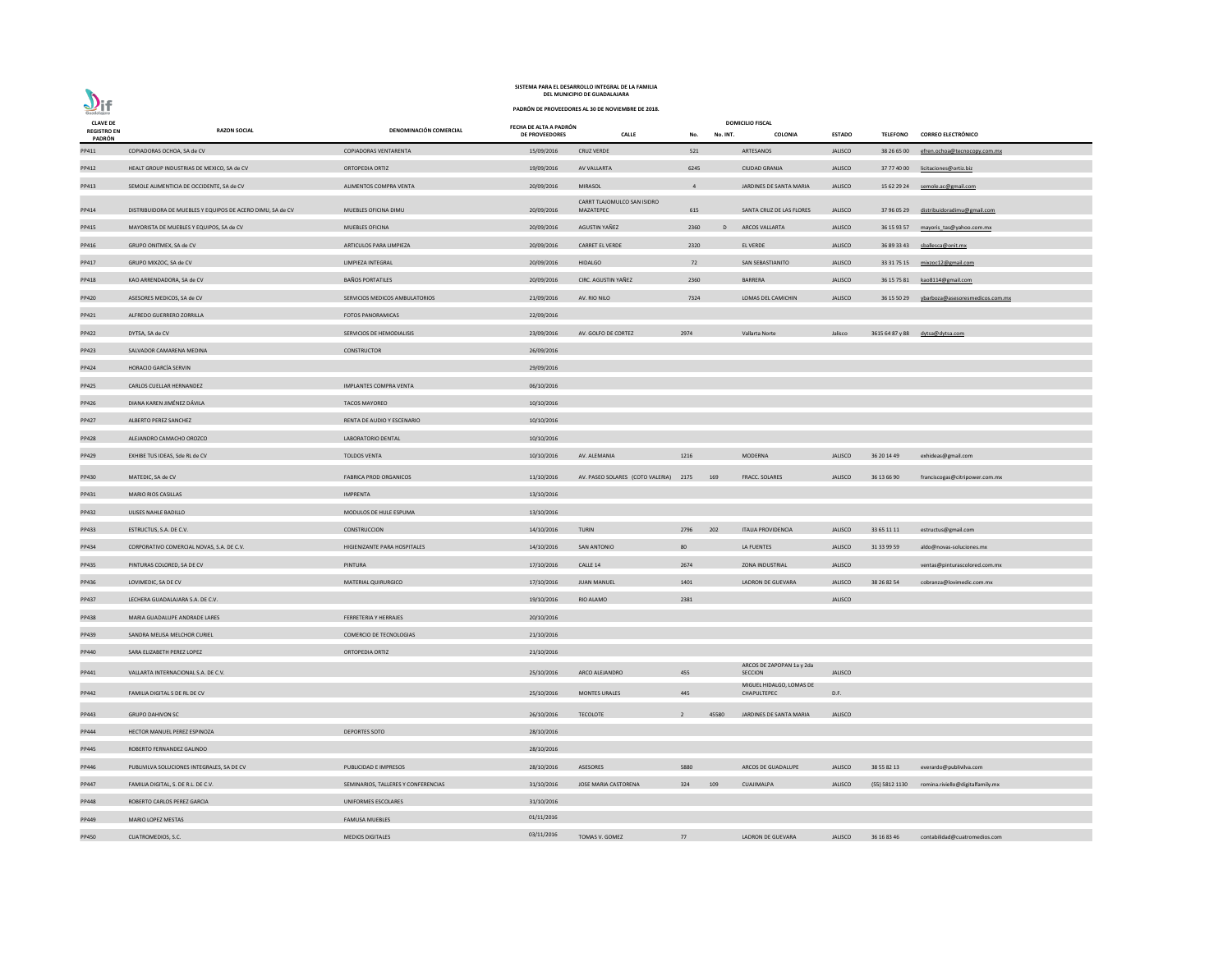| <b>CLAVE DE</b><br><b>REGISTRO EN</b> | <b>RAZON SOCIAL</b>                                       | DENOMINACIÓN COMERCIAL                     | FECHA DE ALTA A PADRÓN<br><b>DE PROVEEDORES</b> |                                                |        |                | <b>DOMICILIO FISCAL</b>              |                                   |                 |                                                  |
|---------------------------------------|-----------------------------------------------------------|--------------------------------------------|-------------------------------------------------|------------------------------------------------|--------|----------------|--------------------------------------|-----------------------------------|-----------------|--------------------------------------------------|
| PADRÓN                                |                                                           |                                            |                                                 | <b>CALLE</b>                                   | No.    | No. INT.       | <b>COLONIA</b>                       | <b>ESTADO</b>                     | <b>TELEFONO</b> | <b>CORREO ELECTRÓNICO</b>                        |
| PP451                                 | EURO ALEMANA CAMIONES, S.A. DE C.V.                       | <b>CAMIONES VOLKSWAGEN</b>                 | 07/11/2016                                      | <b>PERIFERICO SUR</b>                          | 6396   |                | LOMAS DEL CUATRO                     | <b>JALISCO</b>                    | 36 68 57 30     | alejandro.bravo@euroalemanacamiones.com.mx       |
| PP452                                 | MIGUEL RUIZ TORRES                                        | PERSIANAS Y CORTINAS GENESIS               | 07/11/2016                                      |                                                |        |                |                                      |                                   |                 |                                                  |
| PP453                                 | GRAN CLASE EN OFICINAS, S.A. de C.V.                      | OFIPLAN VELASCO                            | 08/11/2016                                      | AV DEL BOSQUE                                  | 1300   | $\overline{1}$ | PARQUE INDUSTRIAL BOSQUES II JALISCO |                                   | 31 25 02 62     | bgarcia@ofiplan.com.mx                           |
|                                       |                                                           |                                            | 09/11/2016                                      |                                                |        |                |                                      |                                   |                 |                                                  |
| PP454                                 | JOSE LUIS GARCIA AVILA                                    | SERVICIO ALBAÑILERIA                       |                                                 |                                                |        |                |                                      |                                   |                 |                                                  |
| PP455                                 | ION OSTEOSINTESIS. SA de CV                               | EQUIPO E INSTRUMENTAL MEDICO Y LABORATORIO | 11/11/2016                                      | AV. PATRIA                                     | 1150   | 13 F           | <b>MIRADOR DEL SOL</b>               | <b>JALISCO</b>                    | 31 25 02 62     | implantesortopedicosnacionales@gmail.com         |
| PP456                                 | BEST BUY STORES, S. DE R.L. DE C.V.                       | <b>EQUIPO DE TECNOLOGIA</b>                | 11/11/2016                                      | AV. SANTA FE PISO 2, OF 202-203, PISO<br>3 Y 4 | 440    |                | SANTA FE CUAJIMALPA                  | <b>CIUDAD DE</b><br><b>MEXICO</b> |                 | CEL 331991 5151 jose.vega4@bestbuy.com           |
| PP457                                 | DISEÑO PERIMETRAL, SA de CV                               | CERCASEL                                   | 14/11/2016                                      | CARR. SAN ISIDRO MAZATEPEC                     | 1850   |                | STA CRUZ DE LAS FLORES               | <b>JALISCO</b>                    | 12 04 27 08     | ventas@cercasel.com                              |
| PP458                                 | JOSE DE JESUS DIAZ CORTES                                 | <b>CERCAS PROFESIONALES</b>                | 14/11/2016                                      |                                                |        |                |                                      |                                   |                 |                                                  |
| PP459                                 | FERROCONSTRUCCIONES IND. TOLAR, SA de CV                  | LYM INMOBILIARIA                           | 14/11/2016                                      | FRANCISCO ROJAS GONZALEZ                       | 339    | $\overline{B}$ | <b>LADRON DE GUEVARA</b>             | <b>JALISCO</b>                    | 36 15 01 57     | indtolarsadecv@gmail.com                         |
| PP460                                 | CMERCIALIZADORA ARCOS DE OCCIDENTE, S de R.L. de C.V.     | UNDERBOX CONTENEDORES                      | 14/11/2016                                      | AV. OBSIDIANA                                  | 2825   |                | RESIDENCIAL VICTORIA                 | <b>JALISCO</b>                    | 31 25 20 81     | info@underbox.mx                                 |
| PP461                                 | BOMBAS Y EQUIPOS INTEGRADOS, SA de CV                     |                                            | 14/11/2016                                      | MIGUEL BLANCO                                  | 1180   |                | <b>CENTRO</b>                        | <b>JALISCO</b>                    | 36 14 01 93     | beipumps@prodigy.net.mx                          |
|                                       |                                                           |                                            | 15/11/2016                                      |                                                |        |                |                                      |                                   |                 |                                                  |
| PP462                                 | MTQ DE MEXICO, SA de CV                                   | CONSTRUCCION, PROYECTOS Y SUOERVISION      |                                                 | <b>JOSE MARIA HEREDIA</b>                      | 2405   |                | <b>LOMAS DE GUEVARA</b>              | <b>JALISCO</b>                    | 36 30 60 28     | magy@mtqmexico.com                               |
| PP463                                 | SUPER DE GDL, S de R.L. de C.V.                           | <b>GAS ROSA</b>                            | 15/11/2016                                      | CARRETERA A EL SALTO                           | 285    |                | ALAMEDA                              | <b>JALISCO</b>                    | 31 64 72 11     | mfsantillan@supergdl.com.mx                      |
| PP464                                 | UNIDAD DE PATOLOGIA CLINICA E IMAGENOLOGIA, S.C.          | UN DE PATOLOGIA CLINICA                    | 15/11/2016                                      | AV. MEXICO                                     | 2341   |                | LADRON DE GUEVARA                    | <b>JALISCO</b>                    | 36 69 03 32     | lab@upc.com.mx                                   |
| PP465                                 | MARCOS VIELMA SANDOVAL                                    | CONSULTORIA, ASESORIA SEGURIDAD LABORAL    | 15/11/2016                                      |                                                |        |                |                                      |                                   |                 |                                                  |
| PP466                                 | MARIA ELENA MONJARAS CURIEL                               | <b>EQ ELECTRONICO</b>                      | 17/11/2016                                      |                                                |        |                |                                      |                                   |                 |                                                  |
| PP467                                 | SKY TONER ENTERPRISE S.A. DE C.V.                         | <b>STARTONER</b>                           | 17/11/2016                                      | <b>ESTUDIANTES</b>                             | 4735   |                | JARDINES DE GUADALUPE                | <b>JALISCO</b>                    | 38844718        | ventas@startonermexico.com                       |
| PP468                                 | OSCAR ISRAEL RODRIGUEZ MENDEZ                             | <b>CLINICA DE HEMODIALISIS</b>             | 22/11/2016                                      |                                                |        |                |                                      |                                   |                 |                                                  |
|                                       |                                                           |                                            | 25/11/2016                                      |                                                |        |                |                                      |                                   |                 |                                                  |
| PP469                                 | NUEVA KRISTALUM LOMELI, SA de CV                          | VIDRIO Y ALUMINIO                          |                                                 | PROL. ALCALDE                                  | 2418   |                | <b>JARDINES ALCALDE</b>              | <b>JALISCO</b>                    | 38 53 75 83     | nkristalumlomeli@gmail.com                       |
| PP470                                 | BLAUTON MEXICO, S.A. DE C.V.                              | <b>APARATOS AUDITIVOS</b>                  | 28/11/2016                                      | <b>OTTAWA</b>                                  | 1196   | $\overline{A}$ | PROVIDENCIA                          | <b>JALISCO</b>                    | 36 42 36 01     | estrategiaproyectosespeciales@blauton.com.mx     |
| PP471                                 | COMERCIALIZADORA DE CARTON Y DISEÑO, SA de CV             | <b>CAJAS Y CARTON</b>                      | 30/11/2016                                      | ROBLE                                          | 1297   |                | <b>DEL FRESNO</b>                    | <b>JALISCO</b>                    | 31 62 14 01     | facturacion1@diseñosdecarton.com.mx              |
| PP472                                 | <b>FELIPE BECERRA FLORES</b>                              | <b>COLCHONES Y CAMAS</b>                   | 30/11/2016                                      |                                                |        |                |                                      |                                   |                 |                                                  |
| PP473                                 | ALTA IMAGEN TEXTIL, S de RL de CV                         | <b>UNIFORMES BIG BANG</b>                  | 30/11/2016                                      | <b>CIRCUNVALACION PONIENTE</b>                 | 1539   |                | <b>CIUDAD GRANJA</b>                 | <b>JALISCO</b>                    | 15 62 03 27     | rflores@uniformart.com.mx                        |
| PP474                                 | MEX TOP, SA de CV                                         | CALENTADORES INSTANTANEOS                  | 30/11/2016                                      | AV. LAZARO CARDENAS                            | 2305   | <b>B7B8</b>    | LAS TORRES                           | <b>JALISCO</b>                    | 36 71 12 75     | victordj_8@hotmail.com                           |
| PP475                                 | EKAR DE GAS, SA de CV                                     | ARTICULOS PARA EL HOGAR                    | 02/12/2016                                      | <b>GONZALEZ GALLO</b>                          | 496    |                | <b>SAN CARLOS</b>                    | <b>JALISCO</b>                    | 33 45 60 61     | gerencia@ekardegas.com.mx                        |
| PP476                                 | VISUAL 46 COMUNICACION S.C.                               |                                            | 02/12/2016                                      | MONTE DE LAS ANIMAS                            | 1092   |                | INDEPENDENCIA                        | <b>JALISCO</b>                    |                 |                                                  |
| PP477                                 | VISUAL 46 COMUNICACION S.C.                               | PRODUCCION AUDIOVISUAL                     | 02/12/2016                                      | MONTE DE LAS ANIMAS                            | 1092   |                | INDEPENDENCIA                        | <b>JALISCO</b>                    | 33 36 18 15     | visual46@hotmail.com                             |
| <b>PP478</b>                          | <b>FABIOLA HUERTA SAINZ</b>                               | <b>SERVICIO ENFERMERAS</b>                 | 02/12/2016                                      |                                                |        |                |                                      |                                   |                 |                                                  |
| PP479                                 | COMERCIALIZADORA RAPIFRUIT, S.A. DE C.V.                  |                                            | 05/12/2016                                      | FELIPE RUVALCABA                               | 5162   |                | EL COLI URBANO                       | <b>JALISCO</b>                    |                 |                                                  |
| PP480                                 | <b>ENRIQUE MADRIGAL BARRIOS</b>                           | PAIDOPSIQUIATRA                            | 05/12/2016                                      |                                                |        |                |                                      |                                   |                 |                                                  |
| PP481                                 | SERVICIOS Y ATENCION NUTRICIONAL TOTAL Y ESPECIALIZADA SC | <b>ALIMENTACION ENTERAL</b>                | 06/12/2016                                      | AZTECAS                                        | 443    |                | <b>MONRAZ</b>                        | <b>JALISCO</b>                    | 35 63 30 02     | lauraramirez.sante@gmail.com                     |
| PP482                                 | VICTOR MEDINA MEDINA DR.                                  | CIRUJANO OFTALMOLOGO                       | 06/12/2016                                      |                                                |        |                |                                      |                                   |                 |                                                  |
| PP483                                 | JIMENA OROZCO LIRA                                        | IMAGEN TEXTIL TENIS CONVERSE               | 06/12/2016                                      |                                                |        |                |                                      |                                   |                 |                                                  |
| PP484                                 | CONSTRUCTORA FATIMA, SA de CV                             | <b>CONSTRUCCION</b>                        | 06/12/2016                                      | BELISARIO DOMINGUEZ                            | 3007 A |                | JARD. STA ISABEL                     | <b>JALISCO</b>                    | 33 44 88 89     | cnstruye.fatima@yahoo.com.mx                     |
| PP485                                 | TECNOCONSTRUCTORES, SA de CV                              | CONSTRUCCION                               | 07/12/2016                                      | LAGO CAMECUARO                                 | 2515 8 |                | LAGOS DEL COUNTRY                    | <b>JALISCO</b>                    |                 | 044 333 4042274 tecnoconstructores2013@gmail.com |
| PP486                                 | LAURA ELENA MEDINA VALLEJO                                |                                            | 20/11/2015                                      |                                                |        |                |                                      |                                   |                 |                                                  |
| PP487                                 | MARTIN ALEJANDRO GONZALEZ NAVARRO                         | <b>MUEBLES</b>                             | 09/12/2016                                      |                                                |        |                |                                      |                                   |                 |                                                  |
| PP489                                 | MARIA CRISTINA ROJAS JAIME                                | PUBLICIDAD Y DISEÑO                        | 09/12/2016                                      |                                                |        |                |                                      |                                   |                 |                                                  |
|                                       |                                                           |                                            |                                                 |                                                |        |                | SAN JUAN DE OCOTAN ENTRE             |                                   |                 |                                                  |
| PP490                                 | PROGYM S.DE.R.L.DEC.V.                                    | COMERCIALIZACION ARTICULOS DEPORTIVOS      | 13/12/2016                                      | <b>SAN EDUARDO</b>                             | 399    |                | AVIACION Y AV. INGLATERRA            | <b>JALISCO</b>                    | 36304216        | ventas2@progym.com.mx                            |
| PP491                                 | LAURA ELENA MEDINA VALLEJO                                | <b>TECNOSOL</b>                            | 14/12/2016                                      |                                                |        |                |                                      |                                   |                 |                                                  |



# **SISTEMA PARA EL DESARROLLO INTEGRAL DE LA FAMILIA**

**DEL MUNICIPIO DE GUADALAJARA**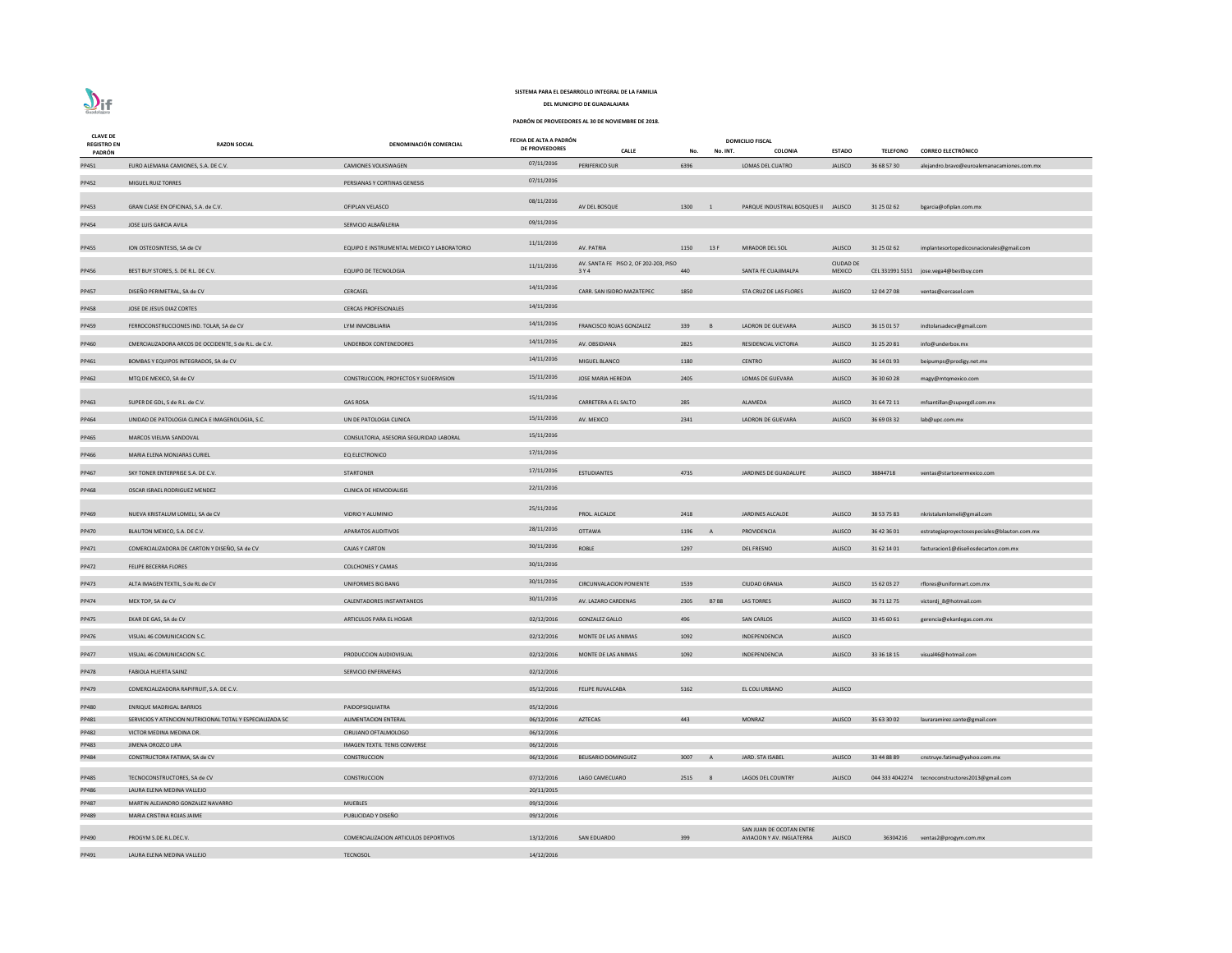|                                |                                                           |                                                    |                        | SISTEMA PARA EL DESARROLLO INTEGRAL DE LA FAMILIA<br>DEL MUNICIPIO DE GUADALAJARA |                                  |                                                      |                |                 |                                              |
|--------------------------------|-----------------------------------------------------------|----------------------------------------------------|------------------------|-----------------------------------------------------------------------------------|----------------------------------|------------------------------------------------------|----------------|-----------------|----------------------------------------------|
| 211                            |                                                           |                                                    |                        | PADRÓN DE PROVEEDORES AL 30 DE NOVIEMBRE DE 2018.                                 |                                  |                                                      |                |                 |                                              |
| Guadalajara<br><b>CLAVE DE</b> |                                                           |                                                    | FECHA DE ALTA A PADRÓN |                                                                                   |                                  | <b>DOMICILIO FISCAL</b>                              |                |                 |                                              |
| <b>REGISTRO EN</b><br>PADRÓN   | <b>RAZON SOCIAL</b>                                       | DENOMINACIÓN COMERCIAL                             | DE PROVEEDORES         | <b>CALLE</b>                                                                      | No.<br>No. INT.                  | <b>COLONIA</b>                                       | <b>ESTADO</b>  | <b>TELEFONO</b> | <b>CORREO ELECTRÓNICO</b>                    |
| PP492                          | <b>CASTILLO GUZMAN JAVIER</b>                             | <b>VIVERO FORESTAL ENCANTO</b>                     | 14/12/2016             |                                                                                   |                                  |                                                      |                |                 |                                              |
| PP493                          | RAMON ALBERTO GONZALEZ LEDESMA                            |                                                    | 14/12/2016             |                                                                                   |                                  |                                                      |                |                 |                                              |
| PP494                          | PROYECTOS URBANISTICOS TMG SA DE CV                       | FABRICACION DE EQUIPO PARA ESTIMULACION TEMPRANA   | 15/12/2016             | CARRETERA SAN LUIS POTOSI                                                         | 728                              | AV. POLIDUCTO Y CALLE PALMA<br><b>MEXICANA</b>       |                |                 | AGUASCALIENT 4499162626 sales@kidscolors.com |
| PP495                          | LUIS HUMBERTO VAZQUEZ GUTIERREZ                           | PERITAJE Y CONSTRUCCION                            | 15/12/2016             |                                                                                   |                                  |                                                      |                |                 |                                              |
| PP496                          | REHABILITACION FISICA Y NEUROLOGICA SA DE CV              | APARATOS ORTOPEDICOS                               | 15/12/2016             | <b>MALINTZIN</b>                                                                  | 48                               | ARAGON LA VILLA                                      | <b>CDMX</b>    |                 | 5555472441 ventas@rehabimedic.com            |
|                                |                                                           |                                                    |                        |                                                                                   |                                  |                                                      |                |                 |                                              |
| PP497                          | ALMACEN DIDACTICO SA DE CV                                | COMERCIALIZADORA DE JUGUETES EDUCATIVOS            | 15/12/2016             | <b>CORREGIDORA NORTE</b>                                                          | 42 1                             | ENTRE ANGELA PERALTA Y 16 DE<br>SEPT. COLONIA CENTRO | QUERETARO      |                 | 4424131132 ventas@almacendidactico.com.mx    |
|                                | JOSE NAZARIO MEDINA CERVANTES                             | HERRERIA Y MAQUINADOS INDUSTRIALES                 | 20/12/2016             |                                                                                   |                                  |                                                      |                |                 |                                              |
| PP498                          |                                                           |                                                    |                        |                                                                                   |                                  |                                                      |                |                 |                                              |
| PP499                          | TECNOINNOVATION IN LABS DE MEXICO S de RL de CV           | MOBILIARIO PARA LABORATORIO Y COCINAS INDUSTRIALES | 22/12/2016             | <b>BELISARIO DOMINGUEZ</b>                                                        | 38                               | SAN GASPAR DE LAS FLORES                             | <b>JALISCO</b> | 36 07 69 99     | mobela@gmail.com                             |
| <b>PP500</b>                   | GRAN CLASE EN OFICINAS, SA de CV                          | MUEBLES DE OFICINA                                 | 22/12/2016             | AV. DEL BOSQUE                                                                    | 1300<br>$\overline{\phantom{0}}$ | PQ INDUSTRIAL EL BOSQUE II                           | <b>JALISCO</b> | 36 16 19 19     | lopezcotilla@ofiplan.com.mx                  |
| PP501                          | CENTRO DE BELLEZA EL TAPATIO S.A DE C.V                   |                                                    | 22/12/2016             | AV. HIDALGO                                                                       | 674                              | <b>CENTRO</b>                                        | <b>JALISCO</b> | 36137457        |                                              |
| PP502                          | <b>GILBERTO RODRIGUEZ FLORES</b>                          |                                                    | 22/12/2016             |                                                                                   |                                  |                                                      |                |                 |                                              |
| PP503                          | RAFIAS Y CABLES DE OCCIDENTE S.A. DE C.V.                 |                                                    | 22/12/2016             | <b>MARIPOSA</b>                                                                   | 1215                             | MERCADO DE ABASTOS                                   | <b>JALISCO</b> | 36719023        |                                              |
| PP504                          | GRUPO EMPRESARIAL TICAF SA DE CV                          |                                                    | 22/12/2016             | MISION DEL BOSQUE                                                                 | 371                              |                                                      | <b>JALISCO</b> |                 |                                              |
| <b>PP505</b>                   | THE WOOD CENTER OF MEXICO SA DE CV                        |                                                    | 22/12/2016             | <b>DIEGO RIVERA</b>                                                               | 60                               | LOMAS DE TLAQUEPAQUE                                 | <b>JALISCO</b> |                 |                                              |
| PP506                          | <b>GROVER LOMELI JORGE</b>                                |                                                    | 22/12/2016             |                                                                                   |                                  |                                                      |                |                 |                                              |
|                                |                                                           |                                                    |                        |                                                                                   |                                  |                                                      |                |                 |                                              |
| PP507                          | <b>OSMAN MUEBLES</b>                                      | MUEBLES PARA OFICINA, COMERCIO, ESCOLAR E INDUSTRI | 27/12/2016             | NICOLAS ROMERO                                                                    | 775                              | VILLASEÑOR                                           | <b>JALISCO</b> | 1377 4605       | ventas2@osmanmuebles.com                     |
| <b>PP508</b>                   | IFTAL S.A. DE C.V.                                        |                                                    | 27/12/2016             | ARAUCARIA                                                                         | 1406                             | PARAISO DEL COLLI                                    | <b>JALISCO</b> | 31801712        |                                              |
| PP509                          | OLGA CECILIA PEREZ VERDIA MARQUEZ                         | SILLONES Y MUEBLES                                 | 28/12/2016             |                                                                                   |                                  |                                                      |                |                 | pympsi@megared.net.mx                        |
|                                | EQUIPOS INTERFERENCIALES DE MEXICO SA de CV               | EQ MEDICO PARA REHABILITACION                      |                        | JUAN RUIZ DE ALARCON                                                              | 126                              | AMERICANA                                            | <b>JALISCO</b> |                 |                                              |
| PP510                          |                                                           |                                                    | 29/12/2016             |                                                                                   |                                  |                                                      |                | 36 16 68 26     | dbotello@interferenciales.com.mx             |
| PP511                          | ROGELIO SANCHEZ PARTIDA                                   | MOBILIARIO Y EQ OFICINA                            | 29/12/2016             |                                                                                   |                                  |                                                      |                |                 |                                              |
| PP512                          | JORGE PERALTA CASILLAS                                    | ELECTRICA JADE                                     | 29/12/2016             |                                                                                   |                                  |                                                      |                |                 |                                              |
| PP513                          | NETZAHUALCOYOTL GOMEZ SANTANA                             | <b>IMPRENTA ISRAEL</b>                             | 09/12/2016             |                                                                                   |                                  |                                                      |                |                 |                                              |
| PP514                          | LILIANA RELLO VELAZQUEZ                                   |                                                    | 19/12/2016             |                                                                                   |                                  |                                                      |                |                 |                                              |
| PP515                          | ROGELIO SANCHEZ PARTIDA                                   | <b>SILLAS Y MUEBLES</b>                            | 20/12/2016             |                                                                                   |                                  |                                                      |                |                 |                                              |
| PP516                          | ELEAZAR FLORES BALCAZAR                                   |                                                    | 21/12/2016             |                                                                                   |                                  |                                                      |                |                 |                                              |
| PP517                          | JORGE PERALTA CASILLAS                                    |                                                    | 22/12/2016             |                                                                                   |                                  |                                                      |                |                 |                                              |
|                                |                                                           |                                                    |                        |                                                                                   |                                  |                                                      |                |                 |                                              |
| PP518                          | ANDREA TERESITA AVILA CERVANTES                           |                                                    | 22/12/2016             |                                                                                   |                                  |                                                      |                |                 |                                              |
| PP519                          | COMPLEX ORTHOPEDIC, SA de CV                              | EQ MEDICO ORTOPEDIA Y TRAUMA                       | 06/01/2017             | <b>JESUS GARCIA</b>                                                               | 2590                             | LOMAS DE GUEVARA                                     | <b>JALISCO</b> |                 | 36 40 34 30 vianney.mayo@complex.mx          |
| <b>PP520</b>                   | ALDO ANTONIO DELGADO BALCAZAR                             | DISTRIBUIDORA DE LLLANTAS                          | 06/01/2017             |                                                                                   |                                  |                                                      |                |                 |                                              |
| PP521                          | ERIKA ROBLES GONZALEZ                                     | ART DECORACION, CORTINAS                           | 10/01/2017             |                                                                                   |                                  |                                                      |                |                 |                                              |
| <b>PP522</b>                   | GUANTES Y ACCESORIOS INDUSTRIALES REYCO, SA de CV         | MATRIAL DE LIMPIEZA                                | 10/01/2017             | ACUARELAS                                                                         | 128                              | EL MANANTIAL                                         | <b>JALISCO</b> | 36 70 06 87     | emanuel.reynoso@reycoindustrial.com          |
| PP523                          | NEAT IT, S. de R.L. de C.V.                               | EQ DE TELECOMUNICACIONES                           | 16/01/2017             | PEDRO VELEZ                                                                       | 1302                             | <b>BEATRIZ HERNANDEZ</b>                             | <b>JALISCO</b> | 36 72 48 20     | admon@neatit.mx                              |
| PP524                          | CONSTRUCCIONES Y ESPACIOS INMOBILIARIOS AUGUSTA, SA de CV | CONSTRUCTORA                                       | 19/01/2017             | HUAJES MANZANA 9                                                                  | CASA<br>- 8                      | FRACC RESD STA MARIA ATZOMPA OAXACA                  |                | (951) 5684442   | inmobiliarios.augusta@gmail.com              |
|                                | RE-ESPALDA, A.C.                                          | ASISTENCIA SOCIAL TRATAMIENTO MEDICO COLUMNA VERTE |                        | TARASCOS                                                                          | 507<br>3469                      | <b>FRACC MONRAZ</b>                                  | <b>JALISCO</b> | 38 13 30 38     |                                              |
| PP525                          |                                                           |                                                    | 20/01/2017             |                                                                                   |                                  |                                                      |                |                 | larios.blanca@cdcolumna.com                  |
| PP526                          | RAUL COVARRUBIAS COVARRUBIAS                              | CARNICERIA                                         | 23/01/2017             |                                                                                   |                                  |                                                      |                |                 |                                              |
| <b>PP527</b>                   | JOSE REYES FLORES CALDERON                                | APARATOS ORTOPEDICOS                               | 24/01/2017             |                                                                                   |                                  |                                                      |                |                 |                                              |
| <b>PP528</b>                   | DISTRIBUIDORA GOBI, SA de CV                              | ARTICULOS DE LIMPIEZA                              | 24/01/2017             | <b>ESTEBAN ALATORRE</b>                                                           | 970                              | LA PERLA                                             | <b>JALISCO</b> | 36 58 20 22     | distgobi@hotmail.com                         |
| PP529                          | ROLANDO RAMIREZ JIMENEZ                                   | CARNICERIA                                         | 24/01/2017             |                                                                                   |                                  |                                                      |                |                 |                                              |
| PP530                          | JOSE MARTINEZ SAINZ                                       | <b>CARNES SELECTAS</b>                             | 25/01/2017             |                                                                                   |                                  |                                                      |                |                 |                                              |
| PP531                          | IMPULSORA CULTURAL Y TECNOLOGICA, SA de CV                | EQ. AULDIO E ILUMINACION                           | 26/01/2017             | NAPOLEON                                                                          | 239                              | <b>VALLARTA NORTE</b>                                | JALISCO        | 2001 45 45      | larreguin@impulsoracultural.com              |
| PP532                          | GUFE PROMOCION, ESTUDIOS Y CONSTRUCCION, SA de CV         | EDIFICACION Y REMEODELACIONES                      | 26/01/2017             | <b>FUERTE VENTURA</b>                                                             | 2454                             | JARDINES DE LA CRUZ                                  | <b>JALISCO</b> | 36 45 19 47     | gufepromocion@yahoo.com.mx                   |
| PP533                          | ELECTROPURA, S de RL de CV                                | SANTORINI                                          | 27/01/2017             | <b>MARIANO OTERO</b>                                                              | 911                              | <b>DEL FRESNO</b>                                    | <b>JALISCO</b> | 36 78 66 00     | salvador.gonzalezsantiago@gepp.com           |
| PP534                          | RAUL GUZMAN SANDOVAL                                      | <b>FRUTAS Y VERDURAS</b>                           | 30/01/2017             |                                                                                   |                                  |                                                      |                |                 |                                              |
| <b>PP535</b>                   | ENVASADORAS DE AGUAS EN MEXICO, S de RL de CV             | <b>AGUA BONAFONT</b>                               | 01/02/2017             | AV. CORDILLERAS                                                                   | 1060                             | JARDINES DEL SOL                                     | <b>JALISCO</b> | 36 28 19 75     | alejandro.hernandezh@envasadoras.com.mx      |
| PP536                          | INDUSTRIA PUBLICITARIA DE JALISCO, SA de CV               | IMPRESORA Y PROMOCIONALES                          | 01/02/2017             | CALZ. DE LOS PIRULES                                                              | 113                              | <b>CIUDAD GRANJA</b>                                 | <b>JALISCO</b> | 36 82 24 68     | maraboto@ipj.com.mx                          |
| PP537                          | CLODOALDO ISRAEL PEÑA PALACIOS                            | IMPRESOS Y ART PROMOCIONALES                       | 03/02/2017             |                                                                                   |                                  |                                                      |                |                 |                                              |
| <b>PP538</b>                   | MARIA VERONICA MARTINEZ ROMERO                            | FERRETERIA                                         | 03/02/2017             |                                                                                   |                                  |                                                      |                |                 |                                              |
| PP539                          | CARDIOPACE, S.A. de C.V.                                  | EQ. MEDICO Y DE LAB                                | 08/02/2017             | RINCONADA DE LA AZALEA                                                            | 275                              | <b>MONRAZ</b>                                        | <b>JALISCO</b> | 22 82 82 17     | info@cardiopace.com.mx                       |
| PP540                          | YAEL CID GUTIERREZ                                        | SERVICIOS INTEGRALES Y ORGANZACION DE EVENTOS      | 09/02/2017             |                                                                                   |                                  |                                                      |                |                 |                                              |
|                                |                                                           |                                                    |                        |                                                                                   |                                  |                                                      |                |                 |                                              |
| PP541                          | EDGAR EUGENIO CESEÑA VALENZUELA                           | SERV DE DESARROLLO INTEGRAL                        | 09/02/2017             |                                                                                   |                                  |                                                      |                |                 |                                              |

**DEL MUNICIPIO DE GUADALAJARA SISTEMA PARA EL DESARROLLO INTEGRAL DE LA FAMILIA**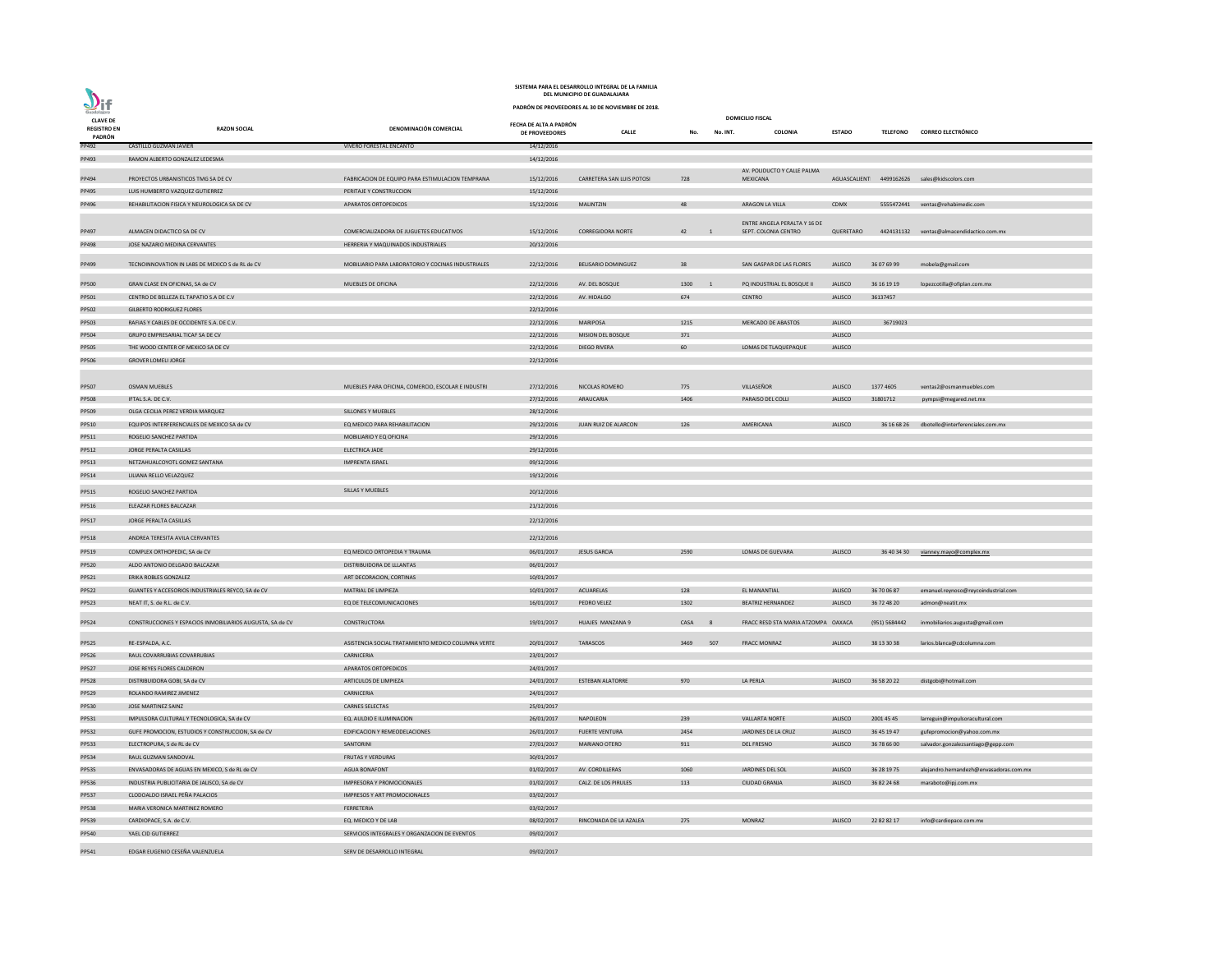| <b>CLAVE DE</b>              |                                                              |                                                   | FECHA DE ALTA A PADRÓN |                              |        |                | <b>DOMICILIO FISCAL</b>              |                |                           |                                                   |
|------------------------------|--------------------------------------------------------------|---------------------------------------------------|------------------------|------------------------------|--------|----------------|--------------------------------------|----------------|---------------------------|---------------------------------------------------|
| <b>REGISTRO EN</b><br>PADRÓN | <b>RAZON SOCIAL</b>                                          | DENOMINACIÓN COMERCIAL                            | DE PROVEEDORES         | <b>CALLE</b>                 | No.    | No. INT.       | COLONIA                              | <b>ESTADO</b>  | <b>TELEFONO</b>           | <b>CORREO ELECTRÓNICO</b>                         |
| <b>PP542</b>                 | 5M CONSTRUCCIONES, SA de CV                                  | CONSTRUCCION                                      | 09/02/2017             | <b>CAMINO A LA CALERILLA</b> | 373    |                | LOMA VERDE                           | <b>JALISCO</b> | 36 94 43 03               | cincomc@prodigy.net.mx                            |
| PP543                        | PERFIL HUMANO SOLUTIONS, S.C.                                | SERVICIO EN RECURSOS HUMANOS Y CAPACITACION       | 09/02/2017             | <b>ISLOTE</b>                | 2425   |                | RINCONADA DE LA VICTORIA             | <b>JALISCO</b> | 96 27 57 99               | terecardenas@tcconsultores.mx                     |
| PP544                        | B&S TECHNOLOGY, S de RL de CV                                | MATERIAL QUIRURGICO PARA CRANEO Y COLUMNA         | 10/02/2017             | <b>FELIX MENDELSON</b>       | 5580   |                | RESIDENCIAL LA ESTANCIA              | <b>JALISCO</b> | 31 21 06 75               | bstechcompras@gmail.com                           |
| PP545                        | RADIAL LLANTAS SA DE CV                                      | COMPRA VENTA DE LLANTAS Y SERVICIO                | 10/02/2017             | AVE. LAZARO CARDENAS         | 2107   |                | LAS TORRES                           | <b>JALISCO</b> | 38107676                  | lolivares@radialllantas.com                       |
|                              |                                                              |                                                   |                        |                              |        |                |                                      |                |                           |                                                   |
| PP546                        | SEMSA INFRAESTRUCTURA, S.A. DE C.V.                          | <b>CONSTRUCCION</b>                               | 10/02/2017             | <b>MARTILLO</b>              | 2150   |                | PARQUE INDUSTRIAL EL ALAMO           | <b>JALISCO</b> | 36 66 93 54               | emorales@semsaco.com.mx                           |
| PP547                        | LUIS ENRIQUE ALCAZAR PADILLA                                 | EQ E INSTRIMENTAL MEDICO                          | 13/02/2017             |                              |        |                |                                      |                |                           |                                                   |
| PP548                        | JOSE FRANCISCO PORTILLO PABLOS                               | CONSTRUCCION                                      | 14/02/2017             |                              |        |                |                                      |                |                           |                                                   |
| PP549                        | CONSTRUINGENIUM, SA de CV                                    | CONSTRUCCION                                      | 15/02/2017             | HACIENDA CORRALEJO           | 1300   | <b>A</b>       | <b>OBLATOS</b>                       | <b>JALISCO</b> | 36 27 14 30               | viviv25@hotmail.com                               |
| <b>PP550</b>                 | CARLOS ALBERTO HERNANDEZ PORRAS                              |                                                   | 20/02/2017             |                              |        |                |                                      |                |                           |                                                   |
| PP551                        | REPRESENTACIONES INDUSTRIALES DINAMINCAS, SA de CV           | FERRETEROI Y HERRAMIENTAS                         | 21/02/2017             | AV. LAZARO CARDENAS          | 727    |                | <b>DEL SUR</b>                       | <b>JALISCO</b> | 38 11 02 15               | ventas.gob@ridsamexico.com                        |
| PP552                        | PROMEDICA GARCIA, SA de CV                                   | MOBILIARIO, EQUIPO Y MATERIAL MEDICO              | 28/02/2017             | <b>BELEN</b>                 | 1026   |                | ALCALDE BARRANQUITAS                 | <b>JALISCO</b> | 36 13 13 99               | mromero@promedica-garcia.com                      |
| PP553                        | MAXIMINO BARAJAS OROZCO                                      | <b>FUMIGACIONES</b>                               | 28/02/2017             |                              |        |                |                                      |                |                           |                                                   |
| PP554                        | IQ MEDICAL, S de RL de CV                                    | <b>EQUIPO MEDICO</b>                              | 06/03/2017             | LIBERTAD                     | 1911   |                | AMERICANA                            | <b>JALISCO</b> | 15 61 77 28               | facturas@iqmedical.mx                             |
| <b>PP555</b>                 | NACURI, S de RL de CV                                        | SERVICIOS PROFESIONALES DE INGENIERIA             | 06/03/2017             | INDEPENDENCIA                | 1018   | 203            | PARQUES DEL BOSQUE                   | <b>JALISCO</b> | 36 69 34 34               | edgard.palomera@nacuri.com                        |
| <b>PP556</b>                 | EPSIC, ESTUDIOS, PROYECTOS Y SERVICIOS INTEGRALES PARA LA C, | CONSTRUCCION Y MANTENIMIENTO                      | 06/03/2017             | AV. VALLE DE AMECA           | 2531   |                | <b>PARQUE REAL</b>                   | <b>JALISCO</b> | 16 51 38 80               | epsicsa@gmail.com                                 |
| <b>PP557</b>                 | SILVA CONSTRUCCIONES Y SUPERVISION, SA de CV                 | <b>CONSTRUCCION Y MANTENIMIENTO</b>               | 06/03/2017             | <b>JUAN TABLADA</b>          | 1320   |                | <b>MIRAFLORES</b>                    | <b>JALISCO</b> | 38 23 85 60               | ferr_9@hotmail.com                                |
| <b>PP558</b>                 | DISTRIBUIDORA MEXICANA DE RECUBRIMIENTOS, S.A. de C.V.       | COMERCIO Y FABRICACION DE PINTURA                 | 09/03/2017             | MANUEL GOMEZ MORIN           | 773    |                | JARD. DE SANTA ISABEL                | <b>JALISCO</b> | 36 51 44 22               | rosypinturasfmc@gmail.com                         |
| PP559                        | ABRAHAM BONIFACIO SANCHEZ ESPARZA                            | APARATOS ORTOPEDICOS                              | 09/03/2017             |                              |        |                |                                      |                |                           |                                                   |
|                              | PRODUCTOS INFANTILES SELECTOS SA DE CV                       | PRINSEL                                           |                        | AV. VALLE DE LAS ALAMEDAS    | 70     |                | FRACCIONAMIENTO IZCALLI DEL VAL CDMX |                | 36594135                  |                                                   |
| <b>PP560</b>                 |                                                              |                                                   | 10/03/2017             |                              |        |                |                                      |                |                           | jgomez@prinsel.com                                |
| PP561                        | SJ MEDICAL MEXICO, S de RL de CV                             | MATERIAL MEDICO CARDIOLOGIA                       | 21/03/2017             | AV. RUBEN DARIO              | 945 13 |                | PRADOS PROVIDENCIA                   | <b>JALISCO</b> | 37 93 03 50               |                                                   |
| PP562                        | REHABILITACION FISICA Y NEUROLOGICA, SA de CV                | EQ DE REHAB Y ORTOPEDIA                           | 22/03/2017             | <b>MALINTZIN</b>             | 48     |                | ARAGON LA VILLA                      |                | CIUDAD DE ME: 55 47 24 41 | refineurologica@gmail.com                         |
| PP563                        | ORTOPEDIA MOSTKOFF, SA de CV                                 | CALZADO ORTOPEDICO                                | 22/03/2017             | <b>MANUEL CARPIO</b>         | 253    |                | SANTA MARIA LA RIBERA                |                | CIUDAD DE ME 55 47 18 40  | Igarcia@ortopediamostkoff.com.mx                  |
| PP564                        | ODEPA, S.A. de C.V.                                          | <b>FRUTAS Y VERDURAS</b>                          | 24/03/2017             | ABEJA                        | 1080   |                | <b>COMERCIAL ABASTOS</b>             | <b>JALISCO</b> | 18 16 44 08               | monse@odepa.mx                                    |
| <b>PP565</b>                 | GAFCOM COMPANY, SA de CV                                     | PRODUCTOS FARMACEUTICOS                           | 28/03/2017             | <b>ISLA MEZCALA</b>          | 5006   | 27             | MIRADOR DEL TESORO                   | <b>JALISCO</b> | 31 35 22 47               | gafurlan@gafcom.com.mx                            |
| PP566                        | COMERCIALIZADORA DICLINSA, SA de CV                          | MATERIAL LABORATORIO                              | 28/03/2017             | AV. SANTA FE PISO 4          | 495    |                | <b>CRUZ MANCA</b>                    |                |                           | DISTRITO FEDEF 044 331 2494104 amelo@diclinsa.com |
| PP567                        | ACEROS Y COMPLEMENTOS CONSTRUCTIVOS, SA de CV                | MATERIALES PARA CONSTRUCCION                      | 30/03/2017             | CARRETERA INDEPENDENCIA      | 1175   |                | <b>RIO BLANCO</b>                    | <b>JALISCO</b> | 33 64 25 37               | contacto@acerosycomplementos.com.mx               |
| <b>PP568</b>                 | ANA MARIA CASTILLO CHAVARRIA                                 | <b>COMPLEMENTOS QUIRURGICOS</b>                   | 30/03/2017             |                              |        |                |                                      |                |                           |                                                   |
| PP569                        | DIAKO ABC, SA de CV                                          | MATERIAL DIDACTICO Y MOBILIARIO INFANTIL          | 31/03/2017             | AV. GUADALAJARA              | 2389   |                | HOGARES DE NUEVO MEXICO              | <b>JALISCO</b> | 36 36 26 61               | ventas1@diako.com.mx                              |
| <b>PP570</b>                 | COLEGIO DE CONTADORES PUBLICOS DE GUADALAJARA JALISCO A.C.   | <b>ASESOR CONTABLE</b>                            | 10/04/2017             | <b>OSCAR WILDE</b>           | 5561   |                | JARDINES VALLARTA                    | <b>JALISCO</b> | 36 29 74 45               | ccpg@ccpg.org.mx                                  |
| <b>PP572</b>                 | UN 24 DE DICIEMBRE, S de RL de CV                            | SERVICIO PARA EVENTOS Y LICORES                   | 24/04/2017             | PROL. GONZÁLEZ GALLO         | 1897 3 |                | SAN SEBASTIANITO                     | <b>JALISCO</b> | 36 10 14 10               | administracion@veinticuatro.mx                    |
| <b>PP573</b>                 | FERNANDO ATILANO ANZALDO                                     | <b>TORTILLERIA</b>                                | 25/04/2017             |                              |        |                |                                      |                |                           |                                                   |
| <b>PP574</b>                 | FOTO REGIS COMPAÑIA IMPORTADORA FOTOGRAFICA S.A. DE C.V.     | VENTA DE EQUIPO FOTOGRAFICO                       | 26/04/2017             | AV. VALLARTA                 | 1525   | $\overline{B}$ | AMERICANA                            | <b>JALISCO</b> | 38750454                  | guadalajara_ventas@fotoregis.com                  |
| <b>PP575</b>                 | TENT AND LOGISTIC MEXICO, SA de CV                           | <b>EQUIPO PARA EVENTOS</b>                        | 07/03/2017             | TIZIANO                      | 5133   | $\Box$         | <b>REAL VALLARTA</b>                 | <b>JALISCO</b> | 20 03 20 20               | info@carpasylogistica.com                         |
| PP576                        | FIRMITAS CONSTRUCTA, SA de CV                                | <b>CONSTRUCCIÓN</b>                               | 05/04/2017             | LÁZARO CÁRDENAS              | 435 37 |                | PARQUES DE TESISTAN                  | <b>JALISCO</b> | 31 65 87 60               | firmitasconstructa1@hotmail.com                   |
| <b>PP577</b>                 | MEDICAMEX, SA de CV                                          | MATERIAL MEDICO                                   | 12/05/2017             | AMADO NERVO                  | 746    |                | 1 LADRON DE GUEVARA                  | <b>JALISCO</b> | 38 17 08 52               |                                                   |
| <b>PP578</b>                 | COMERCIALIZADORA MASTER EVENT, SA de CV                      | PRODUCCION DE EVENTOS                             | 15/05/2017             | AV. MARIANO OTERO            | 3433   |                | 407 VERDE VALLE                      | <b>JALISCO</b> | 15 25 29 12               | mastereventgdl@gmail.com                          |
| PP579                        | JOSE RAUL MERCADO GONZALEZ                                   | <b>SUMINISTROS DENTALES</b>                       | 19/05/2017             |                              |        |                |                                      |                |                           |                                                   |
| <b>PP580</b>                 | MARIA EUGENIA CHAVEZ ALANIS                                  | <b>EQUIPO MEDICO</b>                              | 24/05/2017             |                              |        |                |                                      |                |                           |                                                   |
| PP581                        | JESUS CRISTOBAL MARQUEZ BERNAL                               | <b>DEPOSITO DENTAL</b>                            | 24/05/2017             |                              |        |                |                                      |                |                           |                                                   |
| PP582                        | GRUPO ABASTECEDOR REYCO SA DE CV                             | VENTA DE EQUIPO Y UTENSILIOS DE COCINA            | 25/05/2017             | AVENIDA LA PAZ               | 919    |                | <b>CENTRO</b>                        | <b>JALISCO</b> | 36821070                  | jesus@reyco.com.mx                                |
| PP583                        | INFRA, SA de CV                                              | EQUIPO MEDICO VENTARENTA                          | 25/05/2017             | R. MICHEL                    | 1709   |                | ATLAS                                | <b>JALISCO</b> | 36 68 20 34               | oxigmedgdl@infra.com.mx                           |
| PP584                        | SISTEMAS DE SEGURIDAD E HIGIENE DEL PACIFICO, SA de CV       | EQ DE SEGURIDAD INDUSTRIAL                        | 26/05/2017             | <b>ENCINO</b>                | 1630   |                | <b>DEL FRESNO</b>                    | <b>JALISCO</b> | 38 12 92 80               | rarcos@seguridadpacifico.com                      |
| <b>PP585</b>                 | LISTEN UP DE MEXICO, SA de CV                                | TELEMARKETING Y ASESORIA PUBLICITARIA             | 30/05/2017             | <b>MILAR</b>                 | 2784   |                | PROVIDENCIA 4a SECCION               | <b>JALISCO</b> | 35 60 30 00               | amurillo@listenuo.com.mx                          |
| PP586                        | SISTEMAS OPERATIVOS DE OCCIDENTE, SA de CV                   | <b>TELEFONIA Y REDES</b>                          | 31/05/2017             | <b>CUBILETE</b>              | 2953   |                | 101 JARD PLAZA DEL SOL               | <b>JALISCO</b> | 47 37 66 55               |                                                   |
|                              |                                                              |                                                   |                        |                              |        |                |                                      |                |                           | karina.lopez@sooc,mx                              |
| <b>PP587</b>                 | ABEL ADRIAN GONZALEZ MARTIN                                  | 212 PRODUCTIONS                                   | 30/05/2017             |                              |        |                |                                      |                |                           |                                                   |
| <b>PP588</b>                 | PATRONATO DE APOYO DEL HOSPITAL GENERAL DE OCCIDENTE AC      | FARMACIA DE INTERES SOCIAL                        | 31/05/2017             | AV. ZOQUIPAN                 | 1050   |                | <b>ZOQUIPAN</b>                      | <b>JALISCO</b> | 31110456                  | patronatohgo@prodigy.net.mx                       |
| PP589                        | GRUPO EMEQUR, SA de CV                                       | MATERIAL Y EQUIPO MEDICO                          | 02/06/2017             | AV. LAZARO CARDENAS          | 2895   |                | JARD. DEL BOSQUE                     | JALISCO        | 13 68 23 23               | gerenciagdl@emequr.com.mx                         |
| PP590                        | GDL ORTHOPEDIC, SA de CV                                     | PROTESIS ORTOPEDICA                               | 02/06/2017             | VENUSTIANO CARRANZA          | 445    |                | EL RETIRO                            | <b>JALISCO</b> | 36 13 79 39               | ventas@gdlorthopedic.com.mx                       |
| PP591                        | ERGONOMIA PRODUCTIVIDAD S.A. DE C.V.                         | COMERCIALIZACION DE MOBILIARIO DE OFICINA, ESCUEL | 06/06/2017             | <b>GOBERNADOR CURIEL</b>     | 1672   |                | <b>MORELOS</b>                       | <b>JALISCO</b> | 3315686382                | ergonomia@tecnomueble.com                         |
| PP592                        | <b>VERONICA ISLAS GOMEZ</b>                                  | IMPRESORA                                         | 07/06/2017             |                              |        |                |                                      |                |                           |                                                   |
| PP593                        | SARA PAULINA MARTINEZ NERI                                   | FERRETERIA Y MATERIALES PARA CONSTRUCCION         | 07/06/2017             |                              |        |                |                                      |                |                           |                                                   |
| PP594                        | MANTENIMIENTO Y PROYECTOS EN EDIFICIO INTELIGENTE S.A DE C.V | MANPIEI EQUIPOS DE SEGURIDAD                      | 14/06/2017             | AV. ARROYO SECO              | 1400   | 90             | GEOVILLAS LOS OLIVOS II              | <b>JALISCO</b> | 31205158                  | eric.ramirez@manpei.com.mx                        |
| <b>PP595</b>                 | CARLOS IBARRA MORENO                                         | HERRERIA IBARRA                                   | 14/06/2017             |                              |        |                |                                      |                |                           |                                                   |
| PP596                        | ARTURO MARGARITO LOPEZ GOMEZ                                 | A CREATIVE                                        | 14/06/2017             |                              |        |                |                                      |                |                           |                                                   |
| PP597                        | MARIA VERONICA MARTINEZ ROMERO                               | FERRETERIA                                        | 14/06/2017             |                              |        |                |                                      |                |                           |                                                   |
| <b>PP598</b>                 | CESAR OMAR AGUILAR SANCHEZ                                   | LIBRERIA EL CRISOL DE LA PSICOLOGIA               | 06/04/2017             |                              |        |                |                                      |                |                           |                                                   |

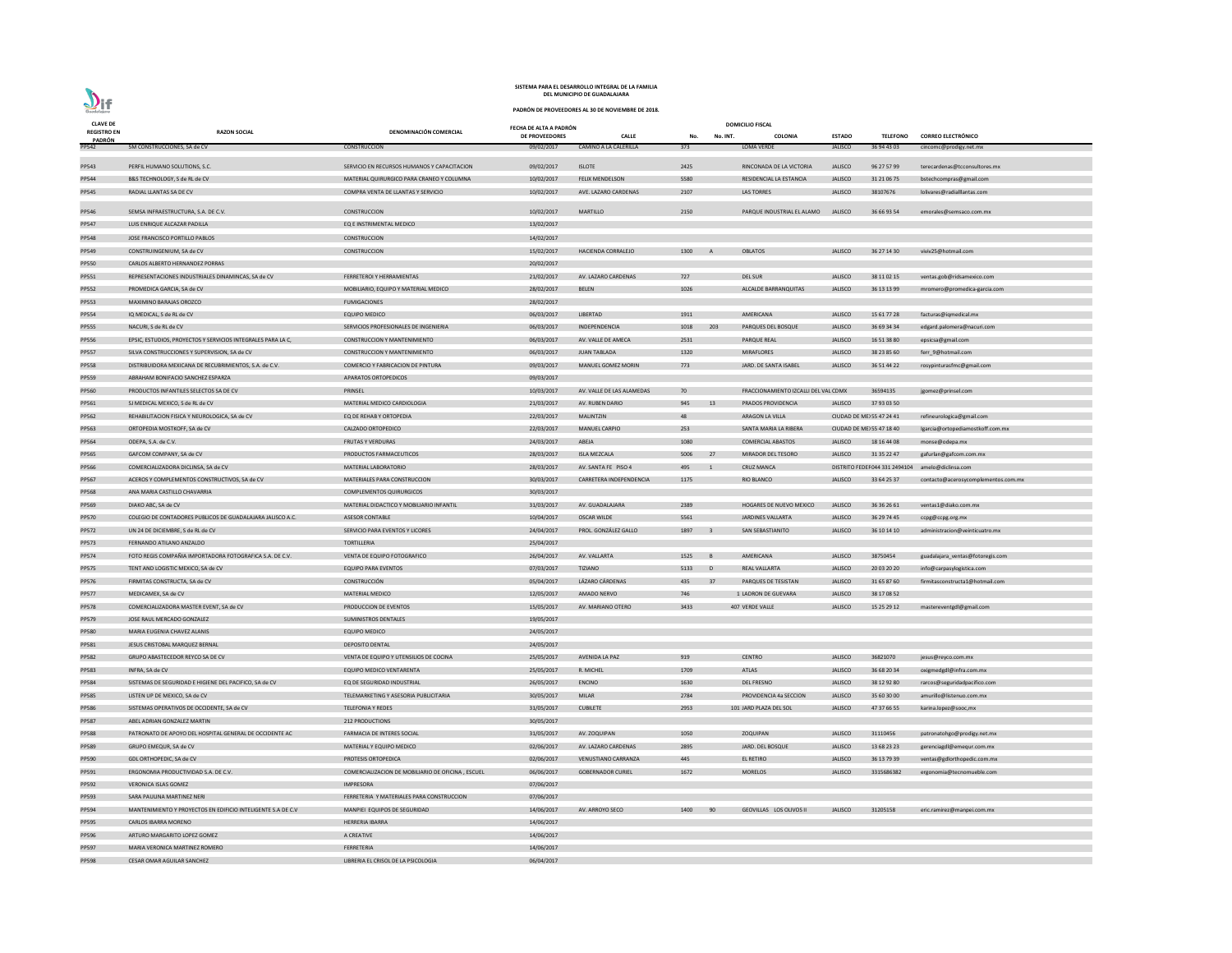| <b>CLAVE DE</b>              |                                                              |                                                     | FECHA DE ALTA A PADRÓN |                             | <b>DOMICILIO FISCAL</b> |          |                                                             |                |                       |                                                            |
|------------------------------|--------------------------------------------------------------|-----------------------------------------------------|------------------------|-----------------------------|-------------------------|----------|-------------------------------------------------------------|----------------|-----------------------|------------------------------------------------------------|
| <b>REGISTRO EN</b><br>PADRÓN | <b>RAZON SOCIAL</b>                                          | DENOMINACIÓN COMERCIAL                              | DE PROVEEDORES         | <b>CALLE</b>                | No.                     | No. INT. | <b>COLONIA</b>                                              | <b>ESTADO</b>  | <b>TELEFONO</b>       | <b>CORREO ELECTRÓNICO</b>                                  |
| PP599                        | SOLUCIONES TECNOLOGICAS EN INFORMATICA SA DE CV              | COMPRA Y VENTA DE EQUIPOS, REDES, CCTV Y TECNOLOGIA | 17/04/2017             | PAVO                        | 447                     |          | <b>ENTRE NUEVA GALICIA Y LIBERTAD,</b><br><b>COL CENTRO</b> | <b>JALISCO</b> | 36141126              | alberto@solutec.com.mx                                     |
|                              |                                                              |                                                     |                        |                             |                         |          |                                                             |                |                       |                                                            |
| PP600                        | BELLTEC DE MEXICO SA DE CV                                   | COMPRA VENTA DE APARATOS PARA SORDERA               | 17/04/2017             | AVENIDA UNIÓN No.           | 489                     |          | LAFAYETTE                                                   | <b>JALISCO</b> | 38103954              | ceo@beltonemexico.com y adolfovillarrealramirez@gmai l.com |
| PP601                        | XEROLOGIX, S.A. de C.V.                                      | COMERCIALIZADORA E IMPORTADOR                       | 16/06/2016             | AV. AMÉRICAS                | 1500                    | 1700     | <b>COUNTRY CLUB</b>                                         | <b>JALISCO</b> | 41703600              | ventas@xerologix.com                                       |
| PP602                        | ROSH MEDICA, S.A. DE C.V.                                    | VENTA Y RENTA DE ARTICULOS DE ORTOPEDIA             | 17/04/2017             | JOSÉ BONIFACIO ANDRADE      | 2670                    |          | LOMAS DE GUEVARA                                            | <b>JALISCO</b> | 38131998              | info@roshmedica.com                                        |
| PP603                        | SUPLEMENTOS ORTOBIOLOGICOS E IMPLANTES, S de RL de CV        | EQ MEDICO ORTOPEDICO                                | 15/06/2017             | REFORMA                     | 3001                    |          | RESID JUAN MANUEL                                           | <b>JALISCO</b> | 36 40 03 41           | suplementosortobiologicoseimpl@gmail.com                   |
| PP604                        | MILENIO MOTORS, SA de CV                                     | <b>VENTA DE VEHICULOS</b>                           | 16/06/2017             | PERIFERICO PONIENTE         | 2001                    |          | SAN JUAN DE OCOTAN                                          | <b>JALISCO</b> | 38 32 28 00           | ventasagobierno@mileniomotors.com                          |
| PP605                        | ADRIANA ORTIZ WALLS GARCIA                                   | <b>FUMIGADORA</b>                                   | 16/06/2017             |                             |                         |          |                                                             |                |                       |                                                            |
| PP606                        | NUEVA AUTOMOTRIZ OCCIDENTAL, SA de CV                        | COMERCIALIZADORA DE AUTOS                           | 16/06/2017             | AV. LAZARO CARDENAS         | 2603                    |          | <b>COMERCIAL ABASTOS</b>                                    | <b>JALISCO</b> | 31 34 44 24           | rguardado@naosa.com.mx                                     |
| PP607                        | SOLUCION INTEGRAL EN MUEBLES SA DE CV                        | COMPRA VENTA Y DISTRIBUCION DE MOBILIARIO           | 16/06/2017             | AV. CRUZ DEL SUR            | 3213                    |          | LOMA BONITA EJIDAL                                          | <b>JALISCO</b> | 3335634730            | ventas02@ofispa2io.com                                     |
| <b>PP608</b>                 | CORP ESPECIALIZADA EN MANT Y SERVICIOS INDUSTRIALES SA DE CV | MANTENIMIENTO VEHICULAR E INDUSTRIAL                | 16/06/2017             | <b>JOSE CARRILLO</b>        | 3375                    |          | LOMAS DE POLANCO                                            | <b>JALISCO</b> | 38.10.93.34           | cpruiz@cemsimexico.com                                     |
| PP609                        | VAMSA LAS FUENTES, SA de CV                                  | <b>VENTA DE VEHICULOS</b>                           | 19/06/2017             | AV. LOPEZ MATEOS SUR        | 6001                    |          | <b>GUSTAVO DIAZ ORDAZ</b>                                   | <b>JALISCO</b> | 044 3331343131        | rodolfo.rivera@nissanlasfuentes.mx                         |
| PP610                        | CAMIONES SELECTOS S. DE R.L. DE C.V.                         | <b>CAMIONES DE CARGA</b>                            | 21/06/2017             | R. MICHEL                   | 2580                    |          | MIRADOR EL ALAMO                                            | <b>JALISCO</b> | 46240200              | teresa.velazquez@camionesselectos.com                      |
| PP611                        | CARD SYSTEMS DE MEXICO SA DE CV                              | FABRICACION Y VENTA DE TARJETA E IDENTIFICACION IM  | 22/06/2017             | CALZ. JESUS GONZALEZ GALLO  | 2770                    |          | MIRADOR EL ALAMO                                            | <b>JALISCO</b> | 36358508              | cardsystems.pimentel@gmail.com                             |
| PP612                        | IMPRE RAPID ARTE IMPRESA, SA de CV                           | <b>IMPRESORA</b>                                    | 04/07/2017             | <b>GREGORIO DAVILA</b>      | 21                      |          | <b>DEL REFUGIO</b>                                          | <b>JALISCO</b> | 38 26 85 80           | javiermanon66@hotmail.com                                  |
| PP613                        | MACRO FARMACIAS, SA de CV                                    | MEDICAMENTO ESPECIALIZADO                           | 04/07/2017             | <b>CINTRA</b>               | 899                     |          | AUTOCINEMA                                                  | <b>JALISCO</b> | 36 40 42 52           | macrofarmacias@hotmail.com                                 |
| PP614                        | ESTRATEGIA HOSPITALARIA, SA de CV                            | INSUMOS MEDICOS Y MEDICAMENTOS                      | 05/07/2017             | AV. INGLATERRA              | 2684                    |          | ARCOS SUR                                                   | <b>JALISCO</b> | 36 30 62 14           | marcela.padilla@ehospitalaria.com                          |
| PP615                        | JOSE CORTES MANUEL                                           | UNIFORMES Y EQUIPO INDUSTRIAL                       | 11/07/2017             |                             |                         |          |                                                             |                | 3338119930            | segfacil@prodigy.net.mx                                    |
| PP616                        | ARMY UNIFORMES SA DE CV                                      | FRBICACION Y VENTA DE UNIFORMES Y CALZADO           | 11/07/2017             | <b>GRECIA</b>               | 14                      |          | <b>CENTRO</b>                                               | <b>JALISCO</b> | 3336582295            | armyuniformes@hotmail.com                                  |
| PP617                        | ORTOGAR, SA de CV                                            | EQ. ORTOPEDICO                                      | 14/07/2017             | YOLANDA DEL CARMEN CARDENAS | 5438                    |          | PASEOS DEL SOL                                              | <b>JALISCO</b> | 36 34 46 34           | dgortogar@hotmail.com                                      |
| PP618                        | CORPORATIVA MEXDAR SA DE CV                                  | <b>CONSULTORIA EN SISTEMAS</b>                      | 18/07/2017             | VALLARTA                    | 3040                    | 302      | <b>VALLARTA PONIENTE</b>                                    | <b>JALISCO</b> | 3318111324            | drivera.cne@hotmail.com                                    |
| PP619                        | <b>GRUPO DAHIVON S.C</b>                                     | CONSULTORIA EN SISTEMAS                             | 18/07/2017             | <b>TECOLOTE</b>             | 2                       |          | JARDINES DE SANTA MARIA                                     | <b>JALISCO</b> |                       |                                                            |
| PP620                        | <b>ISAIAS RODRIGUEZ GOMEZ</b>                                | ARQUITECTURA Y CONSTRUCCION                         | 19/07/2017             |                             |                         |          |                                                             |                |                       |                                                            |
| PP621                        | CONSTRUCTORA ANGUIBARA N.G., SA de CV                        | CONSTRUCTORA                                        | 20/07/2017             | ANALCO                      | 342                     |          | ANALCO                                                      | <b>JALISCO</b> | 12 03 17 51           | anguibarang@hotmail.com                                    |
| PP622                        | FARMATORBA ESPECIALIZADA SA DE CV                            | FARMACIA SIN MINISUPER                              | 21/07/2017             | AV. PASEO DE LOS LEONES     | 1684                    |          | 20 A LAS CUMBRES SECTOR 1                                   |                | NUEVO LEON 3332017794 | admon.farmatobagmail.com                                   |
| PP623                        | EDC EDIFICACIONES, SA de CV                                  | <b>CONSTRUCCION</b>                                 | 26/07/2017             | HDA. JARAMILLO              | 3208                    |          | <b>BALCONES DE OBLATOS</b>                                  | <b>JALISCO</b> | 36 65 20 44           | galbino@terra.com.mx                                       |
| PP624                        | MARK DISEÑO INTEGRAL SA DE CV                                | DISEÑO INDUSTRIAL                                   | 27/07/2017             | CAYENA                      | 2558                    |          | <b>PROVIDENCIA</b>                                          | <b>JALISCO</b> | 38175431              | contacto@markintegral.com                                  |
| <b>PP625</b>                 | INGENIEROS ELECTRICOS MEDINA SA DE CV                        | <b>PANELES SOLARES</b>                              | 08/08/2017             | <b>FELIX MENDLSSON</b>      | 5512                    |          | LA ESTANCIA                                                 | <b>JALISCO</b> | 36-29-1229            | ing_medinav30@hotmail.com                                  |
| PP626                        | INNOVACION Y DESARROLLO EN SISTEMAS DE VANGUARDIA SA DE CV   | SISTEMA DE ELECTRONICA Y SOLAR                      | 10/08/2017             | <b>ANTONIO MEDINA</b>       | 4518                    |          | EL CARMEN                                                   | <b>JALISCO</b> | 36465230              | julio@emcom.com.mx                                         |
| PP627                        | JOSE NIEVES GARCIA PONCE                                     | INSTALACION DE SISTEMAS SOLARES                     | 10/08/2017             |                             |                         |          |                                                             | <b>JALISCO</b> |                       |                                                            |
| PP628                        | VICTOR ALONSO MUÑOZ LEDEZMA                                  | REFACCIONARIA AUTOMOTRIZ                            | 10/08/2017             | APOLO                       | 1086 B                  |          | <b>OBRERA</b>                                               | <b>JALISCO</b> | 36177068              | alon.18@hotmail.com                                        |
| PP629                        | PROMOTORA DE SERVICIO GC, SA de CV                           | SERVICIOS DE LIMPIEZA                               | 10/08/2017             | PASEO LOMAS ALTAS           | 570 3                   |          | PATRIA UNIVERSIDAD                                          | <b>JALISCO</b> | 36 40 19 99           | ventas@goclean.com.mx                                      |
| PP630                        | MARIA ALEJANDRA TABAREZ DELGADILLO                           | <b>IMPRESIONES</b>                                  | 14/08/2017             |                             |                         |          |                                                             | <b>JALISCO</b> |                       |                                                            |
| PP631                        | MARIO ALBERTO MAGAÑA AGUILAR                                 | <b>HERRERIA</b>                                     | 14/08/2017             |                             |                         |          |                                                             | <b>JALISCO</b> |                       |                                                            |
| PP632                        | MARGARITA HERNANDEZ HERNANDEZ                                | FABRICA PRODUCTOS METALICOS                         | 15/08/2017             | RIO DE JANEIRO              | 10                      |          | <b>EL VERGEL</b>                                            | <b>JALISCO</b> | 36 92 81 95           | administracion@crumar.com.mx                               |
|                              |                                                              |                                                     |                        |                             |                         |          |                                                             |                |                       |                                                            |
| PP633                        | CONSTRUCTORA ANGUIBARAN.G., SA de CV                         | CONSTRUCTORA                                        | 15/08/2017             | ANALCO                      | 342                     |          | ANALCO                                                      | <b>JALISCO</b> | 12 03 17 51           | anguibarang@hotmail.com                                    |
| PP634                        | ALBERTO ISMAEL CORTES BANDERAS                               | AUDIO, ILUMINACION Y VIDEO                          | 21/08/2017             |                             |                         |          |                                                             | <b>JALISCO</b> |                       |                                                            |
| PP635                        | EDGAR COUTTOLENC RODRIGUEZ                                   | ACONDICIONAMIENTO Y AISLAMIENTO ACUSTICO            | 23/08/2017             |                             |                         |          |                                                             | <b>JALISCO</b> |                       |                                                            |
| PP636                        | DEBRA YOMAIRA JIMENEZ GONZALEZ                               | <b>JUEGOS INFANTILES</b>                            | 29/08/2017             |                             |                         |          |                                                             | <b>JALISCO</b> |                       |                                                            |
| PP637                        | QVIC CORPORATION, S de RL de CV                              | <b>JUEGOS INFANTILES</b>                            | 30/08/2017             | <b>LOPEZ MATEOS SUR</b>     | 4550 6                  |          | <b>FRANCISCO SARABIA</b>                                    | <b>JALISCO</b> | 36 31 66 86           | susy@qvic.mx                                               |
| PP638                        | <b>OPERADORA MRVS</b>                                        | EVENTOS MASIVOS Y BANQUETES                         | 31/08/2017             | <b>DIAMANTE</b>             | 2626 A                  |          | <b>BOSQUES DE LA VICTORIA</b>                               | <b>JALISCO</b> | 3331567386            |                                                            |
| PP639                        | FIDEL OSVALDO GONZALEZ CALDERON                              | FERIAS, EXPOS, STANDS                               | 31/08/2017             |                             |                         |          |                                                             | <b>JALISCO</b> |                       |                                                            |
| PP640                        | COMERCIALIZADORA PROMO LINE, SA DE CV                        | ARTICULOS PROMOCIONALES                             | 31/08/2017             | CALZ. DE LOS FRESNOS        | 66 B                    |          | CD. GRANJA                                                  | <b>JALISCO</b> | 36 31 81 85           | ventas@promolinegdl.com                                    |
| PP641                        | COMERCIALIZADORA INDUSTRIAL DE ZAPOPAN SA DE CV              | PROD. DE LIMPIEZA FABRICAN                          | 31/08/2017             | PRIV. ABEL SALGADO VELASCO  | 35                      |          | ARROYO HONDO                                                | <b>JALISCO</b> | 333-189-0156          |                                                            |
| PP642                        | SANDRA BALLESTEROS SALIDO                                    | ORGANIZACION DE EVENTOS, FERIAS                     | 05/09/2017             |                             |                         |          |                                                             |                |                       |                                                            |
| PP643                        | ROBERTO DE JESUS GARCIA MARTIN                               | SERVICIOS DE ARQUITECTURA                           | 06/09/2017             |                             |                         |          |                                                             |                |                       |                                                            |
| PP644                        | CORPORATIVO EMPRESARIAL NOSOLON SA DE CV                     | RESTAURACION JUEGOS INFANTILES                      | 07/09/2017             | AV. LUDWIN VAN BETETHOVEN   | 5042                    |          | LA ESTANCIA                                                 | <b>JALISCO</b> |                       |                                                            |
| <b>PP645</b>                 | SERVICIOS COMERCIALES DE LIMPIEZA, S de RL de CV             | PRODUCTOS DE LIMPIEZA Y ABARROTE                    | 08/09/2017             | <b>HIDALGO</b>              | 100                     |          | INDIGENA SAN JUAN DE OCOTAN                                 | JALISCO        | 14 04 66 66           | vemtas@romsa.com.mx                                        |
| PP646                        | RAUL ANGEL NAVARRO ZATARAIN                                  | JUEGOS INFANTILES Y ESTRUCTURAS METALICAS           | 13/09/2017             |                             |                         |          |                                                             |                |                       |                                                            |
| PP647                        | <b>ACRYMAQUETAS S.A</b><br>MEDICAL RECOVERY, SA de CV        | CORTE Y VENTA DE ACRILICO                           | 13/09/2017             | <b>JUAN MANUEL</b>          | 1401 B                  |          | LADRON DE GUEVARA                                           | <b>JALISCO</b> | 36324225              | lydia@acrymaquetas.com                                     |
| <b>PP648</b>                 |                                                              | <b>MATERIAL DE CURACION</b>                         | 13/09/2017             | CALZ. DEL AGUILA            | 30 <sup>°</sup>         |          | <b>MODERNA</b>                                              | <b>JALISCO</b> | 33 36 62 74           |                                                            |
| PP649                        | GRUPO IDEENT, SA de CV                                       | MATERIAL DENTAL, PODOLOGIA                          | 14/09/2017             | <b>FEDERALISMO NORTE</b>    | 621                     |          | SAGRADA FAMILIA                                             | <b>JALISCO</b> | 38 27 30 11           | gaby@dentalramos.com                                       |
| <b>PP650</b>                 | GASTRONOMICA ALPHA SA DE CV                                  | SERVICIO DE ALIMENTOS, COFFE BREACK, LUNCH, EVENTS  | 14/09/2017             | VALLE DE LOS ROBLES         | 308                     |          | <b>VALLE DORADO</b>                                         | <b>JALISCO</b> | 31100047              | comedores.alpha@gmail.com                                  |
| PP651                        | GUILLERMO WOLFRANG PARRA RESENDIZ                            | PRODUCE Y COMUNICA                                  | 18/09/2017             |                             |                         |          |                                                             |                |                       |                                                            |
| PP652                        | TRAUMASERVICE INTERNACIONAL, SA de CV                        | IMPLANTES PARA COLUMNA VERTEBRAL                    | 18/09/2017             | COLOMOS                     | 3048 A                  |          | LOMAS PROVIDENCIA                                           | <b>JALISCO</b> | 36 42 75 01           | j.perez@tsi.mx                                             |

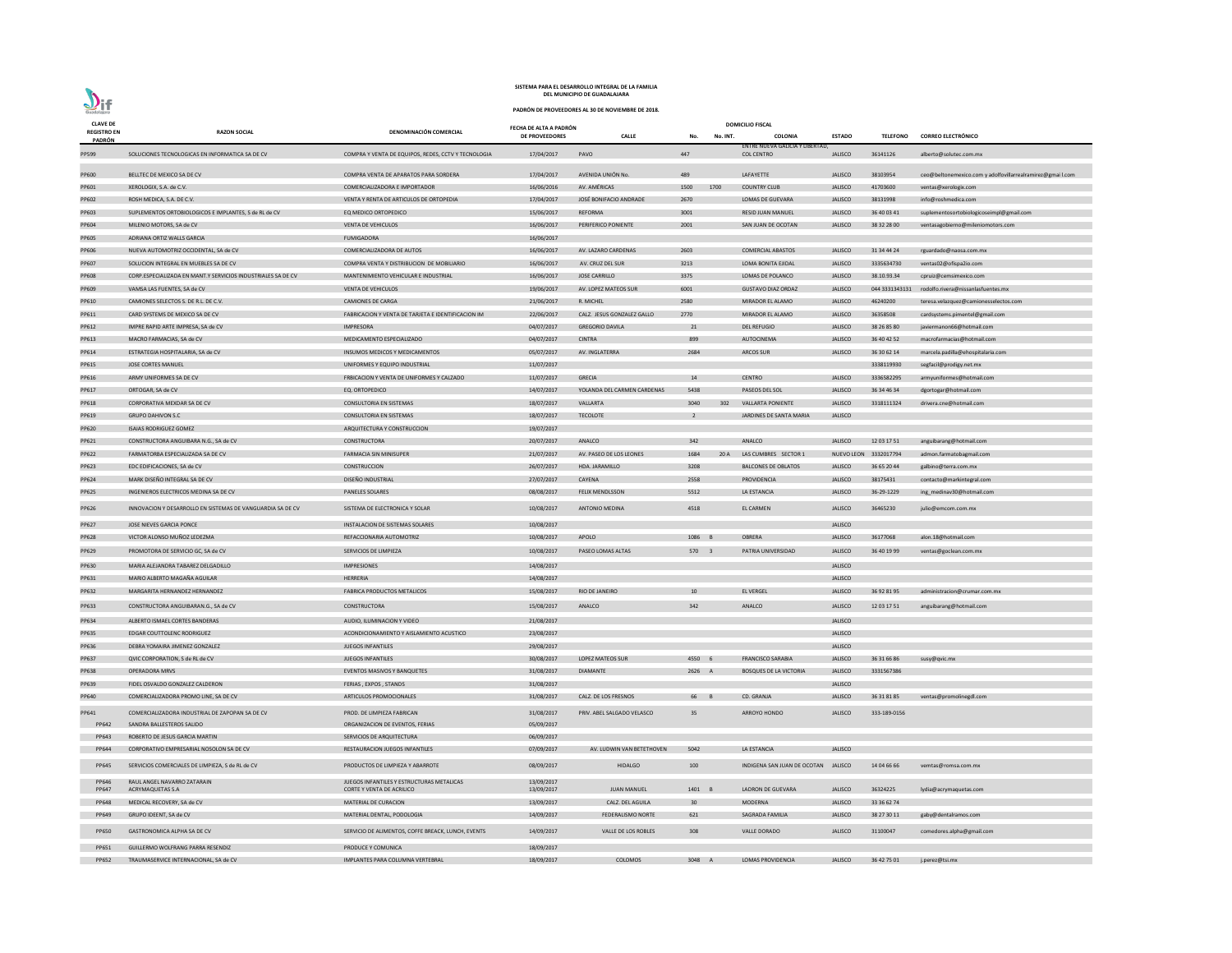# $\sum_{\text{Goodalajara}}$

### **SISTEMA PARA EL DESARROLLO INTEGRAL DE LA FAMILIA DEL MUNICIPIO DE GUADALAJARA**

| <b>CLAVE DE</b>              |                                                                                     |                                                                                      | FECHA DE ALTA A PADRÓN   |                           |                |                | <b>DOMICILIO FISCAL</b>    |                |                 |                                            |
|------------------------------|-------------------------------------------------------------------------------------|--------------------------------------------------------------------------------------|--------------------------|---------------------------|----------------|----------------|----------------------------|----------------|-----------------|--------------------------------------------|
| <b>REGISTRO EN</b><br>PADRÓN | <b>RAZON SOCIAL</b>                                                                 | DENOMINACIÓN COMERCIAL                                                               | <b>DE PROVEEDORES</b>    | <b>CALLE</b>              | No.            | No. INT.       | COLONIA                    | <b>ESTADO</b>  | <b>TELEFONO</b> | <b>CORREO ELECTRÓNICO</b>                  |
| PP653                        | ANAIS ARELANO LOZANO                                                                | <b>RENTA DE MOBILIARIO</b>                                                           | 19/09/2017               |                           |                |                |                            |                |                 |                                            |
| PP654                        | <b>IRMA OROZCO RUIZ</b>                                                             | EQ DE AUDIO, VIDEO E ILUMINACION                                                     | 19/09/2017               |                           |                |                |                            |                |                 |                                            |
| <b>PP655</b>                 | PROYECTOS DE LA CONSTRUCCION METRAN, SA de CV                                       | CONSTRUCTORA                                                                         | 19/09/2017               | JOSE GUADALUPE MONTENEGRO | 1886 102       |                | AMERICANA                  | <b>JALISCO</b> |                 |                                            |
|                              |                                                                                     |                                                                                      |                          |                           |                |                |                            |                |                 |                                            |
| <b>PP656</b>                 | PLAN Y ACCION EN CONSTRUCCION, SA de CV                                             | CONSTRUCTORA                                                                         | 19/09/2017               | ANTONIO VALERIANO         | 3280           |                | CAMPO POLO CHAPALITA       | <b>JALISCO</b> |                 |                                            |
| PP657                        | ACTIVA ZONE S.A. DE C.V.                                                            | FABRICACION Y COMERCIALIZACION DE MOBILIARIO URBAN                                   | 20/09/2017               | JOSE GUADALUPE ZUNO       | 2179 6         |                | LAPAYETTE                  | <b>JALISCO</b> | 38131879        | activazone@gmail.com                       |
| <b>PP658</b>                 | <b>OLIVER MACEDO MENDEZ</b>                                                         | <b>COMERCIO DE ALIMENTOS</b>                                                         | 20/09/2017               |                           |                |                |                            |                |                 |                                            |
| PP659                        | SILVIA YOLANDA SANTIAGO GALLARDO                                                    | <b>CARNES Y PESCADO</b>                                                              | 22/09/2017               |                           |                |                |                            |                |                 |                                            |
| PP660                        | ALAMBRADOS GUADALAJARA SA DE CV                                                     | INSTALACION DE MALLA CICLONICA, REJA DE ACERO, CER                                   | 26/09/2017               | TABASCO                   | 1478           |                | LA NORMAL                  | <b>JALISCO</b> | 3338233131      | alambrados@alambradosguadalajara.com.mx    |
| PP661                        | UNIQUE ART DE MEXICO, SA de CV                                                      | <b>MOBILIARIO</b>                                                                    | 26/09/2017               | AV. VALLARTA LOCAL R14    | 3959           |                | DON BOSCO VALLARTA         | <b>JALISCO</b> |                 |                                            |
| PP662                        | PROVEEDORA DE MATERIAL QUIRURGICO SA DE CV                                          | APARATOS ORTOPEDICOS MARCA ZIMMER, ALPHATEC                                          | 27/09/2017               | <b>AV PATRIA</b>          | 2591           |                | <b>RESIDENCIAL PATRIA</b>  | <b>JALISCO</b> | 36-56-95-15     | creditocobranza@pmq.com.mx                 |
| PP663                        | RENSEN SA DE CV                                                                     | SERVICIO DE CONTABILIDAD Y AUDITORIA                                                 | 02/10/2017               | CUAHUTEMOC                | 421            |                | CIUDAD DEL SOL             | JALISCO        |                 | corporativo1969@hotmail.com                |
| PP664                        | LOSEDECK SA DE CV                                                                   | <b>DESPACHO CONTABLE</b>                                                             | 02/10/2017               | CUAHUTEMOC                | 421            |                | <b>CUIDAD DEL SOL</b>      | <b>JALISCO</b> | 33315796        |                                            |
| <b>PP665</b>                 | JENNIFER CARRILLO GARCIA                                                            | LABORATORIO DENTAL                                                                   | 03/10/2017               |                           |                |                |                            |                |                 |                                            |
| PP666                        | ABASTECEDORA DE SERVICIOS MEDICOS DE MEXICO, SA de CV                               | PRODUCTOS FARMACEUTICOS                                                              | 03/10/2017               | <b>PLATON</b>             | 1491           |                | <b>FOVISTE ESTADIO</b>     | <b>JALISCO</b> |                 | 044 331 4705919 sierrabarocio@yahoo.com.mx |
| PP667                        | HECTOR FERNANDO MARTINEZ ALVAREZ                                                    | INSTRUMENTAL DE CIRUGIA                                                              | 03/10/2017               |                           |                |                |                            |                |                 |                                            |
| <b>PP668</b>                 | DREIM ORTHO KIDS S DE R.L DE C.V                                                    | DISTRIBUCION, COMPRA, VENTA Y RENTA DE EQUIPO MEDICO                                 | 03/10/2017               | MARSELLA                  | 510 1          |                | <b>BARRERA</b>             | <b>JALISCO</b> | 33150254416     | orthokids@hotmail.com                      |
| PP669                        | FRANCISCO JAVIER FRIAS RIVERA                                                       | CAPACITACION                                                                         | 03/10/2017               |                           |                |                |                            |                |                 |                                            |
|                              |                                                                                     |                                                                                      |                          |                           |                |                |                            |                |                 |                                            |
| PP670                        | MARIO ANTONIO ANAYA GUTIERREZ                                                       | TALLER DE CARROCERIA                                                                 | 09/10/2017               |                           |                |                |                            |                |                 |                                            |
| PP671                        | MEJORAMIENTO TECNOLOGICO DE OCCIDENTE, SA de CV                                     | <b>TECNOLOGIAS</b>                                                                   | 10/10/2017               | PRIMO FELICIANO VELAZQUEZ | 3266 F         |                | <b>VALLARTA SUR</b>        | <b>JALISCO</b> | 44 44 95 62     | jcgutierrez@technozone.mx                  |
| PP672                        | MIGUEL LAURE RUIZ                                                                   | <b>EVENTOS Y SONIDO</b>                                                              | 10/10/2017               |                           |                |                |                            |                |                 |                                            |
| PP673                        | SERVICIOSFIMEP, SAS de CV                                                           | APOYO A EMPRESAS                                                                     | 11/10/2017               | OLIVO                     | 1607           |                | <b>DEL FRESNO</b>          | <b>JALISCO</b> | 23 01 56 28     |                                            |
| PP674                        | EARTHBOX MEXICO S.A.P.I. DE C.V.                                                    | AGRICULTURA URBANA                                                                   | 11/10/2017               | <b>CALLE CUATRO</b>       | 96             |                | SEATTLE                    | <b>JALISCO</b> | 31 65 53 61     | contacto@ecohuerto.mx                      |
| <b>PP675</b>                 | DAKACE CONSTRUCTORA SA DE CV                                                        | CONSTRUCCION Y OBRA PUBLICA                                                          | 18/10/2017               | EL ROSARIO                | 611 203        |                | JARDINES DEL BOSQUE        | <b>JALISCO</b> | 18146037        | dakace2000@yahoo.com.mx                    |
| PP676                        | CARMEN GABRIELA DEL POZO RODRIGUEZ                                                  | RECOLECION DE RESIDUOS NO PELIGROSOS                                                 | 26/10/2017               |                           |                |                |                            |                |                 |                                            |
| PP677                        | JAVIER CASTILLO GUZMAN                                                              | JARDINERIA, SEMILLAS, PASTO Y PLANTAS                                                | 26/10/2017               |                           |                |                |                            |                |                 |                                            |
|                              | PP678 DANIEL ALEJANDRO HERRERA RAMIREZ                                              | VENTAS DE TARJETA RELOG CHECADOR Y REPARACION                                        | 26/10/2017               |                           |                |                |                            |                |                 |                                            |
| PP679                        | DESARROLLOS VISUALES DE MEXICO SA DE CV                                             | IMPRENTA Y AGENCIA DE PUBLICIDAD EQUILATERO                                          | 26/10/2017               | MONTEMORELOS              | 129            |                | LOMA BONITA                | <b>JALISCO</b> | 3314797601      | egomez@equilatero.com.mx                   |
| <b>PP680</b>                 | ALCUME SALUD INTEGRAL S.P.A.S DE C.V.                                               | SERVICIOS DE ENFERMERIA A DOMICILIO                                                  | 30/10/2017               | BELISARIO DOMINGUEZ       | 20             |                | <b>INSURGENTES SUR</b>     | <b>JALISCO</b> | 16749879        | alcume.saludintegral@gmail.com             |
| PP681                        | THERESA SUPERVISION Y CONSTRUCCION SA DE CV                                         | <b>CONSTRUCCION Y PROYECTOS</b>                                                      | 31/10/2017               | PEDRO PARRA CENTENO       | 2100           | B              | <b>CENTRO</b>              | <b>JALISCO</b> | 3121985355      | theresasupervision@gmail.com               |
| PP682                        | RAFAEL ALVAREZ MORA                                                                 | <b>CERCAS PERIMETRALES</b>                                                           | 08/11/2017               |                           |                |                |                            |                |                 |                                            |
| PP683                        | ROGELIO TORRES GODINEZ                                                              | CONSTRUCCIONES Y ACABADOS GENERALES                                                  | 08/11/2017               |                           |                |                |                            |                |                 |                                            |
|                              |                                                                                     |                                                                                      |                          |                           |                |                |                            |                |                 |                                            |
| PP684                        | CONTROL TECNICO Y REPRESENTACIONES, S.A. DE C.V.<br>MARIA ELIDE RODRIGUEZ RODRIGUEZ | DISTRIBUCION Y VENTA DE EQUIPO PARA LABORATORIO<br>RENTA Y VENTA DE PANTALLAS DE LED | 09/11/2017<br>09/11/2017 | AV. JUAN PABLO SEGUNDO    | 784            |                | <b>BELENES</b>             | <b>JALISCO</b> | 33 547377047    | jorge.ortega@ctr.com.mx                    |
| <b>PP685</b>                 |                                                                                     |                                                                                      |                          |                           |                |                |                            |                |                 |                                            |
| <b>PP686</b>                 | OBELEC CONSTRUCCIONES SA DE CV                                                      | <b>CONSTRUCCION EN GENERAL</b>                                                       | 13/11/2017               | AV. MOCTEZUMA             | 5148           |                | <b>SANTA CATALINA</b>      | <b>JALISCO</b> | 36204548        | obeleconstrucciones1@hotmail.com           |
| <b>PP687</b>                 | JORGE IVAN CARRRANZA TORRES                                                         | SISTEMA DE SEGURIDAD TEGNOLOGICA Y EQUIPO DE COMPU                                   | 13/11/2017               |                           |                |                |                            |                |                 |                                            |
| <b>PP688</b>                 | DANIEL OMAR GARCIA ESPARZA                                                          | PISOS LAMINADOS Y PERSIANAS                                                          | 13/11/2017               |                           |                |                |                            |                |                 |                                            |
| PP689                        | SONISTER SA DE CV                                                                   | SERV DE INGENIERIA Y CONSTRUCCION DE OBRAS                                           | 14/11/2017               | AV LAZARO CARDENAS        | 3708           | $\mathsf{A}$   | JARDINES DE SAN IGNACIO    | <b>JALISCO</b> |                 |                                            |
| PP690                        | JORGE FAJARDO RAMIREZ                                                               | <b>CONSTRUCCION</b>                                                                  | 14/11/2017               |                           |                |                |                            |                |                 |                                            |
| PP691                        | GRUPO CONSTRUCCIONES Y CONTROL SA DE CV                                             | <b>GRUPO COCONSA</b>                                                                 | 15/11/2017               | <b>CONTRERAS MEDELLIN</b> | 192            | 201            | <b>CENTRO BARRANQUITAS</b> | <b>JALISCO</b> | 33429591        | gcoconsa@hotmail.com                       |
| PP692                        | BLANCA ESTHELA PEREZ REYNA                                                          | PRODUCTOS FARMACEUTICOS                                                              | 15/11/2017               |                           |                |                |                            |                |                 |                                            |
| PP693                        | MGB COMUNICACIONES, SA de CV                                                        | TELECOMUNICACIONES Y OBRA                                                            | 15/11/2017               | FRAY LUIS DE LEON         | 730            |                | UNIVERSITARIA              | <b>JALISCO</b> | 36 70 54 62     | jc.ordonez@mgbservicom.com.mx              |
| <b>PP695</b>                 | CALIDAD Y SERVICIO QUIRURGICO, SA de CV                                             | MATERIAL QUIRURGICO                                                                  | 23/11/2017               | VERGEL                    | 786            | $\overline{1}$ | SAN ISIDRO                 | <b>JALISCO</b> | 31 21 11 24     | alberto.calidad@yahoo.com.mx               |
| PP696                        | DECYPRO, SA de CV                                                                   | PINTURAS Y RECUBRIMIENTOS                                                            | 24/11/2017               | CALZADA DEL EJERCITO      | 1261           |                | <b>QUINTA VELARDE</b>      | <b>JALISCO</b> | 36 19 70 17     | ventasdecypro@prodigy.net.mx               |
| PP697                        | INMOBILIARIA EN HOTELERIA VALLARTA SANTA FE S DE RL DE CV                           | HILTON RESORT PUERTO VALLARTA                                                        | 27/11/2017               | AV. LAS GARZAS            | 136            |                | <b>HOTELERA NORTE</b>      | <b>JALISCO</b> | 3221761176      | cxc.hpvt@gsf-hotels.com                    |
| PP698                        | BUCOJAL, SA de CV                                                                   | <b>CONSTRUCCION</b>                                                                  | 01/12/2017               | DANIEL LARIOS CARDENAS    | 872            |                | RANCHO NUEVO               | <b>JALISCO</b> | 33 30 82 98     | bucojal@hotmail.com                        |
| PP699                        | ANTONIO CASILLAS MARTIN                                                             | MEDICAMENTOS, MATERIAL CURACION                                                      | 01/12/2017               |                           |                |                |                            |                |                 |                                            |
| <b>PP700</b>                 | NAUKA COMUNICACION ESTRATEGICA, S de RL de CV                                       | AGENCIA DE COMUNICACION Y PUBLICIDAD                                                 | 07/12/2017               | <b>SAN DIONISIO</b>       | 51             |                | JARDINES DE SAN IGNACIO    | <b>JALISCO</b> | 23 04 37 34     | hola@uzu.digital                           |
| PP701                        | FERNANDO FERNANDEZ ROSILLO                                                          | COMPRA Y VENTA DE MATERIAL ORTOPEDICO                                                | 10/01/2018               |                           |                |                |                            |                |                 |                                            |
| PP702                        | ARMANDO RAMIREZ ROBLEDO                                                             | <b>CONTROL DE PLAGAS</b>                                                             | 10/01/2018               |                           |                |                |                            |                |                 |                                            |
|                              |                                                                                     |                                                                                      |                          |                           |                |                |                            | EDO.DE         |                 |                                            |
| PP703                        | GENETICS & HEALTH, SA de CV                                                         | EQUIPO MEDICO Y PRUEBAS GENETICAS                                                    | 10/01/2018               | LA PAZ                    | 5 <sup>5</sup> |                | <b>LAS AMERICAS</b>        | <b>MEXICO</b>  | 55 62 97 14     | rmoran@geneticsandhealth.com.mx            |
| PP704                        | CENTRAL EDIFICACIONES, SA de CV                                                     | <b>CONSTRUCCION</b>                                                                  | 11/01/2018               | <b>JUAN ALVAREZ</b>       | 2312           |                | LADRON DE GUEVARA          | <b>JALISCO</b> | 36 30 36 12     | ricardoharo@cedifica.com                   |
| <b>PP705</b>                 | MARTIN Y NOVELO ARQUITECTOS, SA de CV                                               | <b>CONSTRUCCION</b>                                                                  | 11/01/2018               | AV. FELIPE ZETTER         | 5911           |                | PASEOS DEL SOL 1ª SECCION  | <b>JALISCO</b> | 36322094        | danielmartin68@yahoo.com.mx                |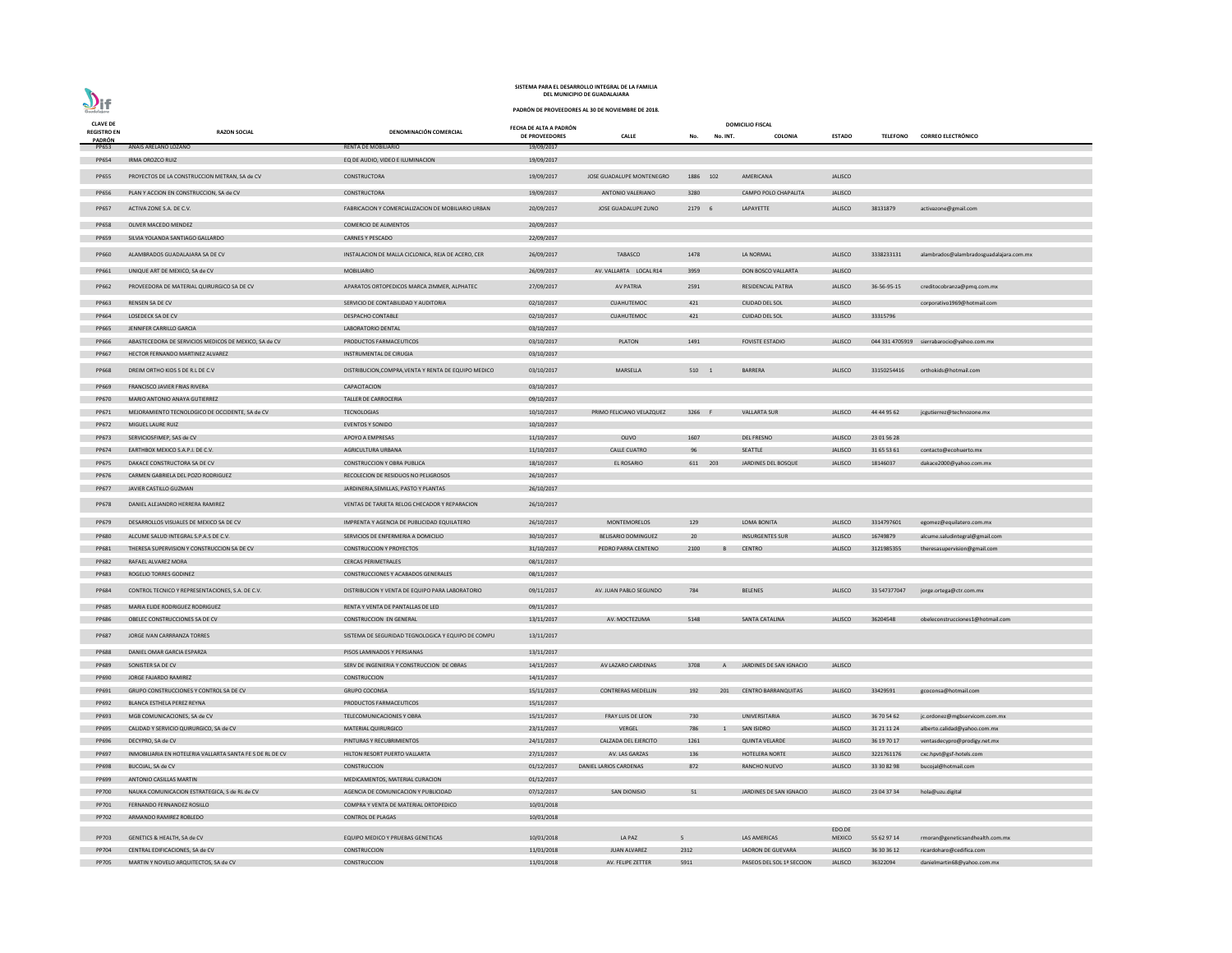| <b>CLAVE DE</b>                     |                                                         |                                                    | FECHA DE ALTA A PADRÓN |                                |                 |                | <b>DOMICILIO FISCAL</b>                 |                                    |                          |                                                 |
|-------------------------------------|---------------------------------------------------------|----------------------------------------------------|------------------------|--------------------------------|-----------------|----------------|-----------------------------------------|------------------------------------|--------------------------|-------------------------------------------------|
| <b>REGISTRO EN</b><br><b>PADRÓN</b> | <b>RAZON SOCIAL</b>                                     | DENOMINACIÓN COMERCIAL                             | <b>DE PROVEEDORES</b>  | <b>CALLE</b>                   | No.             | No. INT.       | <b>COLONIA</b>                          | <b>ESTADO</b>                      | <b>TELEFONO</b>          | <b>CORREO ELECTRÓNICO</b>                       |
| PP706                               | GRUPO CONSTRUCTOR OBINARQ S.A. DE C.V.                  | CONSTRUCCION                                       | 11/01/2018             | SAN MATEO EVANGELISTA          | 4203            |                | LOMAS DE SAN MIGUEL                     | <b>JALISCO</b>                     | 36668201                 | gco_obinarq@hotmail.com                         |
| PP707                               | SOFIA CONSTRUCCIONES, PROYECTOSY ASESORIA, SA de CV     | CONSTRUCCION Y COMERCIALIZACION                    | 15/01/2018             | AV. PEDRO PARRA CENTENO        | 2100            |                | <b>ZONA CENTRO</b>                      | <b>JALISCO</b>                     | 3121 98 5355             | sofiaconstruccion@gmail.com                     |
| <b>PP708</b>                        | NORMA ALICIA AGUILAR MACIAS                             | VENTA SEMILLA ALIMENTO DESHIDRATADO                | 16/01/2018             |                                |                 |                |                                         |                                    |                          |                                                 |
| PP709                               | MARIA DEL SOCORRO SANCHEZ ALVAREZ                       | SERVICIO DE ENFERMERIA                             | 16/01/2018             |                                |                 |                |                                         |                                    |                          |                                                 |
| PP710                               | SALAMANCA AUDIFONOS PARA SORDERA, SA de CV              | <b>AUXILIARES AUDITIVOS</b>                        | 19/01/2018             | <b>MORELOS</b>                 | 1687            |                | AMERICANA                               | <b>JALISCO</b>                     | 36 16 31 32              | contacto@audifonosalamanca.mx                   |
| PP711                               | SISTECP DE MEXICO S.A. DE C.V.                          | CONTROL DE PLAGA, FUMIGACION                       | 19/01/2018             | <b>MEZQUITE</b>                | 1417            |                | FRESNO                                  | <b>JALISCO</b>                     | 36.71.48.47              |                                                 |
| PP712                               | COMPUTER LAND DE OCCIDENTE, SA de CV                    | <b>EQUIPO DE COMPUTO</b>                           | 22/01/2018             | <b>GABRIEL CASTAÑOS</b>        | -9              |                | <b>ARCOS VALLARTA</b>                   | <b>JALISCO</b>                     | 39 15 99 99              | gustavocampa@computerland.com.mx                |
| PP713                               | URBANIZACIONES Y EDIFICACIONES LORO SA DE CV            | CONSTRUCTORA                                       | 29/01/2018             | ORGANIZACION                   | 1068            |                | <b>TEPEYAC CASINO</b>                   | <b>JALISCO</b>                     | 38230852                 | urbanizacionesloro@yahoo.com.mx                 |
| PP714                               | GUSTAVO AMANDO GILES BARBOSA                            | <b>CONSTRUCCION ING. CIVIL</b>                     | 29/01/2018             |                                |                 |                |                                         |                                    |                          |                                                 |
| PP715                               | AGUA ROCA AZUL SA DE CV                                 | COMERCIALIZACION DE AGUA PURIFICADA                | 02/02/2018             | <b>DR.R MICHEL</b>             | 1172            |                | <b>SAN CARLOS</b>                       | <b>JALISCO</b><br><b>CIUDAD DE</b> | 36199767                 | chalita@gmail.com                               |
| PP716                               | FUNDACION BERTHA O. DE OSETE I.A.P.                     | <b>MOVI</b>                                        | 06/02/2018             | <b>TLAXCALA</b>                | 47              | $\overline{2}$ | <b>ROMA SUR</b>                         | <b>MEXICO</b>                      | (427) 2742270            | fundacionbertha@hotmail.com                     |
| PP717                               | CONSTRUCTORA PASEO DE LOS COCOTEROS, S. DE R.L. DE C.V. | HOTEL DREAMS VILLAMAGNA RESORTS & SPA              | 06/02/2018             | BLVD. PASEO DE LOS COCOTEROS   | 32, 33          |                | <b>FRACCIONAMIENTO NAUTICO</b>          | <b>NAYARIT</b>                     | 013222268700             |                                                 |
| PP718                               | PVD INVESTMENT, S. DE R.L. DE C.V.                      | <b>HOTEL SECRETS &amp; NEW AMBER</b>               | 06/02/2018             | DAVID ALFARO SIQUEIROS         | 164             |                | LAS GLORIAS                             | <b>JALISCO</b>                     | (322) 2262900            | groups1.sevpv@secretsresorts.com                |
| PP719                               | ERIKA JEANETTE RAMIREZ MARES                            | EVENTOS                                            | 06/02/2018             |                                |                 |                |                                         |                                    |                          |                                                 |
| <b>PP720</b>                        | GR + A, S.A. DE C.V.                                    | <b>INSTALADOR ALFOMBRAS</b>                        | 09/02/2018             | FRESNO                         | 257             |                | <b>BOSQUES DEL CENTINELA II</b>         | <b>JALISCO</b>                     |                          |                                                 |
| PP721                               | <b>EDGAR MIRALRIO JUAREZ</b>                            | DISEÑO GRAFICO E IMPRESOS                          | 09/02/2018             |                                |                 |                |                                         |                                    |                          |                                                 |
| PP722                               | $GR + A$ , SA DE CV                                     | CONSTRUCCION DE OBRA CIVIL                         | 12/02/2018             | FRESNO                         | 257             |                | <b>BOSQUES DEL CENTINELA</b>            | <b>JALISCO</b>                     | 38051806                 | gonzalezrubioa@outlook.com                      |
| PP723                               | HIR COMPAÑIA DE SEGUROS SA DE CV                        | SEGUROS DE VIDA Y ACCIDENTES PERSONALES            | 14/02/2018             | <b>AVENIDA INSURGENTES SUR</b> | 617             | PISO 4         | <b>NAPOLES</b>                          | <b>CDMX</b>                        | 5552621780               | sergio.rodriguez@hirseguros.com.mx              |
| PP724                               | CHUBB SEGUROS MEXICO, SA                                | ASEGURADORA                                        | 15/02/2018             | AV. LOPEZ COTILLA              | 1889            |                | AMERICANA                               | <b>JALISCO</b>                     | 36 79 93 02              | maria.anguiano@chubb.com                        |
| <b>PP725</b>                        | MATILDE GOMEZ GONZALEZ                                  | CONFECCIONES                                       | 16/02/2018             |                                |                 |                |                                         |                                    |                          |                                                 |
| <b>PP726</b>                        | DISTRIBUIDORA DE LLANTAS GONZALEZ SA DE CV              | COMPRA Y VENTA DE LLANTAS Y SERVICIO AUTOMOTRIZ    | 16/02/2018             | AV. WASHINGTON                 | 1170            |                | <b>MODERNA</b>                          | <b>JALISCO</b>                     | 36190412                 | dillago@dillago.com.mx                          |
| <b>PP727</b>                        | MARCO ANTONIO MARQUEZ ROMERO                            | AGENCIA DE PUBLICIDAD                              | 19/02/2018             |                                |                 |                |                                         |                                    |                          |                                                 |
| <b>PP728</b>                        | ALDA ALEJANDRA GONZALEZ HERNANDEZ                       | PUBLICIDAD                                         | 19/02/2018             |                                |                 |                |                                         |                                    |                          |                                                 |
| PP729                               | FRESH PREMIUM PACKING, SA de CV                         | UTENSILIOS COCINA                                  | 19/02/2018             | AV. SAN MIGUEL                 | 367             |                | BODEGAS DE SAN JUAN DE<br><b>OCOTAN</b> | <b>JALISCO</b>                     | 36 27 64 88              | smanrique@cuissineart.com                       |
| PP730                               | ANDREA DE ALBA RAMIREZ                                  | PUBLICIDAD                                         | 20/02/2018             |                                |                 |                |                                         |                                    |                          |                                                 |
| PP731                               | RICE & BEANS CO                                         | DESPENSAS, ESPECIAS, SEMILLAS, GRANOS,             | 22/02/2018             | <b>CIUDAD INDUSTRIAL</b>       | 000             |                | PCG12 CIUDAD INDUSTRIAL                 |                                    | GUANAJUATO (462) 1671108 | crosales@riceandbeans.mx                        |
| PP732                               | GILBERTO JAVIER MARTINEZ GONZALEZ                       | VIDEOVIGILANCIA, COMPUTO E INSUMOS DE TECNOLOGIA   | 26/02/2018             |                                |                 |                |                                         |                                    |                          |                                                 |
| PP733                               | SOLARMAX ENERGIA, SA de CV                              | PANELSOLAR                                         | 28/02/2018             | AV. ALEMANIA                   | 1340            |                | <b>MODERNA</b>                          | <b>JALISCO</b>                     | 36 29 04 76              | asesor02@solarmaxenergia.com                    |
| PP734                               | MARIA LILIANA OREGEL MARTINEZ                           | MATERIAL CURACION, PRENDAS DE COMPRESION           | 06/03/2018             |                                |                 |                |                                         |                                    |                          |                                                 |
| <b>PP735</b>                        | LOURDES VEDELIA RODRIGUEZ HUERTA                        | AIRE ACONDICIONADO, VENTA, INSTALACION Y MANTTO    | 06/03/2018             |                                |                 |                |                                         |                                    |                          |                                                 |
| PP736                               | JAZMIN ALEJANDRA GONZALEZ MADERA                        | PIPAS DE AGUA                                      | 09/03/2018             |                                |                 |                |                                         |                                    |                          |                                                 |
| PP737                               | GABRIEL VAZQUEZ HERNANDEZ                               | OPTOMETRISTA                                       | 09/03/2018             |                                |                 |                |                                         |                                    |                          |                                                 |
| <b>PP738</b>                        | JOSE LUIS HERRERA MORA                                  | <b>MOBILIARIO</b>                                  | 14/03/2018             |                                |                 |                |                                         |                                    |                          |                                                 |
| PP739                               | SUEQUIMED DE GUADALAJARA, SA de CV                      | INSTRUMENTAL MEDICO                                | 14/03/2018             | CHAPALA                        | 12              |                | <b>VALLARTA PONIENTE</b>                | Jalisco                            | 36 47 21 47              | rossy@suequimed.com.mx                          |
| PP740                               | ID ASSORIA QUIRURGICA, SA de CV                         | INSTRUMENTAL MEDICO                                | 15/03/2018             | PASEO DE LOS VIRREYES          | 4360            |                | VILLA UNIVERSITARIA                     |                                    | Jalisco 36 16 30 56      | ventas@idquirurgica                             |
| PP741                               | EDUARDO DOMINGUEZ GIL                                   | LIMPIEZA, JARDINERIA Y FUMIGACION                  | 15/03/2018             |                                |                 |                |                                         |                                    |                          |                                                 |
| PP742                               | GRUPO RODME, S.A. DE C.V.                               | SERVICIO DE LIMPIEZA                               | 16/03/2018             | <b>REGINA</b>                  | 1631            |                | PROVIDENCIA                             | Jalisco                            | 36165112                 | sramos@mundolimpio.mx                           |
| PP743                               | JONATHAN TOSCANO RAMOS                                  | PULIDO DE PISOS                                    | 21/03/2018             |                                |                 |                |                                         |                                    |                          |                                                 |
| PP744                               | OBS PRODUCCIONES Y MARKETING, S.A. DE C.V.              | EQUIPAMIENTO TECNICO TEATRAL                       | 21/03/2018             | PIÑA                           | 1539            |                | DEL FRESNO                              | Jalisco                            | 38261232                 | contablers564@gmail.com                         |
| PP745                               | TECNIPLAST MEXICO S.A. DE C.V.                          | VENTA DE ARTICULOS COCINA                          | 22/03/2018             | INDUSTRIA METALURGIA           | 2169            |                | FRACCIONAMIENTO INDUSTRIAL<br>ZAPOPAN   | Jalisco                            | 36366970                 | GERENCIAVENTAS@TECNIPLASTMEXICO.COM             |
| PP746                               | TALLER ESTUDIO E INGENIERIA 91, S.A.S de C.V.           | CONSTRUCCION                                       | 22/03/2018             | AV. ACUEDUCTO                  | 4851            |                | UP-92 PUERTA DE HIERRO                  | Jalisco                            |                          | 044 3319742682    proyectos@tallerestudio91.com |
| PP747                               | JUAN CARLOS SOLIS DE LA CRUZ                            | COMERCIO DE AUTOMOVILES                            | 22/03/2018             |                                |                 |                |                                         |                                    |                          |                                                 |
| PP748                               | MERCADO DE MAQUINAS PARA OFICINA, S.A. DE C.V.          | FABRICACION Y VENTA DE MUEBLES ESCOLARES Y DE OFIC | 22/03/2018             | MISION DE BUCARELI             | $7\overline{ }$ |                | PARQUE INDUSTRIAL BERNARDO<br>QUINTANA  |                                    | Querétaro 4421892953     | ventas@memosamuebles.com                        |
| PP749                               | FERRELECTRICA MAYTORENA, SA de CV                       | FERRETERIA                                         | 22/03/2018             | AV. CRUZ DEL SUR               | 3192            |                | LOCAL 2 STA. EDUWIGES                   | Jalisco                            | 36 31 63 78              | ferre_may@yahoo.com.mx                          |
| PP751                               | CONSORCIO UREBIA, SA de CV                              | CONSTRUCTORA                                       | 30/04/2018             | AV. LA PAZ                     | 2591            |                | ARCOS VALLARTA                          | Jalisco                            | 3317-32-7019             | owrn-4@hotmail.com                              |
| <b>PP752</b>                        | FUNDACION JUCONI MEXICO, A.C.                           | SERVICIOS DE ORIENTACION                           | 30/04/2018             | PRIVADA VOLCAN DE COLIMA       | 2720            |                | LOS VOLCANES                            | Puebla                             | 2242 4711                | gelos@juconi.org.mx                             |
| PP753                               | ACCYMA NEW LIFE, SA de CV                               | ACABADOS EN EDIFICACIONES                          | 30/04/2018             | <b>TERCIO DE CERRADA</b>       | 923             |                | JARDINES DE GUADALUPE                   | Jalisco                            | 24108721                 | accymaventas@gmail.com                          |
| PP754                               | MARIBEL RAMIREZ AVILA                                   | PIPA DE AGUA                                       | 30/04/2018             |                                |                 |                |                                         |                                    |                          |                                                 |
| <b>PP755</b>                        | PRODUCTOS MUEICON SA DE CV                              | VENTA Y EXHIBICION DE MOBILIARIO URBANO            | 30/04/2018             | AVENIDA GUADALUPE              | 177             | $\overline{B}$ | CHAPALITA                               | Jalisco                            | 3656-6053                | el aarone@hotmail.com                           |
| <b>PP756</b>                        | HECTOR AARON RUIZ AGUILAR                               | <b>NATACION</b>                                    | 30/04/2018             |                                |                 |                |                                         |                                    |                          |                                                 |
|                                     |                                                         | <b>ACUALIFE</b>                                    | 30/04/2018             |                                |                 |                |                                         |                                    |                          |                                                 |
| <b>PP757</b>                        | HUGO CESAR RAZO MUÑOZ                                   |                                                    |                        |                                |                 |                |                                         |                                    |                          |                                                 |

**PADRÓN DE PROVEEDORES AL 30 DE NOVIEMBRE DE 2018.**

 $\sum_{\text{Guedalajar}}$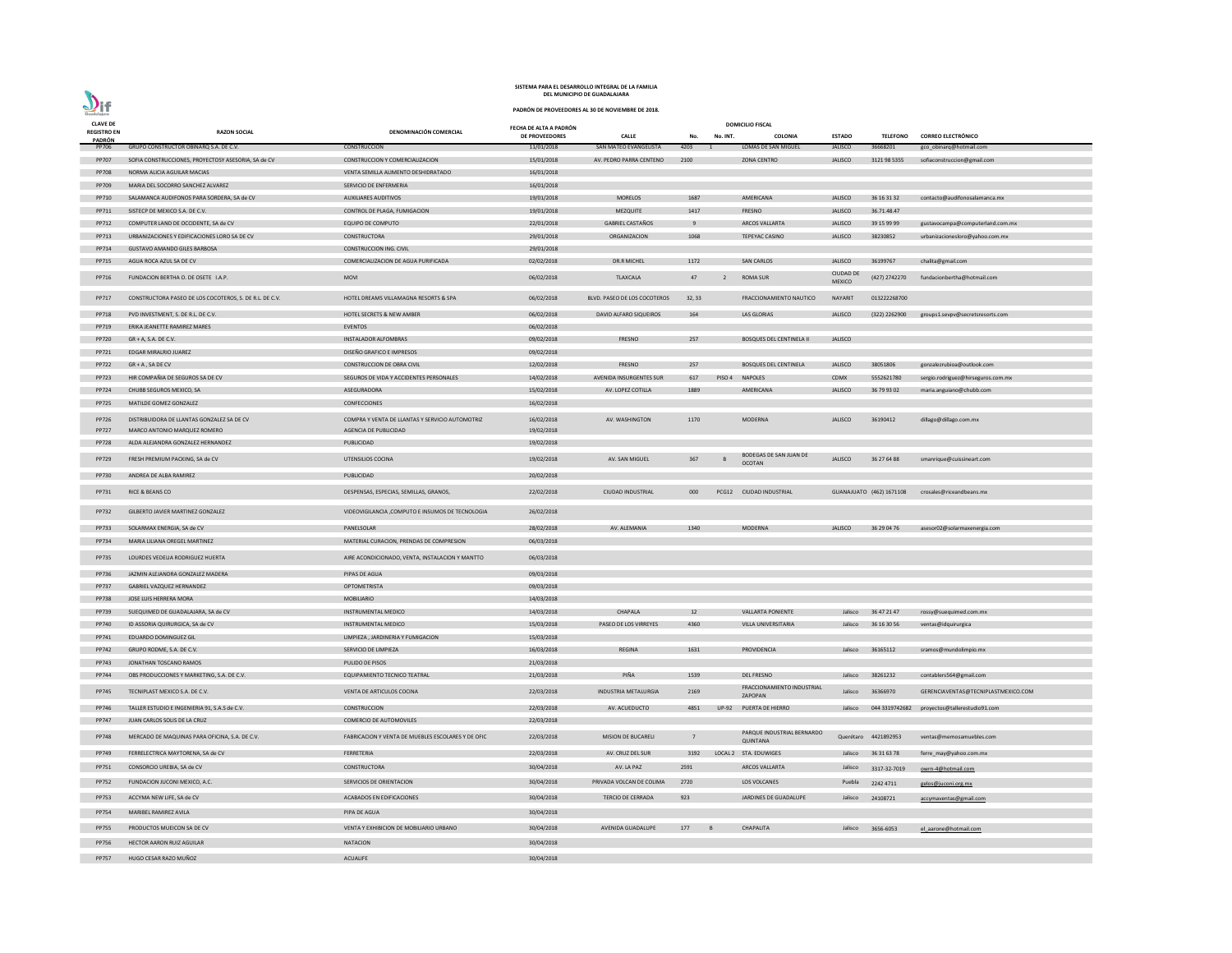| <b>CLAVE DE</b>                     |                                                              |                                                       | FECHA DE ALTA A PADRÓN |                                |        |              | <b>DOMICILIO FISCAL</b>   |                     |                 |                                                      |
|-------------------------------------|--------------------------------------------------------------|-------------------------------------------------------|------------------------|--------------------------------|--------|--------------|---------------------------|---------------------|-----------------|------------------------------------------------------|
| <b>REGISTRO EN</b><br><b>PADRÓN</b> | <b>RAZON SOCIAL</b>                                          | DENOMINACIÓN COMERCIAL                                | DE PROVEEDORES         | <b>CALLE</b>                   | No.    | No. INT.     | COLONIA                   | <b>ESTADO</b>       | <b>TELEFONO</b> | <b>CORREO ELECTRÓNICO</b>                            |
| <b>PP758</b>                        | GRUPO INDUSTRIAL FORTE, SA de CV                             | MOBILIARIO Y EQ OFICINA                               | 30/04/2018             | 16 DE SEPTIEMBRE               | 138    |              | <b>CENTRO</b>             | Jalisco             | 31331842        | reparacionurgente@gmail.com                          |
|                                     |                                                              |                                                       |                        |                                |        |              |                           |                     |                 |                                                      |
| PP759                               | JOSE RAFAEL SANCHEZ GONZALEZ                                 | MANTENIMIENTO Y REPARACION REFRIGERADOR, LAVADORAS    | 30/04/2018             |                                |        |              |                           |                     |                 |                                                      |
| <b>PP760</b>                        | ROXANA ELIZABETH CANTON ABARCA                               | <b>CONCENTRADO PARA BEBIDAS</b>                       | 02/05/2018             |                                |        |              |                           |                     |                 |                                                      |
|                                     |                                                              |                                                       |                        |                                |        |              |                           |                     |                 |                                                      |
| PP761                               | <b>ISRAEL VARGAS ROCHA</b>                                   | COMPRESORES VENTA Y MANTENIMIENTO                     | 08/05/2018             |                                |        |              |                           |                     |                 |                                                      |
| PP762                               | ISMAEL GONZALEZ OLIVEROS                                     | TRASPORTE DE AGUA EN PIPAS                            | 11/05/2018             |                                |        |              |                           |                     |                 |                                                      |
| PP763                               | BIOBANK, SA de CV                                            | MEDICAMENTO Y EQ PARA LABORATORIOS, BANCOS DE SANG    | 14/05/2018             | $A-2$                          | 1818   |              | JARDINES DEL COUNTRY      | Jalisco             | 20 16 66 18     | zoila.rosales@biobank.com.mx                         |
|                                     |                                                              |                                                       |                        |                                |        |              |                           |                     |                 |                                                      |
| PP764                               | JESUS DELGADILLO DELGADILLO                                  | COMPRA Y VENTA DE BOMBAS                              | 14/05/2018             |                                |        |              |                           |                     |                 |                                                      |
| PP765                               | ANGEL MALDONADO ROBLES                                       | UNIFORMES Y EQUIPOS DE SEGURIDAD STYM                 | 23/05/2018             |                                |        |              |                           |                     |                 |                                                      |
| PP766                               | <b>GEORGINA ALICIA ARCE CANO</b>                             | UNIFORMES INDUSTRIALES ALLISON                        | 23/05/2018             |                                |        |              |                           |                     |                 |                                                      |
| PP767                               | SAUL BECERRA CASILLAS                                        | <b>CONSTRUCCION EN GENERAL</b>                        | 23/05/2018             |                                |        |              |                           |                     |                 |                                                      |
| <b>PP768</b>                        | SOJO SERVICIOS DE INGENIERIA Y OBRAS SA DE CV                | CONSTRUCCION, SUPERVICION Y CONSULTORIA               | 01/06/2018             | AMARANTO                       | 302    | $1-A$        | LOS ABEDULES              | Jalisco             | 3315612914      | ing_fdosojo@yahoo.com.mx                             |
| PP769                               | CONSTRUCCIONES LOARI SA DE CV                                | CONSTRUCCION SUOERVICION Y CONSULTORIA                | 04/06/2018             | AMARANTO                       | 302    | $1-A$        | LOS ABEDULES              | Jalisco             | 3315612914      | ing_fdosojo@yahoo.com.mx                             |
| <b>PP770</b>                        | DULCE MARIA FERNANDA TOVAR CHAVEZ                            | FABRICACION DE MUEBLES DE ACERO INOXIDABLE            | 08/06/2018             |                                |        |              |                           |                     |                 |                                                      |
|                                     |                                                              | COMERCIALIZADORA                                      |                        |                                |        |              | CIRC. LADRON GUEVARA      |                     |                 |                                                      |
| PP771                               | DISTRIBUIDORA OPERADORA Y ADMINISTRADORA IMPERIAL, S de RL d |                                                       | 11/06/2018             | <b>EULOGIO PARRA</b>           | 2539   |              |                           | Jalisco             |                 |                                                      |
| PP772                               | GILOSTER DE MEXICO, SA de CV                                 | <b>BOMBAS</b>                                         | 11/06/2018             | <b>GHILARDI</b>                | 92     |              | STA. TERESITA             | Jalisco             |                 |                                                      |
| <b>PP773</b>                        | TV ZAC, SA de CV                                             | EL DIARIO NTR                                         | 12/06/2018             | AV. JOSE MARIA MORELOS Y PAVON | 2027   |              | <b>CENTRO</b>             | Jalisco             | 36 15 27 46     |                                                      |
| PP774                               | SERVICIOS Y EQUIPO FOTOGRAFICO PROFESIONAL SA DE CV          | SEFPRO COMERCIO MAYOREO DE MATERIAS PRIMAS            | 14/06/2018             | AV. VIADUCTO MIGUEL ALEMAN     | 259    | 103          | <b>ROMA SUR</b>           | Ciudad de<br>México | 55168708        | sefpro1@gmail.com                                    |
| <b>PP775</b>                        | DISTRIBUIDORA NAANDI S DE RL DE CV                           | VENTA Y COMERCIO DE HUEVO                             | 18/06/2018             | SANTA MARGARITA                | 41     | A            | SANTA MARGARITA           | Jalisco             | 3331657835      | huevo@naandi.com.mx                                  |
| <b>PP776</b>                        | GRUPO CONSTRUCTOR ARKHOS SA DE CV                            | <b>CONSTRUCCION EN GENERAL</b>                        | 19/06/2018             | <b>CRUZ VERDE</b>              | 495    |              | <b>CAPILLA DE JESUS</b>   | Jalisco             | 38253701        |                                                      |
|                                     |                                                              |                                                       |                        |                                |        |              |                           |                     |                 | albertomarting@hotmail.com                           |
| <b>PP777</b>                        | INTERNACIONAL ORTHOPEDIC AND ARTROSCOPIC SUPLY, SA de CV     | <b>EQUIPO MEDICO</b>                                  | 21/06/2018             | AV. ABEDULES                   | 505    |              | LOS PINOS                 | Jalisco             | 36 15 85 53     | jornelas@imoccidente.com                             |
| <b>PP778</b>                        | COMPUTO Y PAPELERIA MAD S. DE RL DE CV                       | VENTA DE PAPELERIA Y COMPUTO                          | 27/06/2018             | <b>HOSPITAL</b>                | 1038   |              | SAGRADA FAMILIA           | Jalisco             | 38.27.12.41     | lupís_gtv@hotmail.com                                |
| PP779                               | DVPRO, S.A. DE C.V.                                          | VENTA DE EQUIPO AUDIOVISUAL                           | 28/06/2018             | <b>FRANCISCO FREJES</b>        | 643    |              | LADRON DE GUEVARA         | Jalisco             | 3315932547      | info@dvpro.tv                                        |
| <b>PP780</b>                        | TANIA ADRIANA VELAZQUEZ GOMEZ                                | <b>FUMIGADORA</b>                                     | 29/06/2018             |                                |        |              |                           |                     |                 |                                                      |
| PP781                               | FOREFRONT MEDICA MEXICO, SA de CV                            | EQ MEDICO PARA NEUROCIRUGIA                           | 03/07/2018             | <b>VICTOR HUGO</b>             | 46     |              | ALBERT                    | Ciudad de<br>México |                 | 55 56 72 69 13 luis.gomez@ffmm.com.mx                |
|                                     |                                                              |                                                       |                        |                                |        |              |                           |                     |                 |                                                      |
|                                     | PP782 SERVICIOS Y PROMOCIONES EMPRESARIALES, S.A. DE C.V.    | SUMINISTRO E INST. DE EQUIPO DE COMPUTO Y SEGURIDA    |                        | 03/07/2018 FRANCISCO MACIR     | 1328 5 |              | GUADALUPANA               | Jalisco             |                 | 3324657430    lcasillas@promocionesempresariales.com |
| PP783                               | JOSE LUIS GARCIA BARRAZA                                     | SOPORTE TECNICO SISTEMAS                              | 11/07/2018             |                                |        |              |                           |                     |                 |                                                      |
| PP784                               | MARIA GUADALUPE ZUÑIGA HERNANDEZ                             | GRUPO PLASA, COMERCIO DE ARTICULOS DESECHABLES        | 16/07/2018             |                                |        |              |                           |                     |                 |                                                      |
|                                     |                                                              |                                                       |                        |                                |        |              |                           |                     |                 |                                                      |
| <b>PP785</b>                        | PLANTAS Y EMBOTELLADORAS DE AGUA, SA de CV                   | <b>AGUA Y FILTROS</b>                                 | 16/07/2018             | AV. MARIANO OTERO              | 1230   |              | JARDINES DEL BOSQUE       | Jalisco             | 36 32 05 33     | ventas@puritronic.com.mx                             |
| PP786                               | CARLOS HUMBERTO NUÑEZ SOLANO                                 | CONSTRUCCION                                          | 17/07/2018             |                                |        |              |                           |                     |                 |                                                      |
| <b>PP787</b>                        | TELERESONANCIA DE JALISCO, SA de CV                          | <b>IMAGEN Y RADIOLOGIA</b>                            | 19/07/2018             | <b>JUSTO SIERRA</b>            | 2231   |              | <b>LADRON DE GUEVARA</b>  | Jalisco             | 36 15 80 58     | licluisguillermo@bañuelosradiologos.com              |
| <b>PP788</b>                        | SERVICIOS HEMODINAMICOS, SA de CV                            | UNIDAD HEMODIALISIS                                   | 23/07/2018             | AVENIDA CHAPALITA              | 1069   |              | <b>CHAPALITA</b>          | Jalisco             | 31 21 25 43     | servicioshemodinamicos@yahoo.com.mx                  |
| PP789                               | EMMA PATRICIA HUERTA SANCHEZ                                 | TALLER MECANICO LAMINADO                              | 25/07/2018             |                                |        |              |                           |                     |                 |                                                      |
| PP790                               | ROBERTO ARELIS CUEVAS                                        | <b>IMPLANTES ORTOPEDICOS</b>                          | 31/07/2018             |                                |        |              |                           |                     |                 |                                                      |
| PP791                               | MARIA ANTONIA AGUILAR NIETO                                  | INSTRUMENTAL E INSUMOS DENTALES                       | 01/08/2018             |                                |        |              |                           |                     |                 |                                                      |
| PP793                               | OPERADORA CHIVAS, SA de CV                                   | <b>ESTADIO FUTBOL</b>                                 | 09/08/2018             | AV. INGLATERRA                 | 3089   |              | <b>VALLARTA PONIENTE</b>  | Jalisco             |                 |                                                      |
| PP794                               | JOSE ADRIAN GAMBOA MORALES                                   | <b>MEDICAMENTOS</b>                                   | 10/08/2018             |                                |        |              |                           |                     |                 |                                                      |
| PP795                               | MAYRA ALEJANDRA CASTELLANOS FLORES                           | CONSTRUCCION                                          | 13/08/2018             |                                |        |              |                           |                     |                 |                                                      |
| PP796                               | MARIA EMILIA JIMENEZ AVALOS                                  | VENTA DE AUXILIARES AUDITIVOS                         | 22/08/2018             |                                |        |              |                           |                     |                 |                                                      |
| PP797                               | CENTURIA COMERCIAL MOTORS, SA de CV                          | VENTA DE AUTOS CHEVROLET                              | 27/08/2018             | NIÑOS HEROES                   | 480    |              | LOMAS DE TLAQUEPAQUE      | Jalisco             |                 | 37 70 24 00 rodolfo.guardado@gmguadalajara.com       |
| <b>PP798</b>                        | LUIS ENRIQUE VERGARA ONTIVEROS                               | LIMPIEZA MICROSCOPIOS                                 | 28/08/2018             |                                |        |              |                           |                     |                 |                                                      |
| PP799                               | SILVIA RODRIGUEZ RAMIREZ                                     | MATERIAL HOSPITALARIO                                 | 30/08/2018             |                                |        |              |                           |                     |                 |                                                      |
| <b>PP800</b>                        | GRUPO SALIEV, SA de CV                                       | ASESORIA PROFESIONAL                                  | 18/09/2018             | AV. DE LAS ROSAS               | 2554   |              | <b>CHAPALITA</b>          | Jalisco             | 18 14 09 12     |                                                      |
|                                     |                                                              |                                                       |                        |                                |        |              |                           |                     |                 |                                                      |
| PP801                               | JORGE SARACHO MACIAS                                         | COMPRA Y VENTA DE MAQUINAS DE COSER                   | 27/09/2018             |                                |        |              |                           |                     |                 |                                                      |
| PP802                               | LOUTREC DIGITAL, SA de CV                                    | <b>IMPRESOS</b>                                       | 05/10/2018             | AV. SAN IGNACIO                | 1087   |              | JARDINES DE SAN IGNACIO   | Jalisco             | 35 87 55 75     |                                                      |
| PP803                               | SISTEMA DE IMPRESION DIGITAL, SA de CV                       | RENTA VENTA MULTIFUNCIONAES                           | 10/10/2018             | AV. VALLARTA                   | 1941   |              | AMERICANA                 | Jalisco             | 38 26 00 00     |                                                      |
| PP804                               | TOKA INTERNACIONAL SAPI DE CV                                | EMISOR DE VALES DE DESPENSA Y COMBUSTIBLE EN MONE     | 11/10/2018             | <b>MONTE MORELOS</b>           | 3831   | $\mathsf{A}$ | LOMA BONITA               | Jalisco             | 32080390        | karla.arriola@toka.com.mx                            |
| <b>PP805</b>                        | PINTURAS PROFESIONALES DE GUADALAJARA SA DE CV               | COMEX, PINTUTAS, SOLVENTES Y COMPLEMENTOS             | 22/10/2018             | <b>GIGANTES</b>                | 3909   |              | LA AURORA                 | Jalisco             | 36.13.74.27     | comexnancy@hotmail.com                               |
| PP806                               | ALTAMESA ALIMENTOS SA DE CV                                  | <b>ELABORACION DE ALIMENTOS</b>                       | 22/10/2018             | AV. MEXICO JAPON               | 227    |              | <b>CIUDAD INDUSTRIAL</b>  | Guanajuato          |                 | 461.161.39.75 patymichelp@gmail.com                  |
| <b>PP807</b>                        | ANTONIO JOSE PEREZ BENITEZ                                   | MATERIAL DE CURACION Y MEDICINAS                      | 26/10/2018             |                                |        |              |                           |                     |                 |                                                      |
|                                     |                                                              |                                                       |                        |                                |        |              |                           |                     |                 |                                                      |
| <b>PP808</b>                        | FRUTAS Y VERDURAS DE CALIDAD M&M SA DE CV                    | VENTA FRUTA , VERDURA, CEREALES, ABARROTES Y CREMERIA | 08/11/2018             | <b>MARIPOSA</b>                | 1165   |              | <b>MERCADO DE ABASTOS</b> | Jalisco             | 36.71.30.12     | frutasmm.calidad@hotmail.com                         |
| PP809                               | LIBRA SISTEMAS, SA de CV                                     | <b>EQUIPO DE COMPUTO</b>                              | 16/11/2018             | AV. AMERICAS                   | 55     |              | <b>LADRON DE GUEVARA</b>  | Jalisco             | 36 30 15 55     | jrosale@libra.com.mx                                 |

**PADRÓN DE PROVEEDORES AL 30 DE NOVIEMBRE DE 2018.**

 $\sum_{\text{Guedalajar}}$